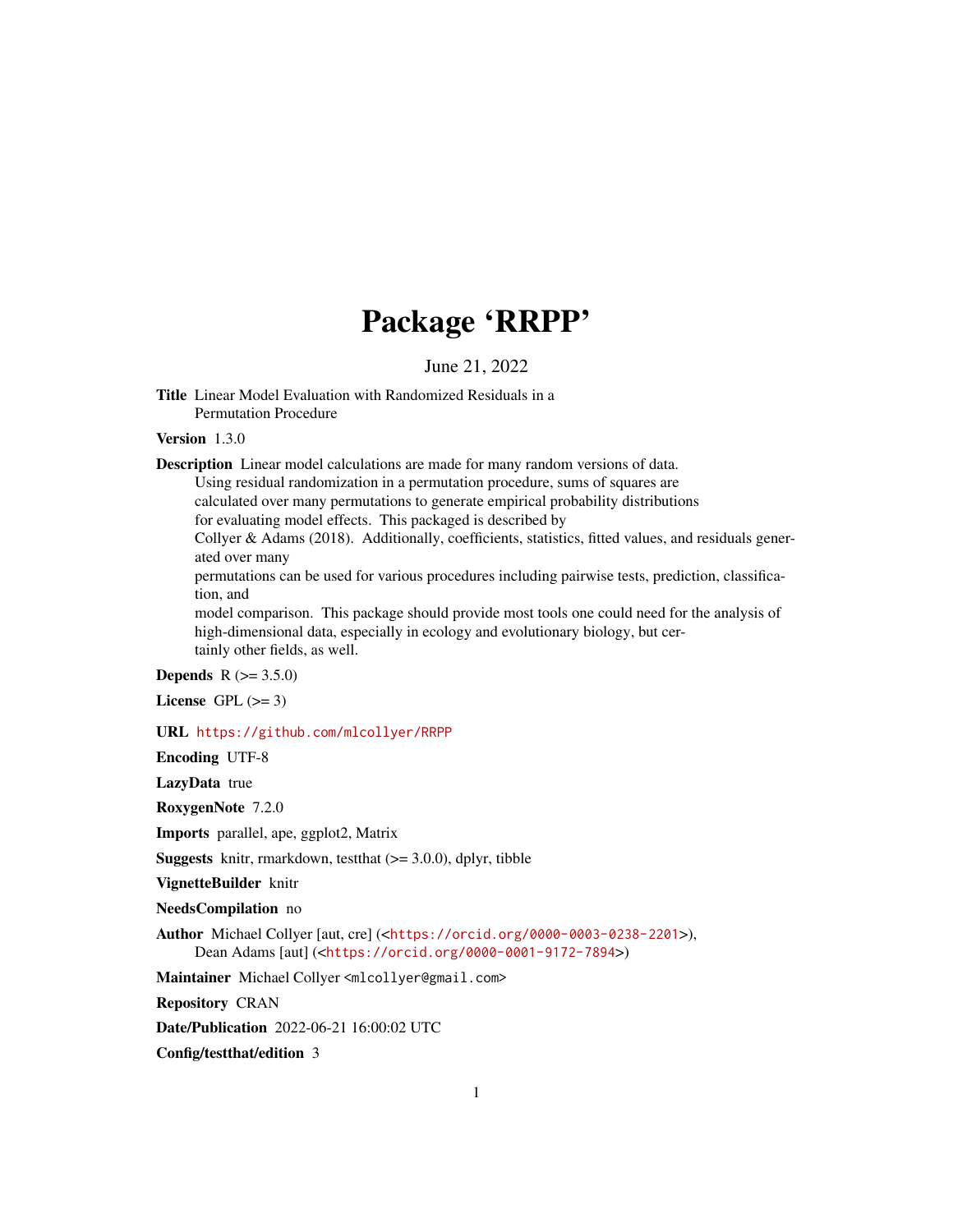# R topics documented:

|                                                                                                                                                       | 3              |
|-------------------------------------------------------------------------------------------------------------------------------------------------------|----------------|
|                                                                                                                                                       | $\overline{4}$ |
|                                                                                                                                                       | 5              |
|                                                                                                                                                       | $\overline{7}$ |
|                                                                                                                                                       | 8              |
|                                                                                                                                                       | 9              |
| 10                                                                                                                                                    |                |
| 11                                                                                                                                                    |                |
| 12                                                                                                                                                    |                |
| 19                                                                                                                                                    |                |
| 20                                                                                                                                                    |                |
| 22                                                                                                                                                    |                |
|                                                                                                                                                       |                |
|                                                                                                                                                       |                |
|                                                                                                                                                       |                |
|                                                                                                                                                       |                |
|                                                                                                                                                       |                |
|                                                                                                                                                       |                |
|                                                                                                                                                       |                |
|                                                                                                                                                       |                |
|                                                                                                                                                       |                |
|                                                                                                                                                       |                |
|                                                                                                                                                       |                |
|                                                                                                                                                       |                |
|                                                                                                                                                       |                |
|                                                                                                                                                       |                |
|                                                                                                                                                       |                |
|                                                                                                                                                       |                |
|                                                                                                                                                       |                |
| 50                                                                                                                                                    |                |
| 51                                                                                                                                                    |                |
| 51                                                                                                                                                    |                |
| $print_model.comparison$<br>52                                                                                                                        |                |
| 52                                                                                                                                                    |                |
|                                                                                                                                                       |                |
|                                                                                                                                                       |                |
|                                                                                                                                                       |                |
| 54                                                                                                                                                    |                |
| 55                                                                                                                                                    |                |
| 55                                                                                                                                                    |                |
| $print. \text{summary.} \text{trajectory.} \text{analysis} \dots \dots \dots \dots \dots \dots \dots \dots \dots \dots \dots \dots \dots \dots$<br>56 |                |
| 56                                                                                                                                                    |                |
| 57<br>Pupfish                                                                                                                                         |                |
| 57<br>PupfishHeads                                                                                                                                    |                |
| 58<br>residuals.lm.rrpp                                                                                                                               |                |
| reveal.model.designs<br>58                                                                                                                            |                |
|                                                                                                                                                       |                |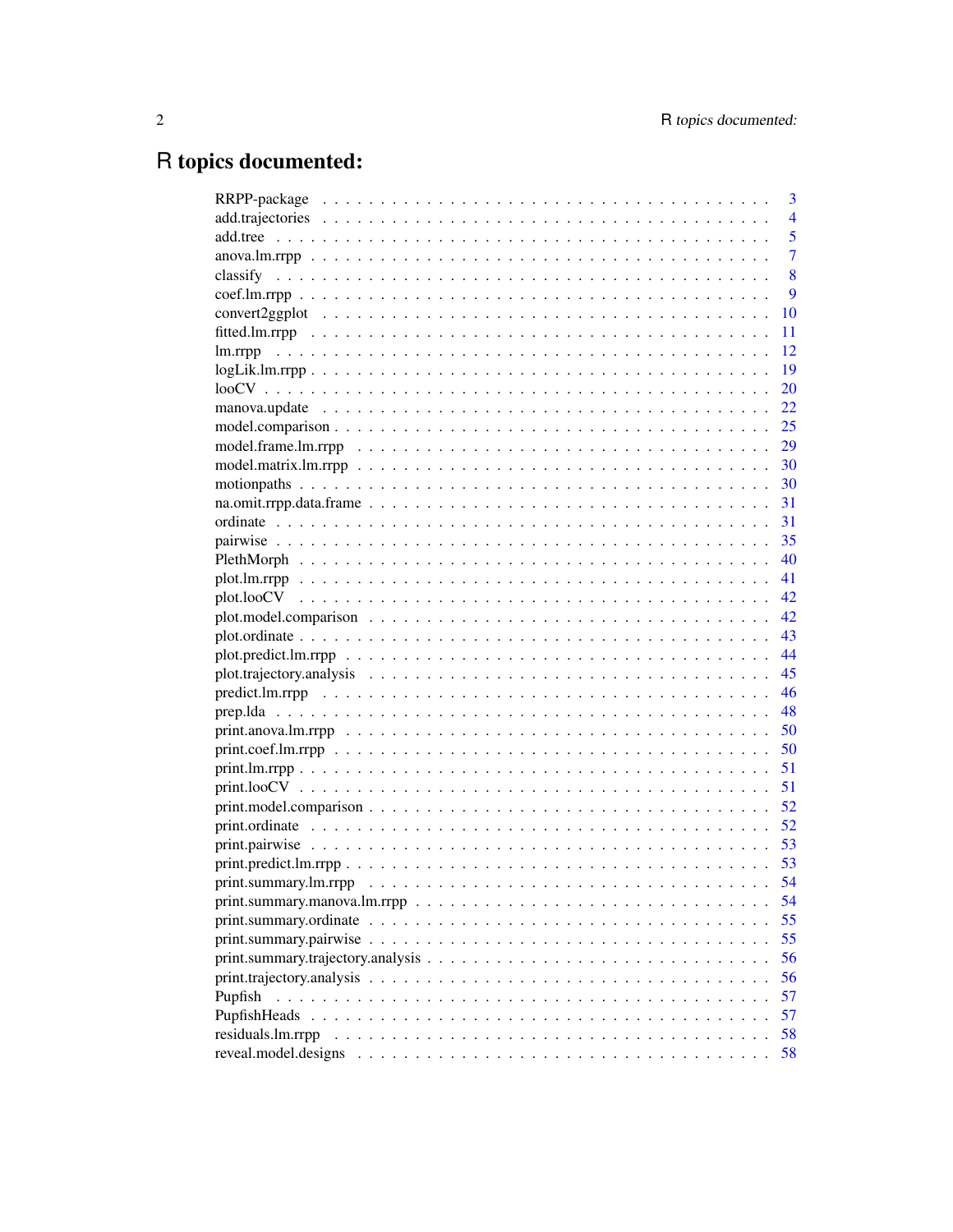<span id="page-2-0"></span>

| Index | 74 |
|-------|----|
|       |    |
|       |    |
|       |    |
|       |    |
|       |    |
|       |    |
|       |    |
|       |    |
|       |    |
|       |    |
|       |    |
|       |    |
|       |    |
|       |    |
|       |    |

RRPP-package *Linear Model Evaluation with Randomized Residual Permutation Procedures*

# Description

Functions in this package allow one to evaluate linear models with residual randomization. The name, "RRPP", is an acronym for, "Randomization of Residuals in a Permutation Procedure." Through the various functions in this package, one can use randomization of residuals to generate empirical probability distributions for linear model effects, for high-dimensional data or distance matrices.

An especially useful option of this package is to fit models with either ordinary or generalized least squares estimation (OLS or GLS, respectively), using theoretic covariance matrices. Mixed linear effects can also be evaluated.

# Value

Key functions for this package:

| lm.rrpp         | Fits linear models, using RRPP. plus model comparisons.                          |
|-----------------|----------------------------------------------------------------------------------|
| coef.lm.rrpp    | Extract coefficients or perform test on coefficients, using RRPP.                |
| predict.lm.rrpp |                                                                                  |
|                 | Predict values from lm.rrpp fits and generate bootstrapped confidence intervals. |
| pairwise        | Perform pairwise tests, based on lm.rrpp model fits.                             |
|                 |                                                                                  |

# Author(s)

Michael Collyer and Dean Adams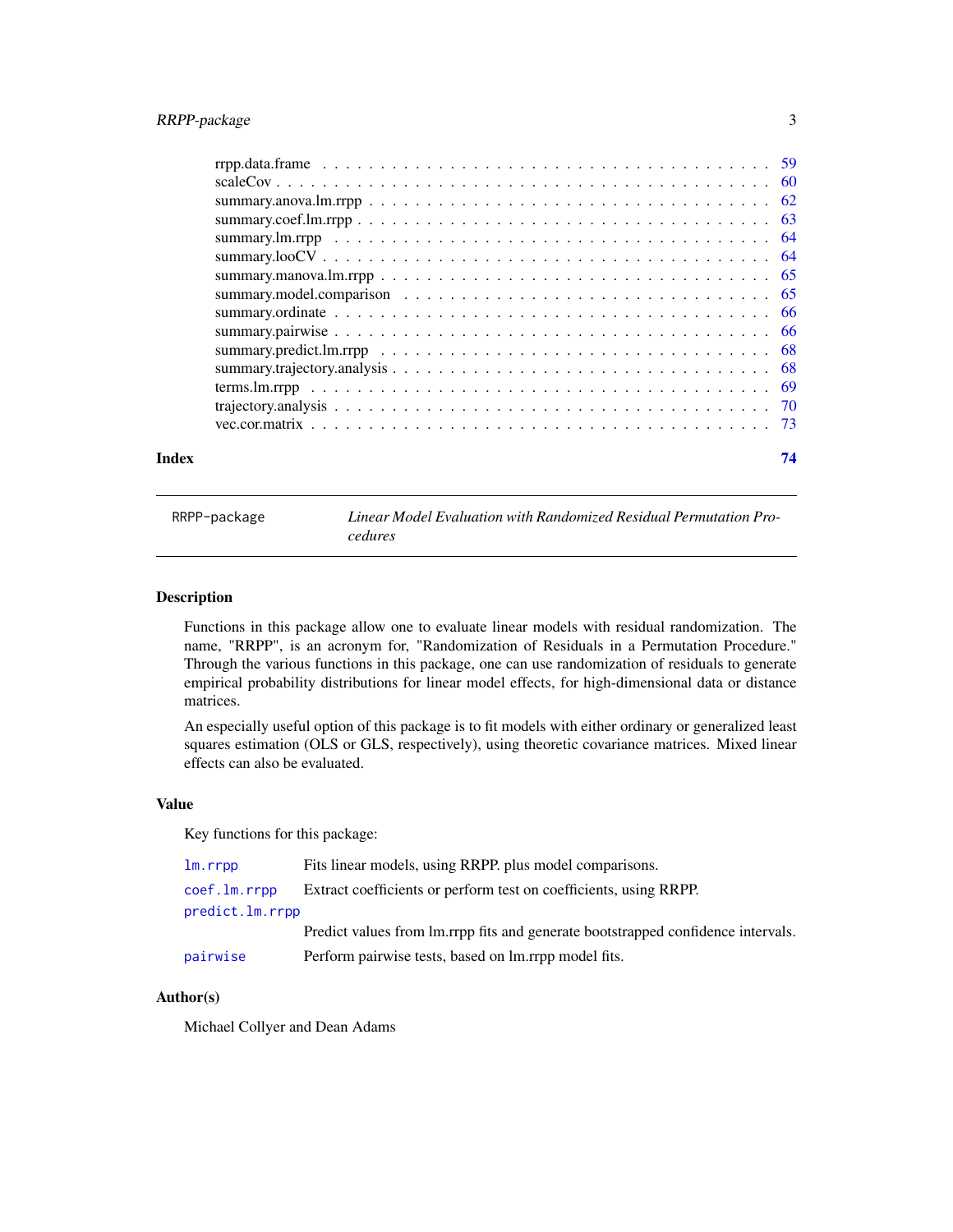# <span id="page-3-0"></span>Description

Function adds trajectories to a principal component plot

# Usage

```
add.trajectories(
 TP,
 traj.pch = 21,
 traj.col = 1,
 traj.lty = 1,
 traj.lwd = 1,traj.cex = 1.5,
 traj.bg = 1,
 start.bg = 3,
 end.bg = 2)
```
# Arguments

| <b>TP</b> | plot object (from plot. trajectory. analysis)                                                                                                                                                                    |
|-----------|------------------------------------------------------------------------------------------------------------------------------------------------------------------------------------------------------------------|
| traj.pch  | Plotting "character" for trajectory points. Can be a single value or vector of<br>length equal to the number of trajectories. See par and its description for pch.                                               |
| traj.col  | The color of trajectory lines. Can be a single value or vector of length equal to<br>the number of trajectories. See par and its description for col.                                                            |
| traj.lty  | Trajectory line type. Can be a single value or vector of length equal to the<br>number of trajectories. See par and its description for lty.                                                                     |
| traj.lwd  | Trajectory line width. Can be a single value or vector of length equal to the<br>number of trajectories. See par and its description for lwd.                                                                    |
| traj.cex  | Trajectory point character expansion. Can be a single value or vector of length<br>equal to the number of trajectories. See par and its description for cex.                                                     |
| traj.bg   | Trajectory point background. Can be a single value or vector of length equal to<br>the number of trajectories. See par and its description for bg.                                                               |
| start.bg  | Trajectory point background, just the start points. Can be a single value or vector<br>of length equal to the number of trajectories. See par and its description for bg.<br>Green start points are the default. |
| end.bg    | Trajectory point background, just the end points. Can be a single value or vector<br>of length equal to the number of trajectories. See par and its description for bg.<br>Red end points are the default.       |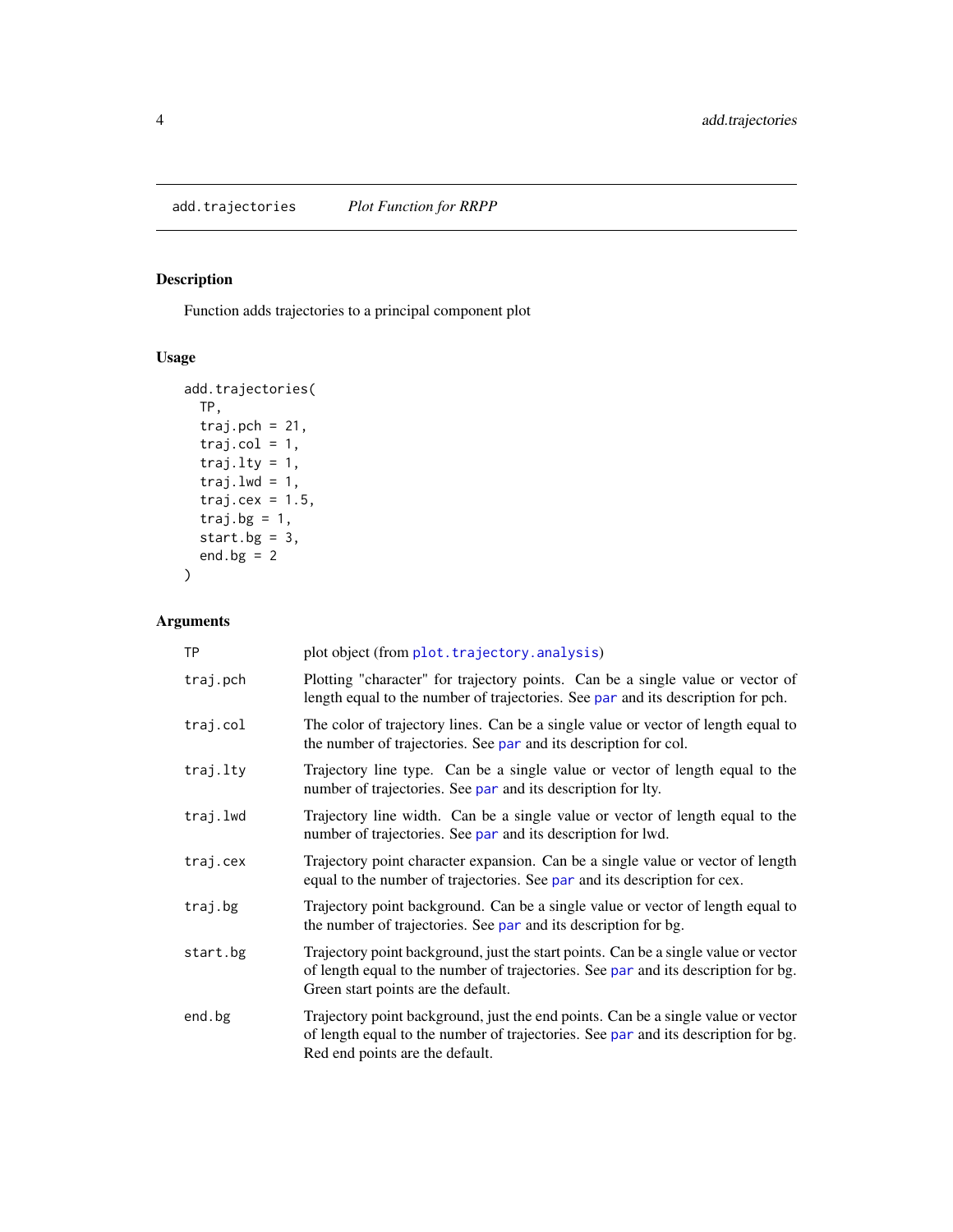#### <span id="page-4-0"></span>add.tree 5

# Details

The function adds trajectories to a plot made by plot. trajectory. analysis. This function has a restricted set of plot parameters based on the number of trajectories to be added to the plot.

# Author(s)

Michael Collyer

# References

Adams, D. C., and M. M. Cerney. 2007. Quantifying biomechanical motion using Procrustes motion analysis. J. Biomech. 40:437-444.

Adams, D. C., and M. L. Collyer. 2007. The analysis of character divergence along environmental gradients and other covariates. Evolution 61:510-515.

Adams, D. C., and M. L. Collyer. 2009. A general framework for the analysis of phenotypic trajectories in evolutionary studies. Evolution 63:1143-1154.

Collyer, M. L., and D. C. Adams. 2007. Analysis of two-state multivariate phenotypic change in ecological studies. Ecology 88:683-692.

Collyer, M. L., and D. C. Adams. 2013. Phenotypic trajectory analysis: comparison of shape change patterns in evolution and ecology. Hystrix 24: 75-83.

Collyer, M.L., D.J. Sekora, and D.C. Adams. 2015. A method for analysis of phenotypic change for phenotypes described by high-dimensional data. Heredity. 115:357-365.

#### See Also

[plot.default](#page-0-0) and [par](#page-0-0)

add.tree *Plot tool to add phylogenetic trees to ordination plots*

# **Description**

Function adds a tree based on a description of edges from a class phylo object to an existing plot made from an ordinate object.

# Usage

```
add.tree(
  OP,
  tree,
  edge.col = 1,
  edge.ltv = 1,
  edge.lwd = 1,anc.pts = FALSE,return.ancs = FALSE,
  ...
)
```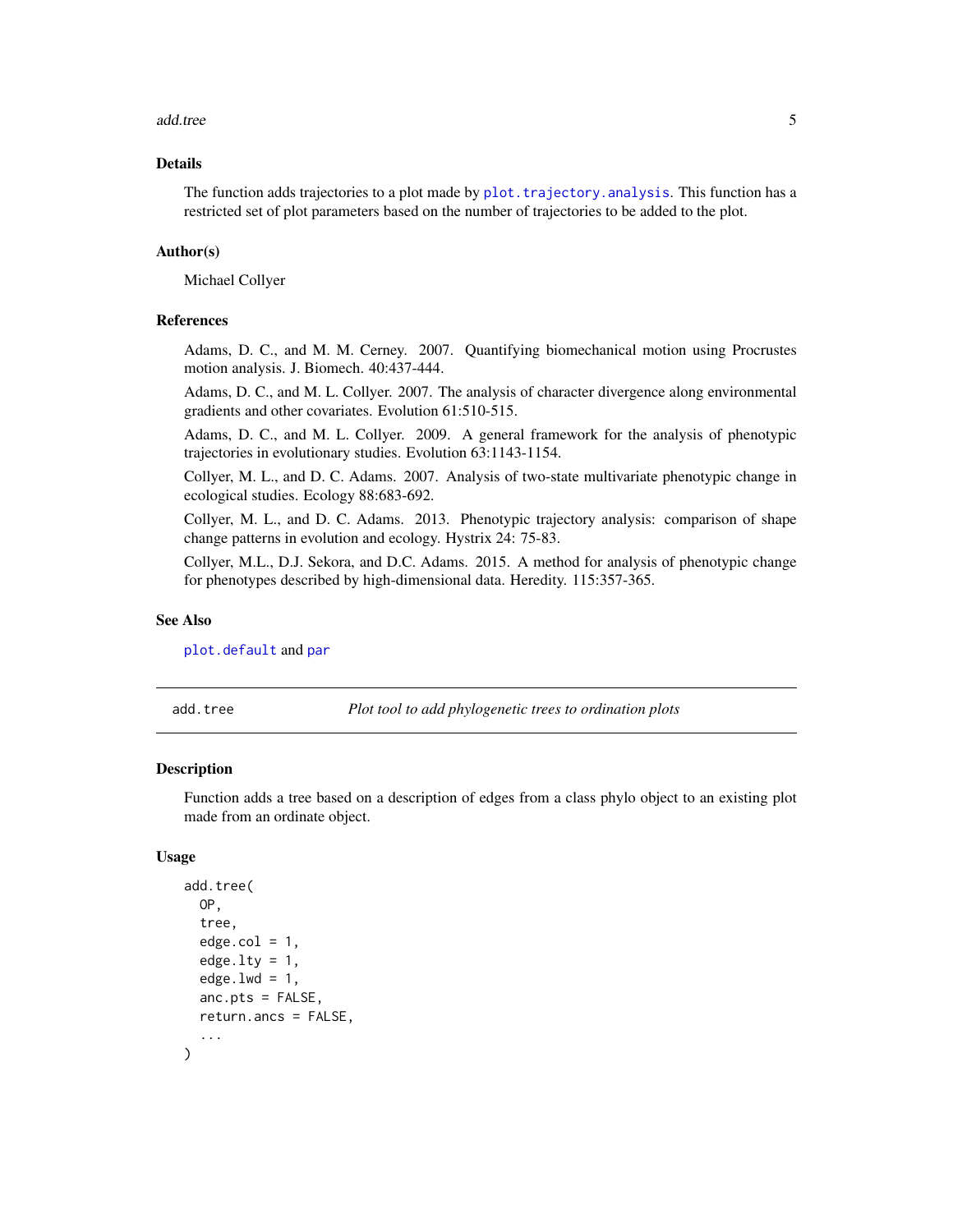#### **Arguments**

| 0P          | An object with class plot.ordinate.                                         |
|-------------|-----------------------------------------------------------------------------|
| tree        | An object of class phylo.                                                   |
| edge.col    | A single value or vector equal to the number of edges for edge colors.      |
| edge.lty    | A single value or vector equal to the number of edges for edge line type    |
| edge.lwd    | A single value or vector equal to the number of edges for edge line weight. |
| anc.pts     | A logical value for whether to add points for ancestral values.             |
| return.ancs | A logical value for whether ancestral values should be printed.             |
| $\cdots$    | Arguments passed onto points, used only for ancestral points.               |

#### Details

With some [ordinate](#page-30-1) plots, it might be desirable to add a tree connecting points in a prescribed way, which would be tedious using [points](#page-0-0) or [lines](#page-0-0). This function will project a tree from an object of class phylo into a plot with class, [plot.ordinate](#page-42-1). Using an edges matrix from a phylo object, this function will systematically connect plot points with lines that pass through estimated ancestral character points in the same plot space. Ancestral states are estimated assuming a Brownian motion model of evolutionary divergence.

#### Author(s)

Michael Collyer

#### See Also

[lines](#page-0-0) and [points](#page-0-0)

# Examples

```
# Examples use residuals from a regression of salamander morphological
# traits against body size (snout to vent length, SVL).
# Observations are species means and a phylogenetic covariance matrix
# describes the relatedness among observations.
data("PlethMorph")
Y <- as.data.frame(PlethMorph[c("TailLength", "HeadLength",
"Snout.eye", "BodyWidth",
"Forelimb", "Hindlimb")])
Y \leftarrow as_matrix(Y)R \leq -\text{lm.rrpp}(Y \sim SVL, data = PlethMorph,iter = 0, print.progress = FALSE)$LM$residuals
PCA <- ordinate(R, scale. = TRUE)
pc.plot <- plot(PCA, pch = 19, col = "blue")
add.tree(pc.plot, tree = PlethMorph$tree, anc.pts = TRUE,
pch = 19, cex = 0.5, col = "red")
```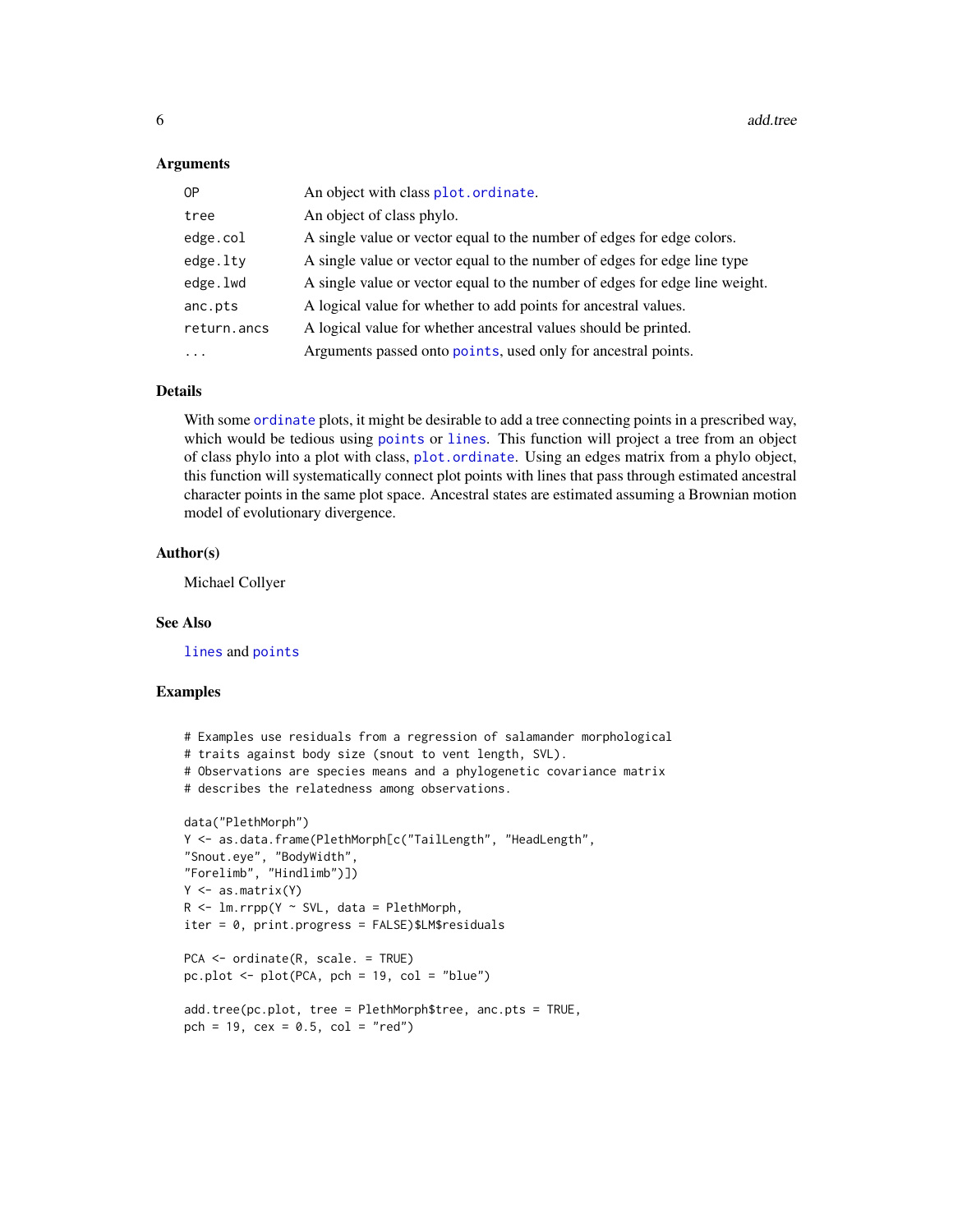<span id="page-6-1"></span><span id="page-6-0"></span>

#### Description

Computes an analysis of variance (ANOVA) table using distributions of random statistics from [lm.rrpp](#page-11-1). ANOVA can be performed on one model or multiple models. If the latter, the first model is considered a null model for comparison to other models. The ANOVA is functionally similar to a non-parametric likelihood ratio test for all null-full model comparisons Residuals from the null model will be used to generate random pseudo-values via RRPP for evaluation of subsequent models. The permutation schedule from the null model will be used for random permutations. This function does not correct for improper null models. One must assure that the null model is nested within the other models. Illogical results can be generated if this is not the case.

#### Usage

```
## S3 method for class 'lm.rrpp'
anova(
 object,
  ...,
  effect.\text{type} = c("F", "cohenf", "SS", "MS", "Rsq"),error = NULL,
 print.progress = TRUE
)
```
# Arguments

| object      | Object from 1m. rrpp                                                                                                                                 |
|-------------|------------------------------------------------------------------------------------------------------------------------------------------------------|
| $\ddots$    | Additional lm.rrpp model fits or other arguments passed to anova.                                                                                    |
| effect.type | One of "F", "cohenf", "SS", "MS", "Rsq" to choose from which distribution of<br>statistics to calculate effect sizes $(Z)$ . See $\text{lm}$ . rrpp. |
| error       | An optional character string to define MS error term for calculation of F values.<br>See 1m. rrpp for examples.                                      |
|             | print. progress A logical argument if multiple models are used and one wishes to view progress<br>for sums of squares (SS) calculations.             |

#### Author(s)

Michael Collyer

# Examples

```
## Not run:
# See examples for lm.rrpp to see how anova.lm.rrpp works in conjunction
# with other functions
```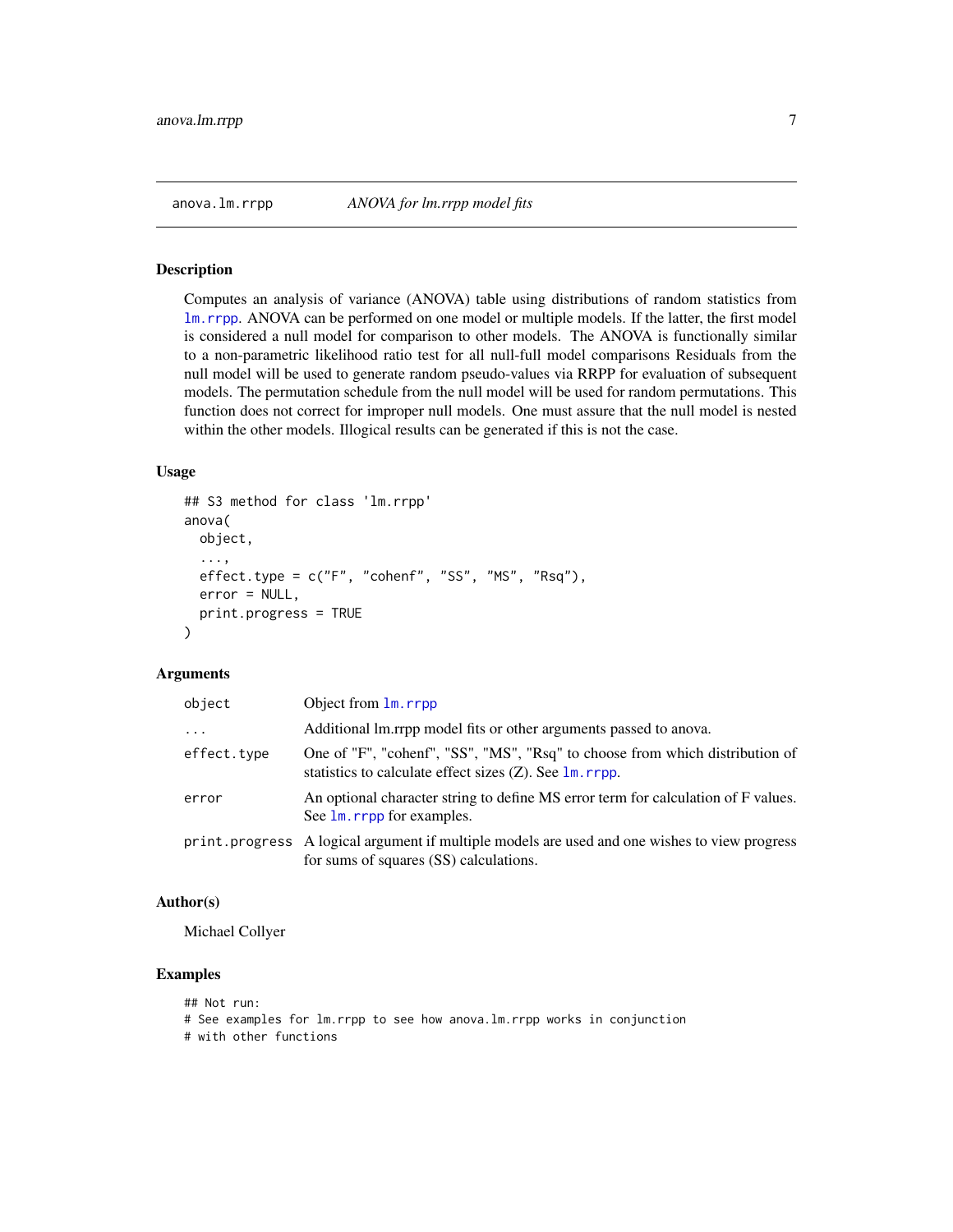#### <span id="page-7-0"></span>8 classify and the contract of the contract of the contract of the classify classify classify

```
data(Pupfish)
names(Pupfish)
Pupfish$logSize <- log(Pupfish$CS) # better to not have functions in formulas
# Single-Model ANOVA
fit <- lm.rrpp(coords ~ logSize + Sex*Pop, SS.type = "I",
data = Pupfish, print.progress = FALSE, iter = 999)
anova(fit)
anova(fit, effect.type = "MS")
anova(fit, effect.type = "Rsq")
anova(fit, effect.type = "cohenf")
# Multi-Model ANOVA (like a Likelihood Ratio Test)
fit.size <- lm.rrpp(coords ~ logSize, SS.type = "I", data = Pupfish,
print.progress = FALSE, iter = 999)
fit.sex <- lm.rrpp(coords ~ logSize + Sex, SS.type = "I", data = Pupfish,
print.progress = FALSE, iter = 999)
fit.pop <- lm.rrpp(coords \sim logSize + Pop, SS.type = "I", data = Pupfish,
print.progress = FALSE, iter = 999)
anova(fit.size, fit.sex, fit.pop,
print.progress = FALSE) # compares two models to the first
# see lm.rrpp examples for mixed model ANOVA example and how to vary SS type
## End(Not run)
```
classify *Deprecated functions in RRPP*

# Description

The following function has been deprecated in RRPP

#### Usage

classify()

# Details

This function has been deprecated. Use prep. 1da instead.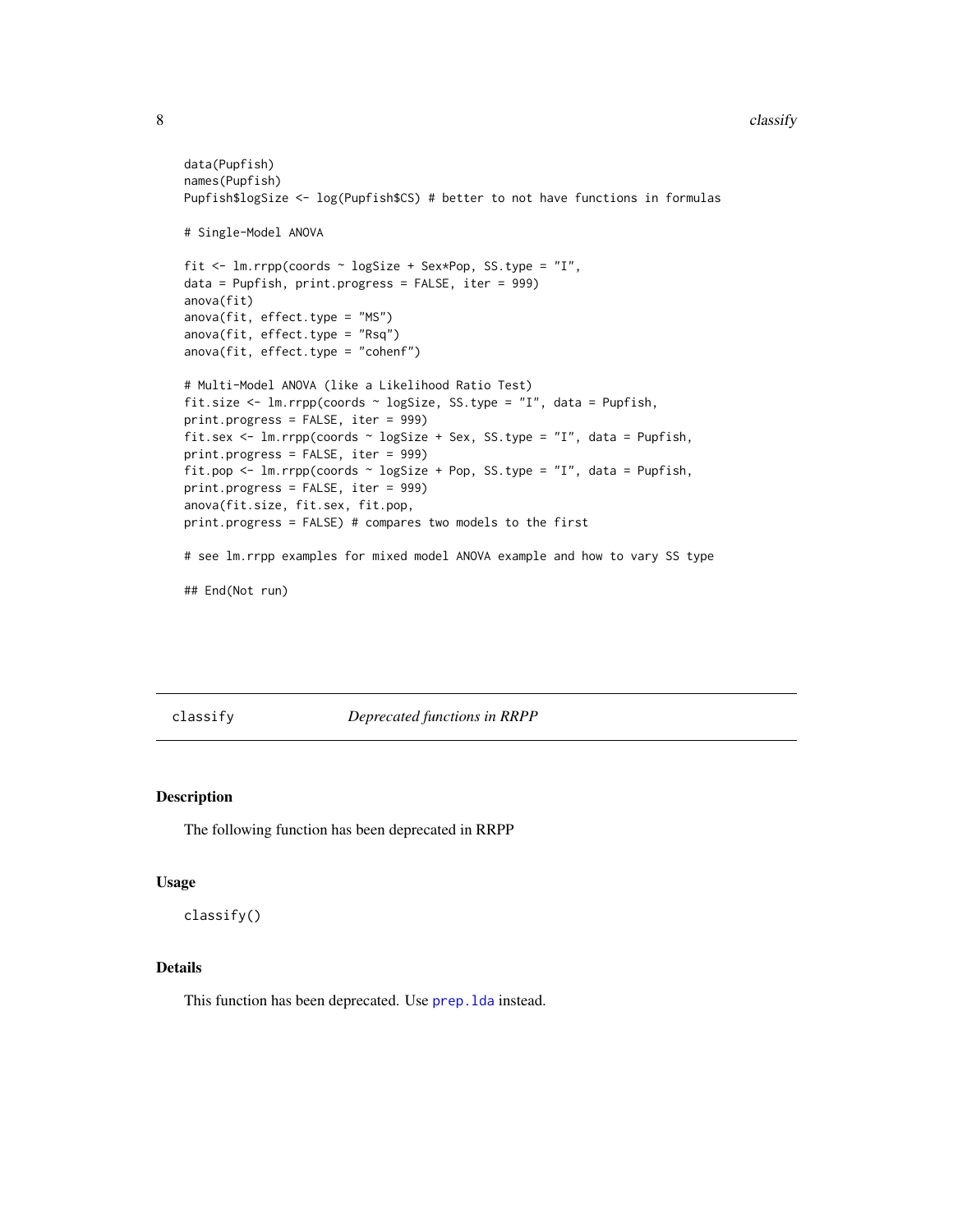<span id="page-8-1"></span>

<span id="page-8-0"></span>coef.lm.rrpp *coef for lm.rrpp model fits*

#### Description

Computes ordinary or generalized least squares coefficients over the permutations of an [lm.rrpp](#page-11-1) model fit with predefined random permutations. For each coefficient vector, the Euclidean distance is calculated as an estimate of the amount of change in Y, the n x p matrix of dependent variables; larger distances mean more change in location in the data space associated with a one unit change in the model design, for the parameter described. Random coefficients are based on either RRPP or FRPP, as defined by the  $\text{lm}$ . rrpp model fit.

This function can be used to test the specific coefficients of an lm.rrpp fit. The test statistics are the distances (d), which are also standardized (Z-scores). The Z-scores might be easier to compare, as the expected values for random distances can vary among coefficient vectors.

If RRPP is used, all distributions of coefficient vector distances are based on appropriate null models, as defined by SS type. Please be aware that this can result in two seemingly strange but reasonable phenomena. First, if type II or type III SS is used, the intercept will not appear in test results (because the function seeks model parameter differences to know for which coefficients to calculate Euclidean distances). Even if it appears for type I SS, this is merely an artifact of sequential model building and there really is no meaningful test of intercept  $= 0$ . Second, Euclidean distances might not always be logical, especially when viewing univariate coefficients, in which case the expected d is |b|. Coefficients without a test are based on the full model; tests are based on the estimates of coefficients (b), given a null model. For example, for a model,  $y \sim b1 + b2 + b3$ , with type I SS, b2 will be estimated and tested, using a null model,  $y \sim b1$  and a full model,  $y \sim b1 + b2$ . The estimate for b2 might not be the same in the test as when estimated from the model,  $y \sim b1 + b2$ + b3. Therefore, the d statistic might not reflect what one would expect from the full model (like when using type III SS).

# Usage

```
## S3 method for class 'lm.rrpp'
coef(object, test = FALSE, confidence = 0.95, ...)
```
# Arguments

| object     | Object from 1m. rrpp                                                                                                                                                                             |
|------------|--------------------------------------------------------------------------------------------------------------------------------------------------------------------------------------------------|
| test       | Logical argument that if TRUE, performs hypothesis tests (Null hypothesis is<br>vector distance $= 0$ ) for the observed coefficients. If FALSE, only the observed<br>coefficients are returned. |
| confidence | The desired confidence limit to print with a table of summary statistics, if test $=$<br>TRUE. Because distances are directionless, confidence limits are one-tailed.                            |
| $\cdot$    | Other arguments (currently none)                                                                                                                                                                 |

# Author(s)

Michael Collyer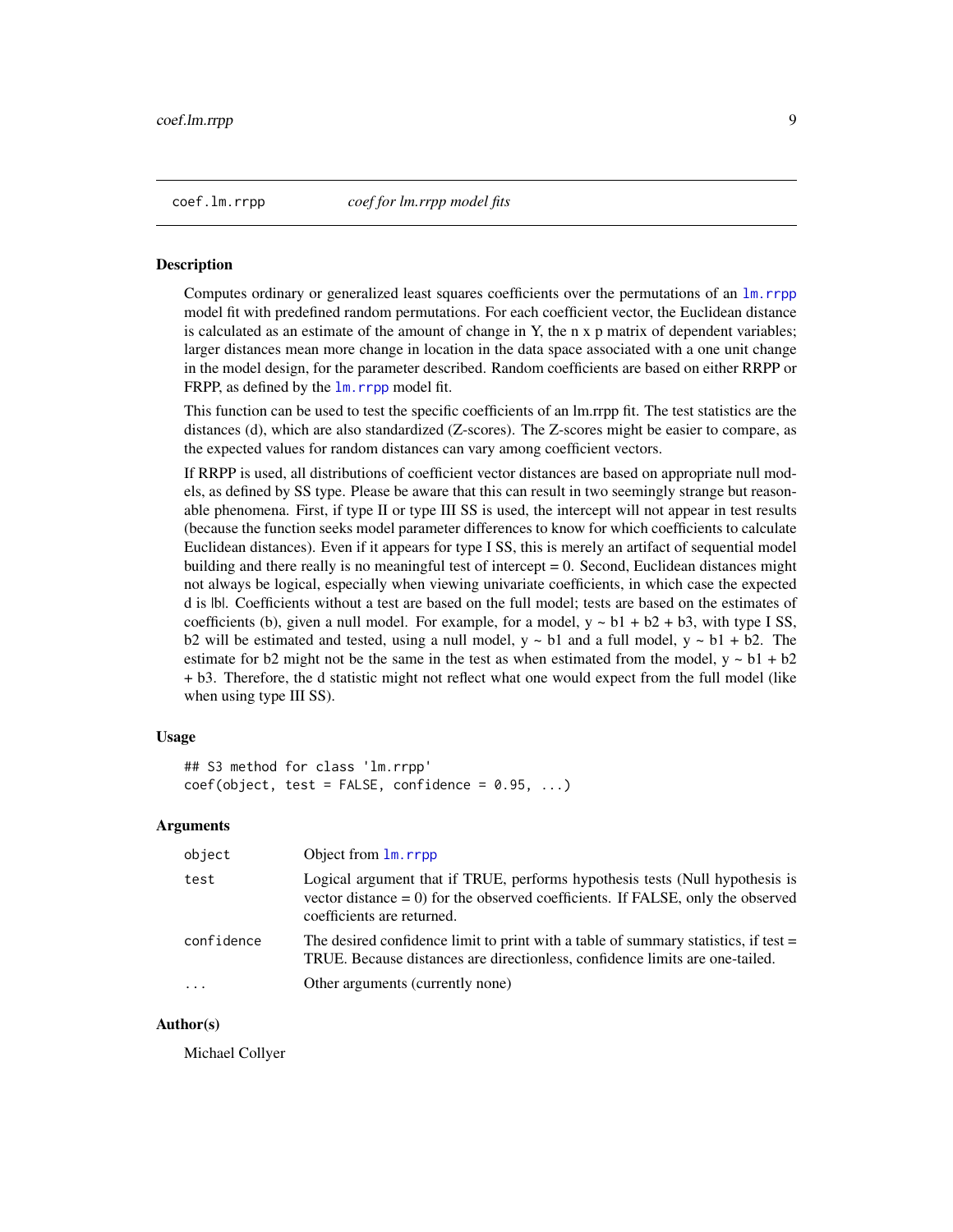# Examples

```
# See examples for lm.rrpp to see how anova.lm.rrpp works in conjunction
# with other functions
data(Pupfish)
names(Pupfish)
Pupfish$logSize <- log(Pupfish$CS)
fit \le - lm.rrpp(coords \sim logSize + Sex*Pop, SS.type = "I", data = Pupfish)
coef(fit)
coef(fit, test = TRUE, confidence = 0.99)
```
convert2ggplot *Convert RRPP plots to ggplot objects*

# Description

Function attempts to coerce plot information from an RRPP plot object to an amenable ggplot object.

#### Usage

```
convert2ggplot(object)
```
#### Arguments

object A plot object produced from [plot.lm.rrpp](#page-40-1) and type equals either "PC" or "regression, [plot.predict.lm.rrpp](#page-43-1), or [plot.ordinate](#page-42-1). Essentially, any RRPP plot except a series of diagnostic plots should work.

# Details

This function will attempt to use the plot arguments from an RRPP plot object to make a ggplot that can be additionally updated, as desired. Not all plot characteristics can be converted. For example, text arguments are not currently passed to [ggplot](#page-0-0), as the [text](#page-0-0) function and geom\_text arguments do not easily align. However, one can use text arguments produced by a RRPP plot object and geom\_text to augment a ggplot object the way they like.

This function assumes no responsibility for arguments made by [ggplot](#page-0-0). It merely produces a ggplot object that should resemble an RRPP plot default. Any augmentation of ggplot objects can be done either by direct intervention of the ggplot produced or reformatting the initial RRPP plot produced. One should not expect direct correspondence between R base plot parameters and ggplot parameters. For example, error bars will generally appear as different widths, without an easy way to control them, changing from one format to the other.

# Author(s)

Michael Collyer

<span id="page-9-0"></span>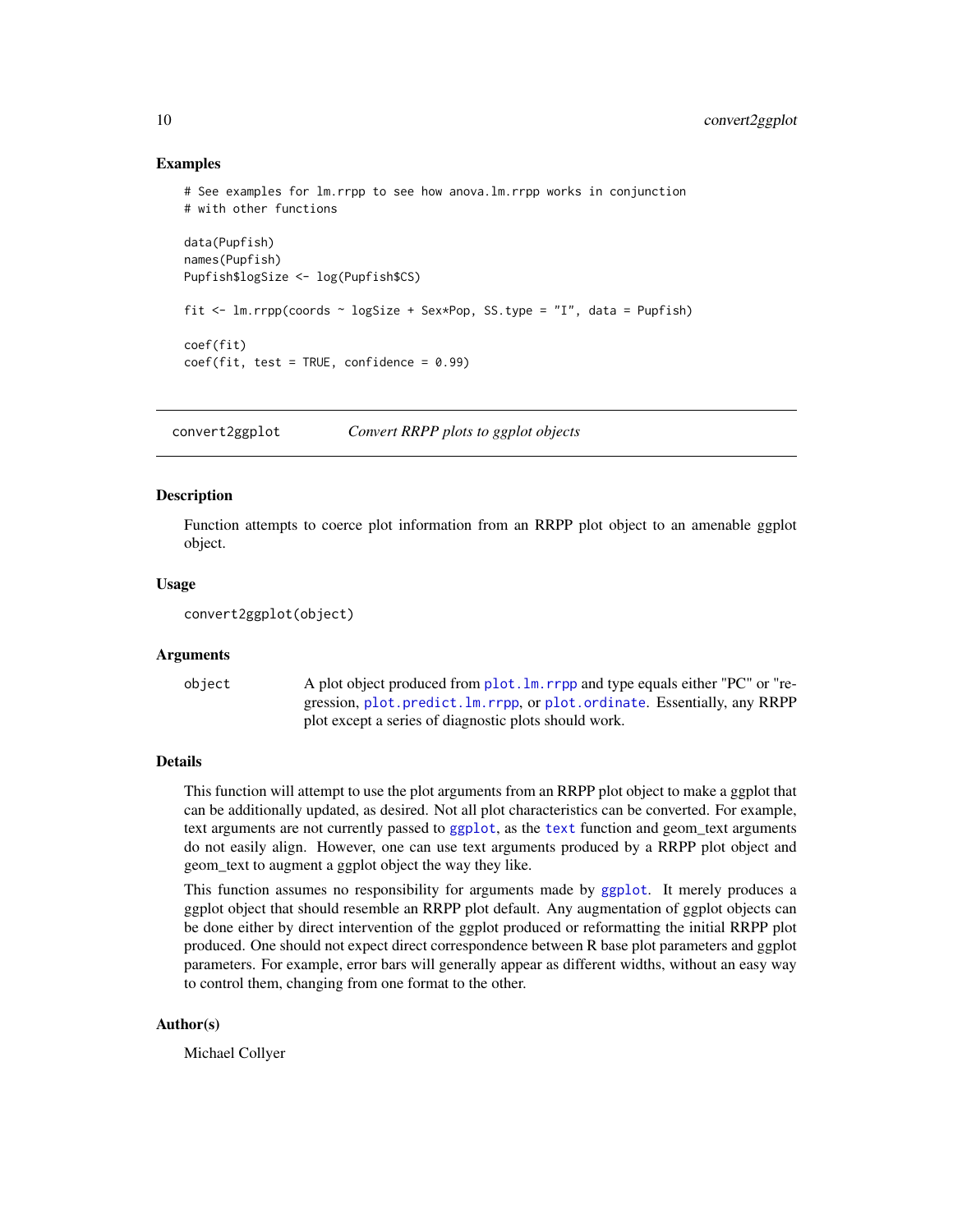# <span id="page-10-0"></span>fitted.lm.rrpp 11

# Examples

```
### Linear Model Example
data(Pupfish)
fit \le lm.rrpp(coords \sim log(CS) + Sex*Pop, SS.type = "I",
data = Pupfish, print.progress = FALSE, iter = \theta)
# Predictions (holding alternative effects constant)
shapeDF <- expand.grid(Sex = levels(Pupfish$Sex),
Pop = levels(Pupfish$Pop))
rownames(shapeDF) <- paste(shapeDF$Sex, shapeDF$Pop, sep = ".")
shapePreds <- predict(fit, shapeDF)
summary(shapePreds, PC = TRUE)
# Plot prediction
P <- plot(shapePreds, PC = TRUE, ellipse = TRUE)
convert2ggplot(P)
### Ordination Example
data("PlethMorph")
Y <- as.data.frame(PlethMorph[c("TailLength", "HeadLength",
                                "Snout.eye", "BodyWidth",
                                "Forelimb", "Hindlimb")])
Y \leftarrow as_matrix(Y)R <- lm.rrpp(Y \sim SVL, data = PlethMorph,iter = 0, print.progress = FALSE)$LM$residuals
# PCA (on correlation matrix)
PCA.ols <- ordinate(R, scale. = TRUE)
PCA.ols$rot
prcomp(R, scale. = TRUE)$rotation # should be the same
PCA.gls <- ordinate(R, scale. = TRUE,
                   transform. = FALSE,
                   Cov = PlethMorph$PhyCov)
P <- plot(PCA.gls)
convert2ggplot(P)
```
fitted.lm.rrpp *Extract fitted values*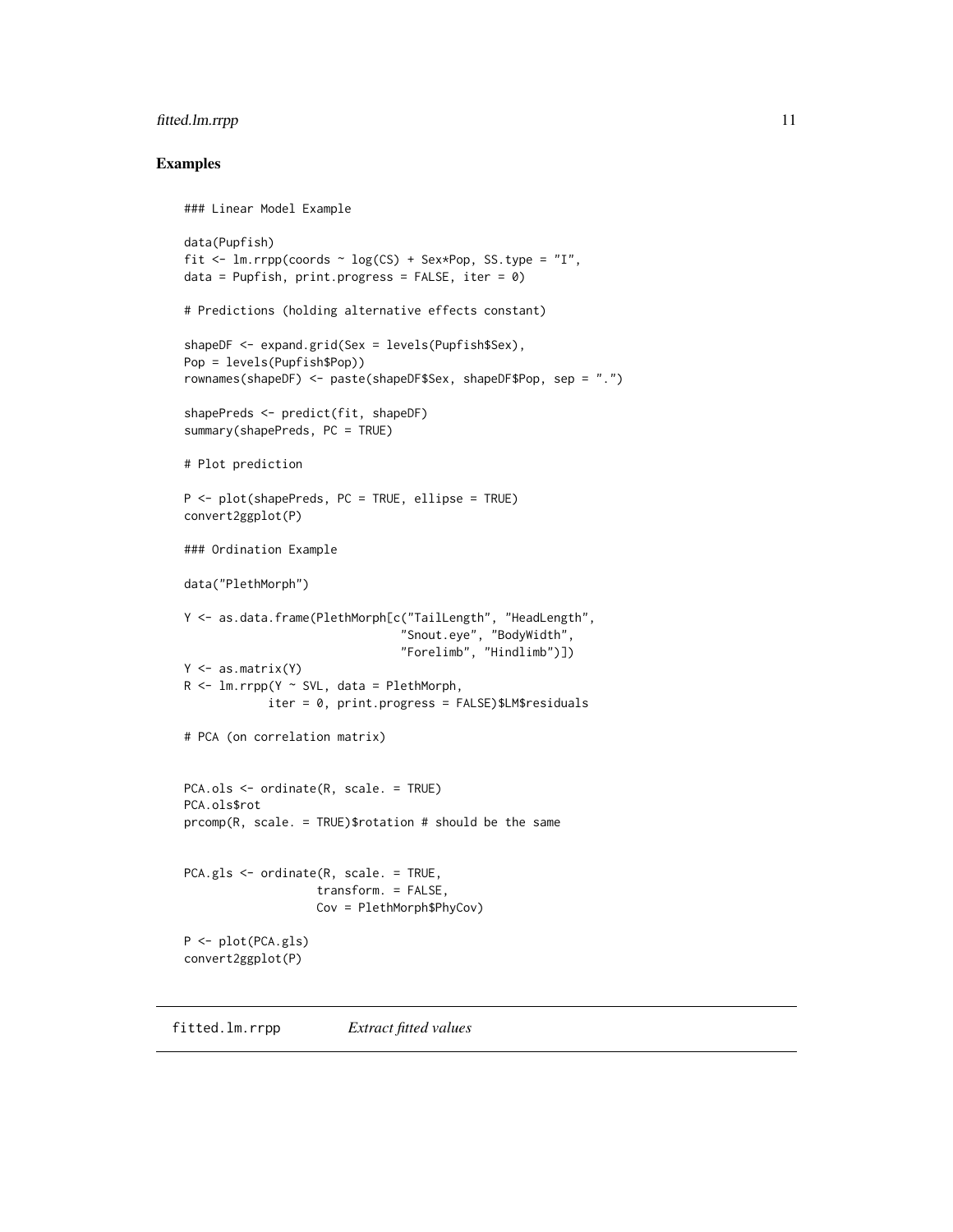# <span id="page-11-0"></span>Description

Extract fitted values

# Usage

```
## S3 method for class 'lm.rrpp'
fitted(object, ...)
```
# Arguments

| object   | plot object (from $\text{lm}$ , rrpp) |
|----------|---------------------------------------|
| $\cdots$ | Arguments passed to other functions   |

# Author(s)

Michael Collyer

# Examples

# See examples for lm.rrpp

|  | lm.rrpp |
|--|---------|
|--|---------|

<span id="page-11-1"></span>lm.rrpp *Linear Model Evaluation with a Randomized Residual Permutation Procedure*

# Description

Function performs a linear model fit over many random permutations of data, using a randomized residual permutation procedure.

# Usage

```
lm.rrpp(
 f1,
  iter = 999,
  turbo = FALSE,
  seed = NULL,
  int.first = FALSE,
 RRP = TRUE,
 SS.type = c("I", "II", "III"),
 data = NULL,Cov = NULL,print.progress = FALSE,
 Parallel = FALSE,
  ...
\mathcal{L}
```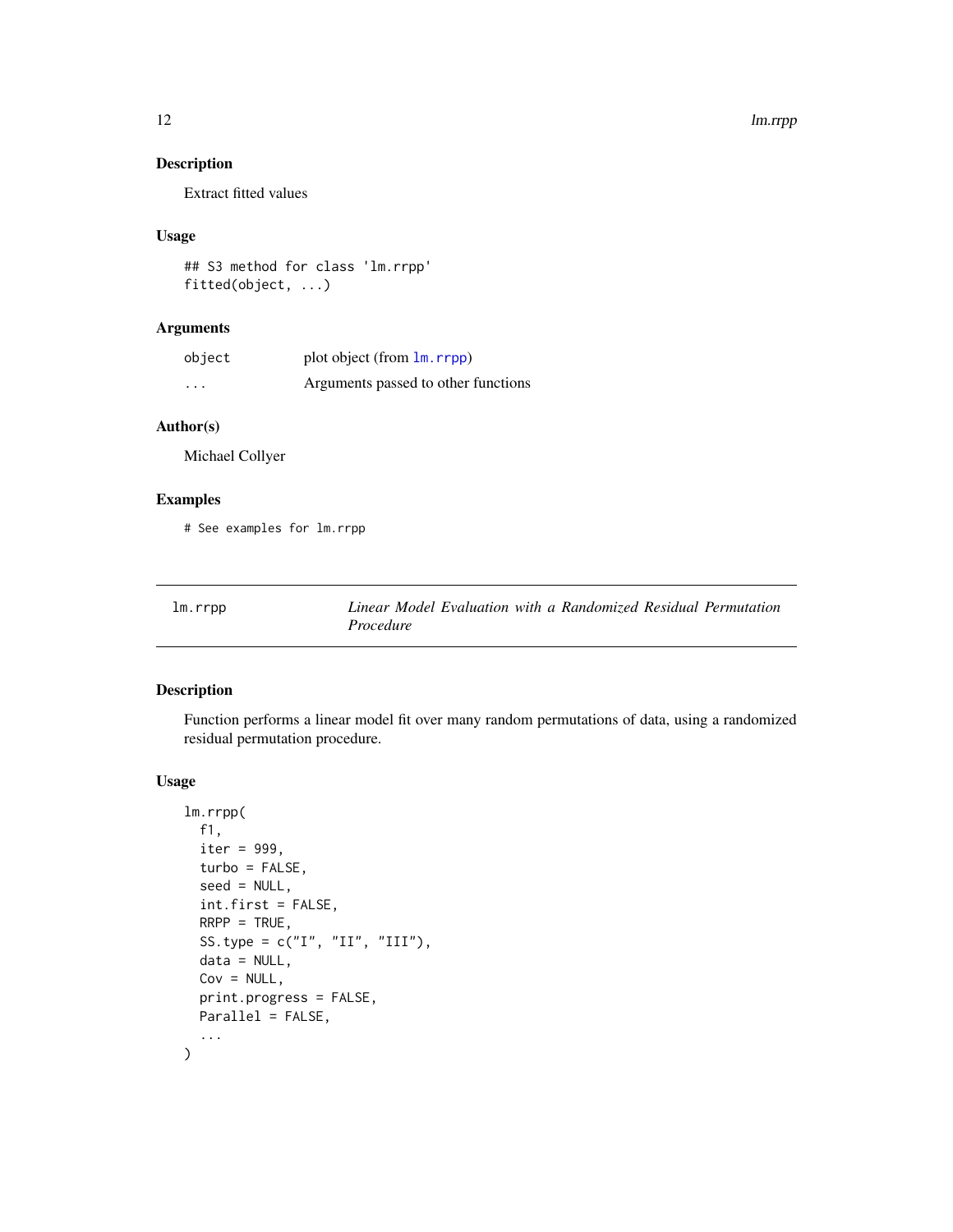#### lm.rrpp 23 and 23 and 23 and 23 and 23 and 23 and 23 and 23 and 23 and 23 and 23 and 23 and 23 and 23 and 24 and 25 and 26 and 26 and 26 and 26 and 26 and 26 and 26 and 26 and 26 and 26 and 26 and 26 and 26 and 26 and 26 a

# Arguments

| f1             | A formula for the linear model (e.g., $y-x1+x2$ ). Can also be a linear model fit<br>from 1m.                                                                                                                                                                                                                                                                                                                                                                                                                                                                                                                |
|----------------|--------------------------------------------------------------------------------------------------------------------------------------------------------------------------------------------------------------------------------------------------------------------------------------------------------------------------------------------------------------------------------------------------------------------------------------------------------------------------------------------------------------------------------------------------------------------------------------------------------------|
| iter           | Number of iterations for significance testing                                                                                                                                                                                                                                                                                                                                                                                                                                                                                                                                                                |
| turbo          | A logical value that if TRUE, suppresses coefficient estimation in every random<br>permutation. This will affect subsequent analyses that require random coeffi-<br>cients (see coef.1m.rrpp) but might be useful for large data sets for which<br>only ANOVA is needed.                                                                                                                                                                                                                                                                                                                                     |
| seed           | An optional argument for setting the seed for random permutations of the re-<br>sampling procedure. If left NULL (the default), the exact same P-values will be<br>found for repeated runs of the analysis (with the same number of iterations). If<br>seed = "random", a random seed will be used, and P-values will vary. One can<br>also specify an integer for specific seed values, which might be of interest for<br>advanced users.                                                                                                                                                                   |
| int.first      | A logical value to indicate if interactions of first main effects should precede<br>subsequent main effects                                                                                                                                                                                                                                                                                                                                                                                                                                                                                                  |
| <b>RRPP</b>    | A logical value indicating whether residual randomization should be used for<br>significance testing                                                                                                                                                                                                                                                                                                                                                                                                                                                                                                         |
| SS.type        | A choice between type I (sequential), type II (hierarchical), or type III (marginal)<br>sums of squares and cross-products computations.                                                                                                                                                                                                                                                                                                                                                                                                                                                                     |
| data           | A data frame for the function environment, see rrpp.data.frame                                                                                                                                                                                                                                                                                                                                                                                                                                                                                                                                               |
| Cov            | An optional argument for including a covariance matrix to address the non-<br>independence of error in the estimation of coefficients (via GLS). If included,<br>any weights are ignored.                                                                                                                                                                                                                                                                                                                                                                                                                    |
| print.progress | A logical value to indicate whether a progress bar should be printed to the screen.<br>This is helpful for long-running analyses.                                                                                                                                                                                                                                                                                                                                                                                                                                                                            |
| Parallel       | Either a logical value to indicate whether parallel processing should be used,<br>a numeric value to indicate the number of cores to use, or a predefined socket<br>cluster. This argument defines parallel processing via the parallel library. If<br>TRUE, this argument invokes forking or socket cluster assignment of all proces-<br>sor cores, except one. If FALSE, only one core is used. A numeric value directs<br>the number of cores to use, but one core will always be spared. If a predefined<br>socket cluster (Windows) is provided, the cluster information will be passed to<br>parallel. |
|                | Arguments typically used in lm, such as weights or offset, passed on to rrpp. fit<br>for estimation of coefficients. If both weights and a covariance matrix are in-<br>cluded, weights are ignored (since inverses of weights are the diagonal elements<br>of weight matrix, used in lieu of a covariance matrix.)                                                                                                                                                                                                                                                                                          |

# Details

The function fits a linear model using ordinary least squares (OLS) or generalized least squares (GLS) estimation of coefficients over any number of random permutations of the data. A permutation procedure that randomizes vectors of residuals is employed. This procedure can randomize two types of residuals: residuals from null models or residuals from an intercept model. The latter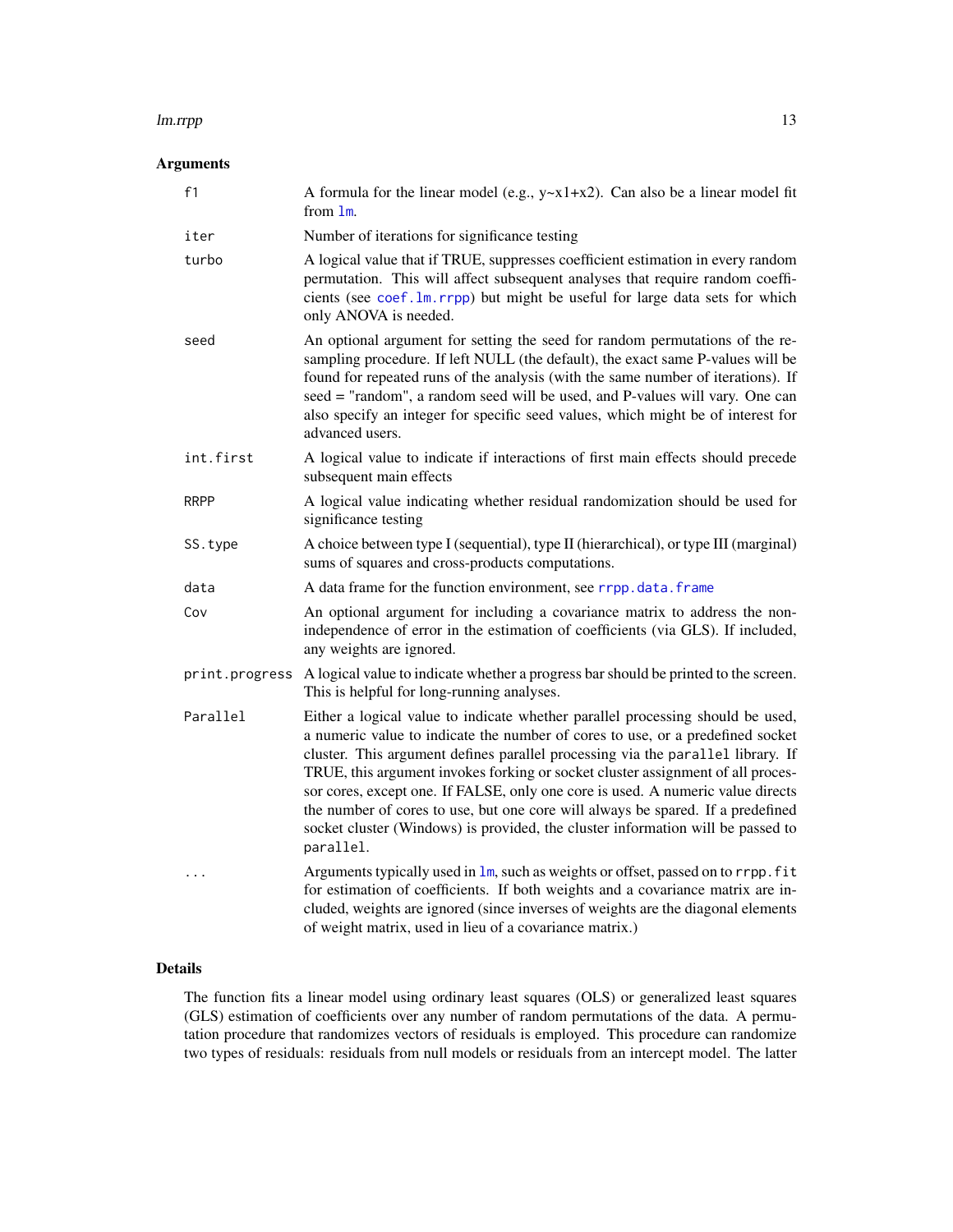is the same as randomizing full values, and is referred to as as a full randomization permutation procedure (FRPP); the former uses the residuals from null models, which are defined by the type of sums of squares and cross-products (SSCP) sought in an analysis of variance (ANOVA), and is referred to as a randomized residual permutation procedure (RRPP). Types I, II, and III SSCPs are supported.

Users define the SSCP type, the permutation procedure type, whether a covariance matrix is included (GLS estimation), and a few arguments related to computations. Results comprise observed linear model results (coefficients, fitted values, residuals, etc.), random sums of squares (SS) across permutation iterations, and other parameters for performing ANOVA and other hypothesis tests, using empirically-derived probability distributions.

lm.rrpp emphasizes estimation of standard deviates of observed statistics as effect sizes from distributions of random outcomes. When performing ANOVA, using the [anova](#page-0-0) function, the effect type (statistic choice) can be varied. See [anova.lm.rrpp](#page-6-1) for more details. Please recognize that the type of SS must be chosen prior to running lm.rrpp and not when applying [anova](#page-0-0) to the lm.rrpp fit, as design matrices for the linear model must be created first. Therefore, SS.type is an argument for lm.rrpp and effect.type is an argument for [anova.lm.rrpp](#page-6-1). If MANOVA statistics are preferred, eigenvalues can be added with [manova.update](#page-21-1) and statistics summarized with [summary.manova.lm.rrpp](#page-64-1). See [manova.update](#page-21-1) for examples.

The [coef.lm.rrpp](#page-8-1) function can be used to test the specific coefficients of an lm.rrpp fit. The test statistics are the distances (d), which are also standardized (Z-scores). The Z-scores might be easier to compare, as the expected values for random distances can vary among coefficient vectors (Adams and Collyer 2016).

#### ANOVA vs. MANOVA:

Two SSCP matrices are calculated for each linear model effect, for every random permutation: R (Residuals or Random effects) and H, the difference between SSCPs for "full" and "reduced" models. (Full models contain and reduced models lack the effect tested; SSCPs are hypothesized to be the same under a null hypothesis, if there is no effect. The difference, H, would have a trace of 0 if the null hypothesis were true.) In RRPP, ANOVA and MANOVA correspond to two different ways to calculate statistics from R and H matrices.

ANOVA statistics are those that find the trace of R and H SSCP matrices before calculating subsequent statistics, including sums of squares (SS), mean squares (MS), and F-values. These statistics can be calculated with univariate data and provide univariate-like statistics for multivariate data. These statistics are dispersion measures only (covariances among variables do not contribute) and are the same as "distance-based" stats proposed by Goodall (1991) and Anderson (2001). MANOVA stats require multivariate data and are implicitly affected by variable covariances. For MANOVA, the inverse of R times H (invR.H) is first calculated for each effect, then eigenanalysis is performed on these matrix products. Multivariate statistics are calculated from the positive, real eigenvalues. In general, inferential conclusions will be similar with either approach, but effect sizes might differ.

ANOVA tables are generated by [anova.lm.rrpp](#page-6-1) on lm.rrpp fits and MANOVA tables are generated by [summary.manova.lm.rrpp](#page-64-1), after running manova.update on lm.rrpp fits.

Currently, mixed model effects are only possible with \$ANOVA statistics, not \$MANOVA. More detail is found in the vignette, ANOVA versus MANOVA.

#### Notes for RRPP 0.5.0 and subsequent versions:

The output from lm.rrpp has changed, compared to previous versions. First, the \$LM component of output no longer includes both OLS and GLS statistics, when GLS fits are performed. Only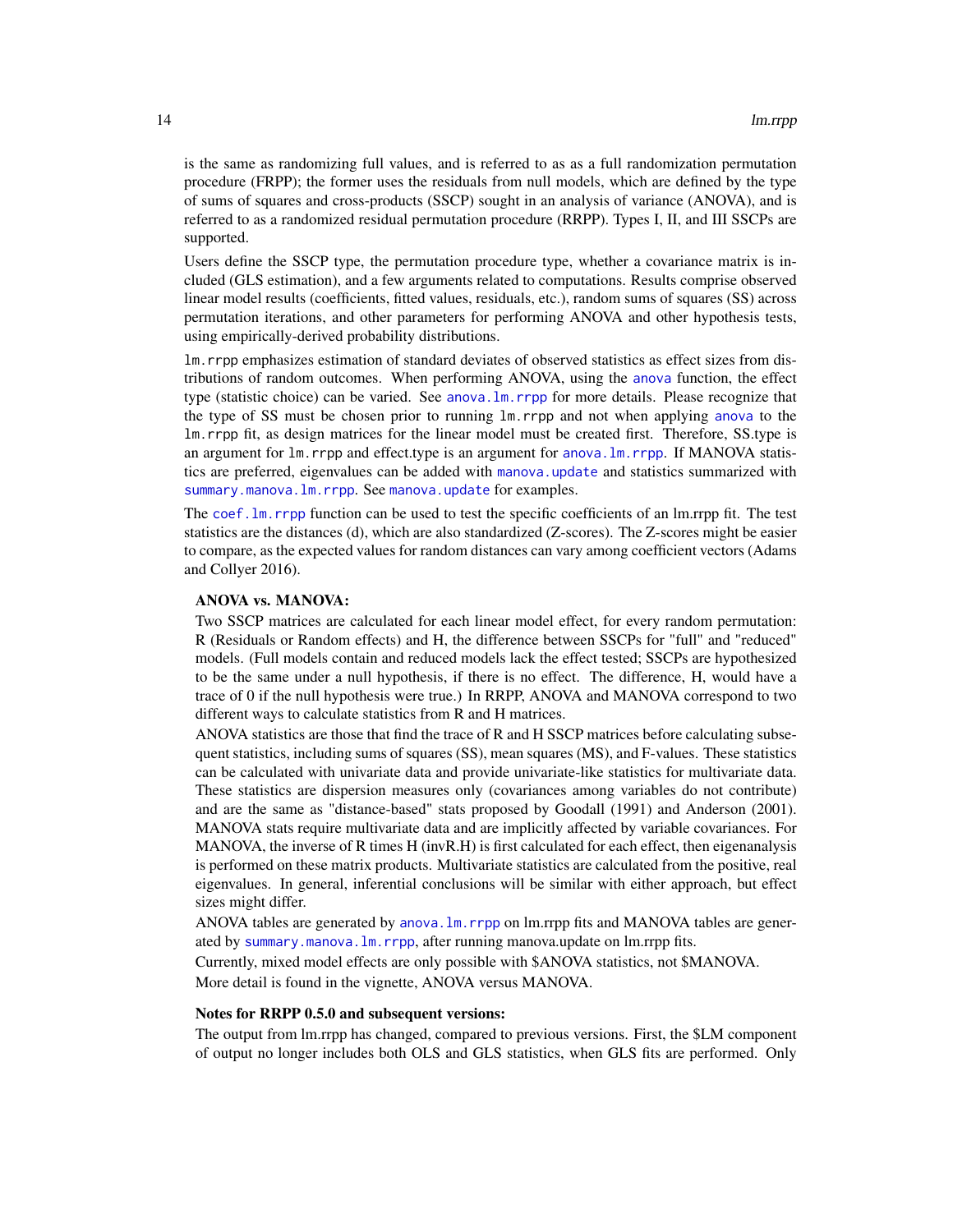#### lm.rrpp 15

GLS statistics (coefficients, residuals, fitted values) are provided and noted with a "gls." tag. GLS statistics can include those calculated when weights are input (similar to the  $\text{lm}$  $\text{lm}$  $\text{lm}$  argument). Unlike previous versions, GLS and weighted LS statistics are not labeled differently, as weighted LS is one form of generalized LS estimation. Second, a new object, \$Models, is included in output, which contains the linear model fits ([lm](#page-0-0) attributes ) for all reduced and full models that are possible to estimate fits.

# Notes for RRPP 0.3.1 and subsequent versions:

F-values via RRPP are calculated with residual SS (RSS) found uniquely for any model terms, as per Anderson and ter Braak (2003). This method uses the random pseudo-data generated by each term's null (reduced) model, meaning RSS can vary across terms. Previous versions used an intercept-only model for generating random pseudo-data. This generally has appropriate type I error rates but can have elevated type I error rates if the observed RSS is small relative to total SS. Allowing term by term unique RSS alleviates this concern.

# Value

An object of class lm.rrpp is a list containing the following

| call     | The matched call.                                                                                                                                                                                                                                                                                                                                                                                                                                                                                                                                                                                                                                                                                                                                                        |
|----------|--------------------------------------------------------------------------------------------------------------------------------------------------------------------------------------------------------------------------------------------------------------------------------------------------------------------------------------------------------------------------------------------------------------------------------------------------------------------------------------------------------------------------------------------------------------------------------------------------------------------------------------------------------------------------------------------------------------------------------------------------------------------------|
| LM       | Linear Model objects, including data (Y), coefficients, design matrix (X), sam-<br>ple size (n), number of dependent variables (p), dimension of data space (p.prime),<br>QR decomposition of the design matrix, fitted values, residuals, weights, offset,<br>model terms, data (model) frame, random coefficients (through permutations),<br>random vector distances for coefficients (through permutations), whether OLS<br>or GLS was performed, and the mean for OLS and/or GLS methods. Note that<br>the data returned resemble a model frame rather than a data frame; i.e., it con-<br>tains the values used in analysis, which might have been transformed according<br>to the formula. The response variables are always labeled Y.1, Y.2, , in this<br>frame. |
| ANOVA    | Analysis of variance objects, including the SS type, random SS outcomes, ran-<br>dom MS outcomes, random R-squared outcomes, random F outcomes, random<br>Cohen's f-squared outcomes, P-values based on random F outcomes, effect sizes<br>for random outcomes, sample size (n), number of variables (p), and degrees of<br>freedom for model terms (df). These objects are used to construct ANOVA ta-<br>bles.                                                                                                                                                                                                                                                                                                                                                         |
| PermInfo | Permutation procedure information, including the number of permutations (perms),<br>The method of residual randomization (perm.method), and each permutation's<br>sampling frame (perm.schedule), which is a list of reordered sequences of 1:n,<br>for how residuals were randomized.                                                                                                                                                                                                                                                                                                                                                                                                                                                                                   |
| Models   | Reduced and full model fits for every possible model combination, based on<br>terms of the entire model, plus the method of SS estimation.                                                                                                                                                                                                                                                                                                                                                                                                                                                                                                                                                                                                                               |

# Author(s)

Michael Collyer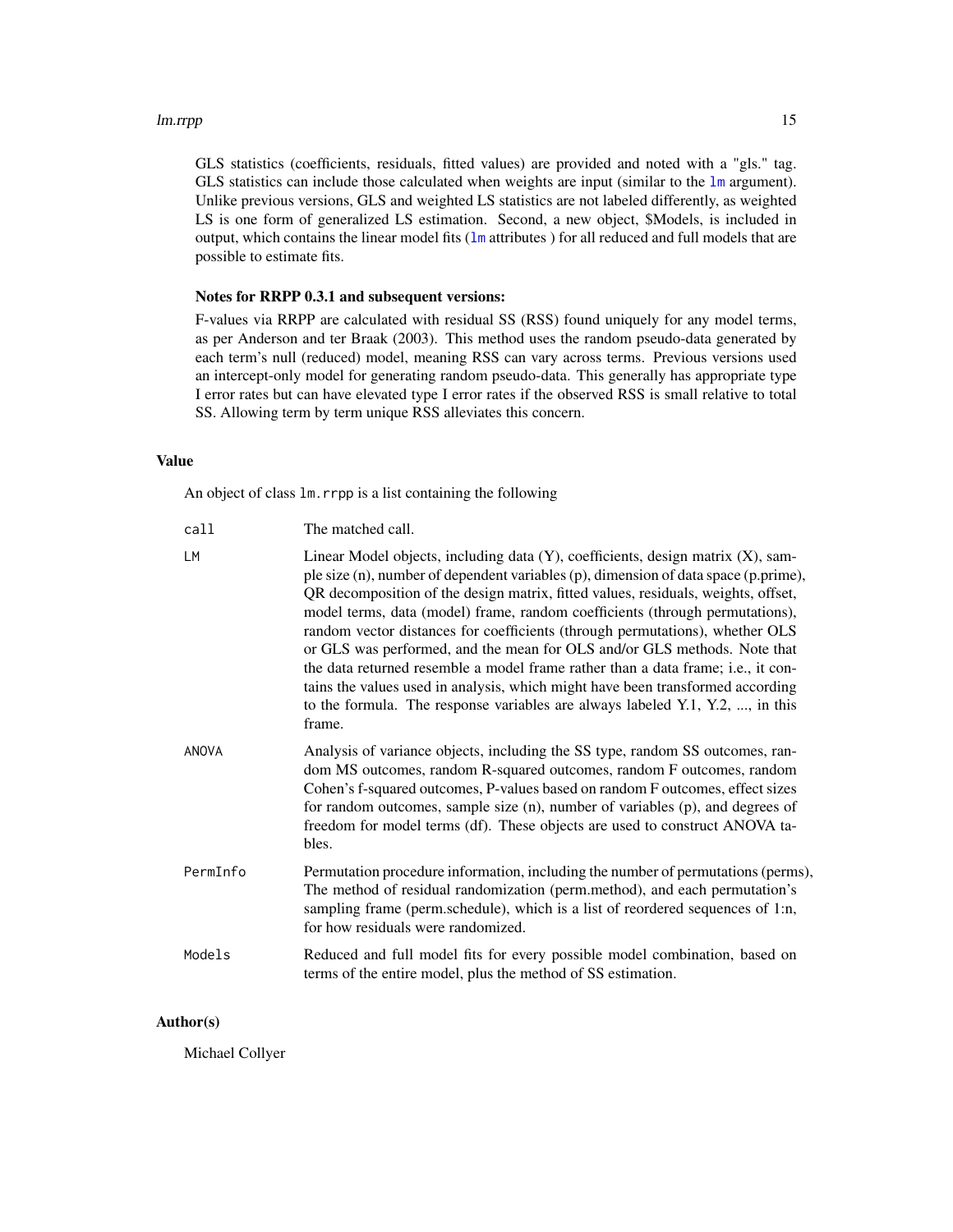#### References

Anderson MJ. 2001. A new method for non-parametric multivariate analysis of variance. Austral Ecology 26: 32-46.

Anderson MJ. and C.J.F. ter Braak. 2003. Permutation tests for multi-factorial analysis of variance. Journal of Statistical Computation and Simulation 73: 85-113.

Collyer, M.L., D.J. Sekora, and D.C. Adams. 2015. A method for analysis of phenotypic change for phenotypes described by high-dimensional data. Heredity. 115:357-365.

Adams, D.C. and M.L. Collyer. 2016. On the comparison of the strength of morphological integration across morphometric datasets. Evolution. 70:2623-2631.

Adams, D.C and M.L. Collyer. 2018. Multivariate phylogenetic anova: group-clade aggregation, biological challenges, and a refined permutation procedure. Evolution. 72:1204-1215.

#### See Also

procD.lm and procD.pgls within geomorph; [lm](#page-0-0) for more on linear model fits.

# Examples

```
# Examples use geometric morphometric data
# See the package, geomorph, for details about obtaining such data
data("PupfishHeads")
names(PupfishHeads)
# Head Size Analysis (Univariate)-------------------------------------------------------
# Note: one should increase RRPP iterations but a smaller number is
# used here for demonstration
# efficiency. Generally, iter = 999 will take less
# than 1s for this example with a modern computer.
fit \le 1m.rrpp(log(headSize) \sim sex + locality/year, SS.type = "I",
data = PupfishHeads, print.progress = FALSE, iter = 199)
summary(fit)
anova(fit, effect.type = "F") # Maybe not most appropriate
anova(fit, effect.type = "Rsq") # Change effect type, but still not
# most appropriate
# Mixed-model approach (most appropriate, as year sampled is a random
# effect:
anova(fit, effect.type = "F", error = c("Residuals", "locality:year",
"Residuals"))
# Change to Type III SS
fit <- lm.rrpp(log(headSize) ~ sex + locality/year, SS.type = "III",
data = PupfishHeads, print.progress = FALSE, iter = 199)
summary(fit)
```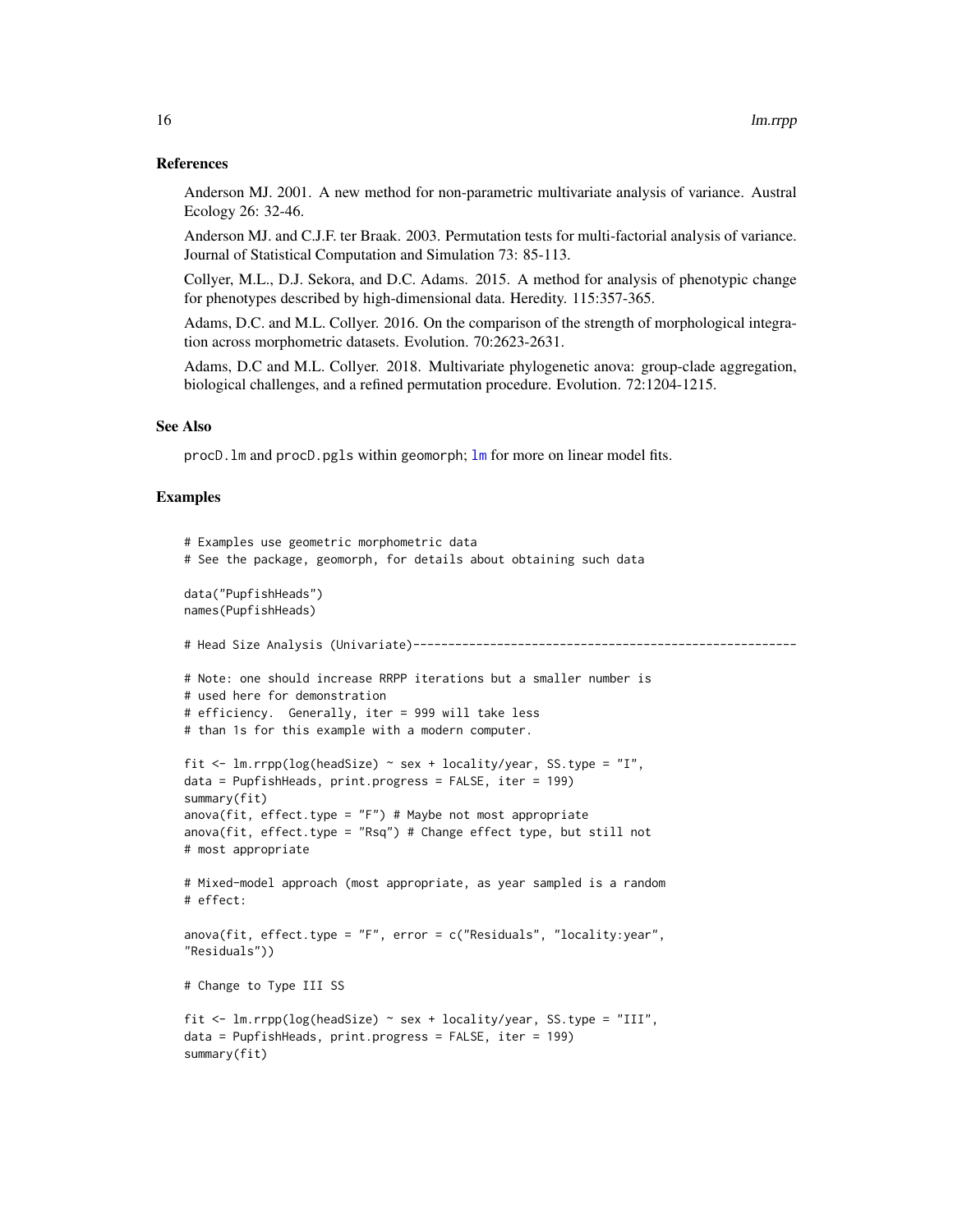#### lm.rrpp and the contract of the contract of the contract of the contract of the contract of the contract of the contract of the contract of the contract of the contract of the contract of the contract of the contract of th

```
anova(fit, effect.type = "F", error = c("Residuals", "locality:year",
"Residuals"))
# Coefficients Test
coef(fit, test = TRUE)
# Predictions (holding alternative effects constant)
sizeDF <- data.frame(sex = c("Female", "Male"))
rownames(sizeDF) <- c("Female", "Male")
sizePreds <- predict(fit, sizeDF)
summary(sizePreds)
plot(sizePreds)
# Diagnostics plots of residuals
plot(fit)
# Body Shape Analysis (Multivariate) -----------
data(Pupfish)
names(Pupfish)
# Note:
dim(Pupfish$coords) # highly multivariate!
# Note: one should increase RRPP iterations but they are
# not used at all here for a fast example.
# Generally, iter = 999 will take less
# than 1 second for this example with a modern computer.
fit <- lm.rrpp(coords \sim log(CS) + Sex*Pop, SS.type = "I",
data = Pupfish, print.progress = FALSE, iter = \theta)
summary(fit, formula = FALSE)
anova(fit)
coef(fit, test = TRUE)
# Predictions (holding alternative effects constant)
shapeDF <- expand.grid(Sex = levels(Pupfish$Sex),
Pop = levels(Pupfish$Pop))
rownames(shapeDF) <- paste(shapeDF$Sex, shapeDF$Pop, sep = ".")
shapeDF
shapePreds <- predict(fit, shapeDF)
summary(shapePreds)
summary(shapePreds, PC = TRUE)
# Plot prediction
plot(shapePreds, PC = TRUE)
```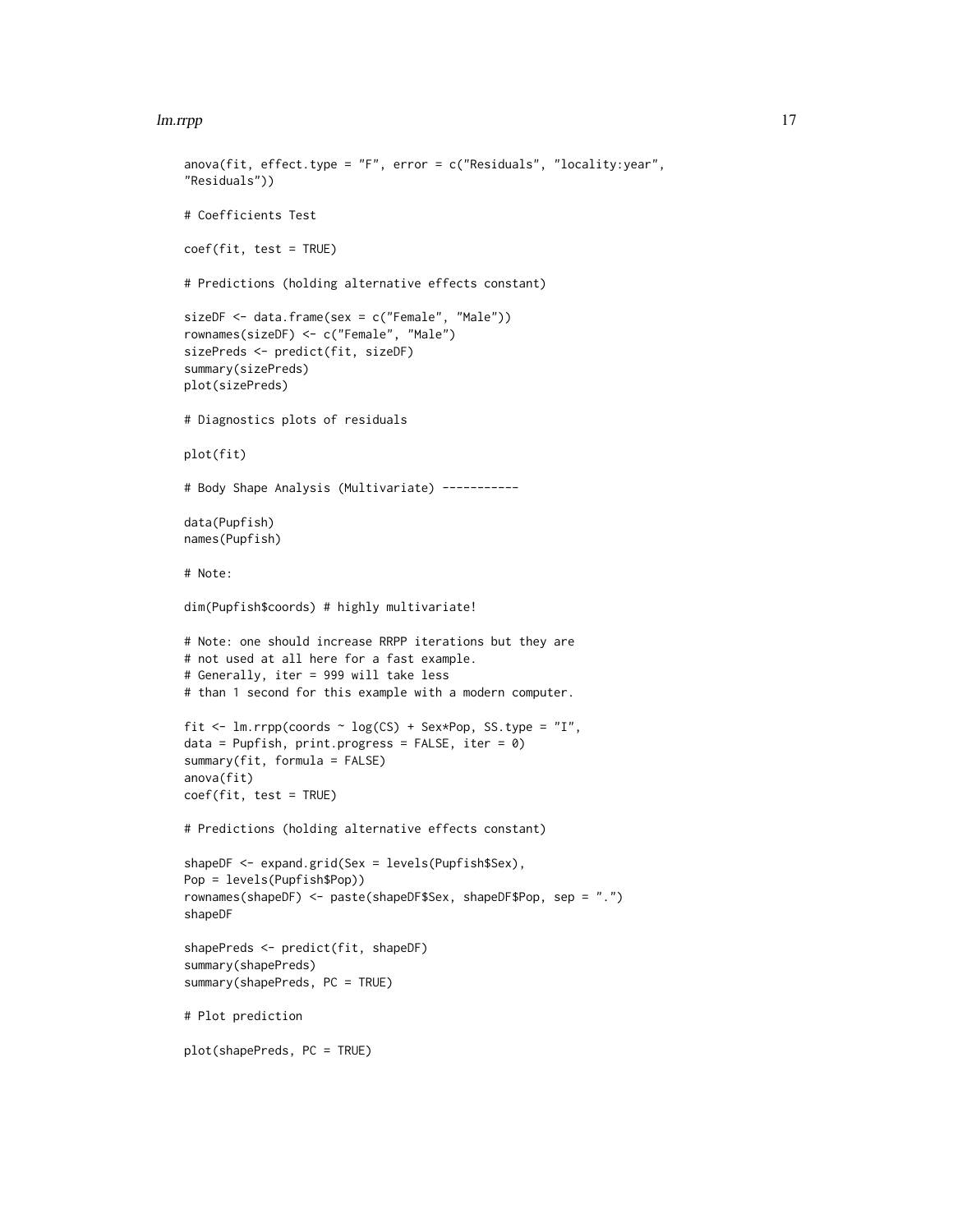```
plot(shapePreds, PC = TRUE, ellipse = TRUE)
# Diagnostics plots of residuals
plot(fit)
# PC-plot of fitted values
groups <- interaction(Pupfish$Sex, Pupfish$Pop)
plot(fit, type = "PC", pch = 19, col = as.numeric(grough))# Regression-like plot
plot(fit, type = "regression", reg.type = "PredLine",
    predictor = log(Pupfish$CS), pch=19,
    col = as.numeric(groups))
# Body Shape Analysis (Distances) ----------
D <- dist(Pupfish$coords) # inter-observation distances
length(D)
Pupfish$D <- D
# Note: one should increase RRPP iterations but they are
# not used at all here for a fast example. Generally,
# iter = 999 will take less than 1 second
# for this example with a modern computer.
fitD <- lm.rrpp(D \sim log(CS) + Sex*Pop, SS.type = "I",data = Pupfish, print.progress = FALSE, iter = \theta)
# These should be the same:
summary(fitD, formula = FALSE)
summary(fit, formula = FALSE)
# GLS Example (Univariate) -----------
data(PlethMorph)
fitOLS <- lm.rrpp(TailLength ~ SVL, data = PlethMorph,
print.progress = FALSE, iter = 999)
fitGLS <- lm.rrpp(TailLength ~ SVL, data = PlethMorph, Cov = PlethMorph$PhyCov,
print.progress = FALSE, iter = 999)
anova(fitOLS)
anova(fitGLS)
sizeDF <- data.frame(SVL = sort(PlethMorph$SVL))
# Prediction plots
# By specimen
plot(predict(fitOLS, sizeDF)) # Correlated error
plot(predict(fitGLS, sizeDF)) # Independent error
```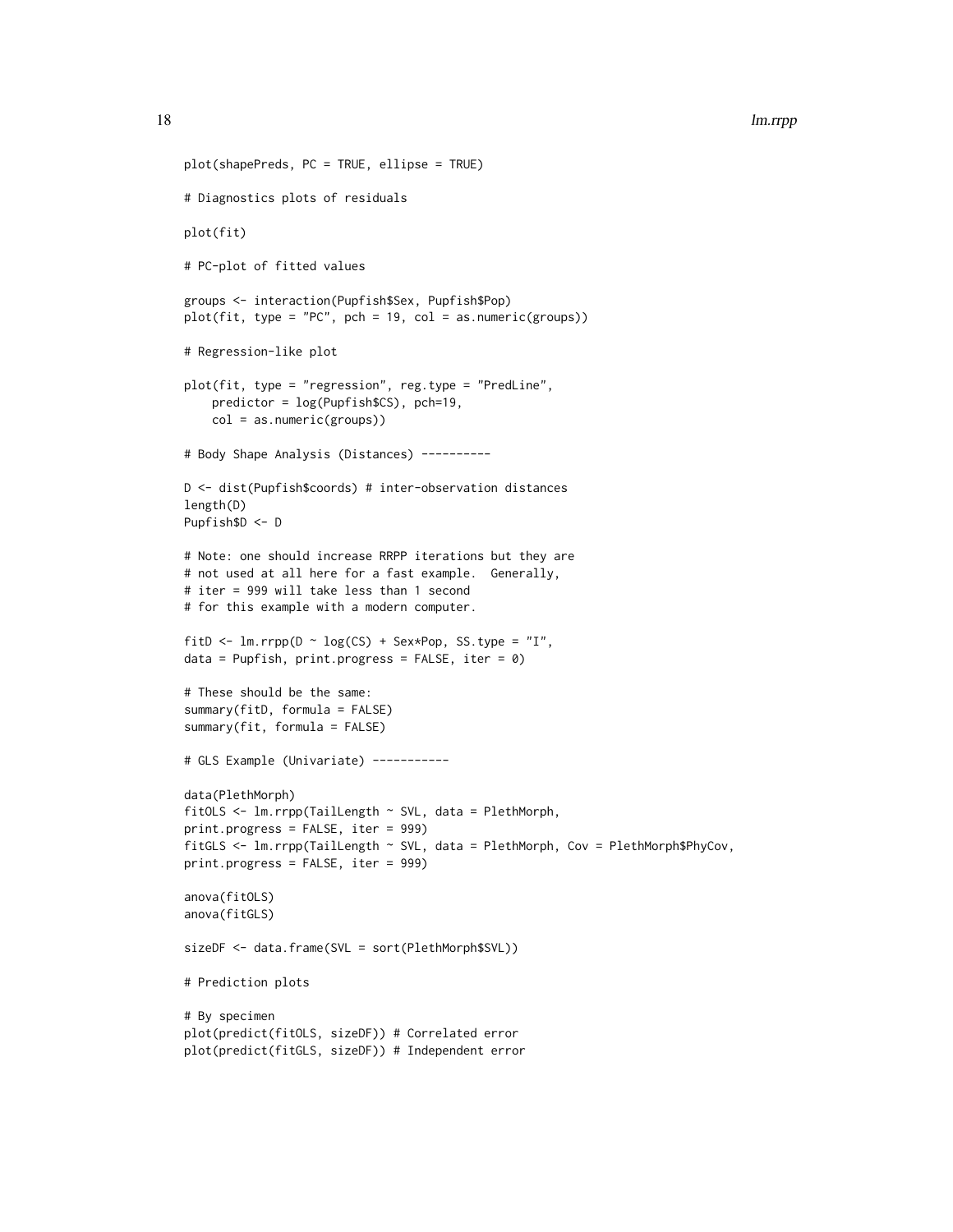```
# With respect to independent variable (using abscissa)
plot(predict(fitOLS, sizeDF), abscissa = sizeDF) # Correlated error
plot(predict(fitGLS, sizeDF), abscissa = sizeDF) # Independent error
# GLS Example (Multivariate) -----------
Y <- as.matrix(cbind(PlethMorph$TailLength,
PlethMorph$HeadLength,
PlethMorph$Snout.eye,
PlethMorph$BodyWidth,
PlethMorph$Forelimb,
PlethMorph$Hindlimb))
PlethMorph$Y <- Y
fitOLSm <- lm.rrpp(Y ~ SVL, data = PlethMorph,
print.progress = FALSE, iter = 199)
fitGLSm \leq 1m.rrpp(Y \sim SVL, data = PlethMorph,
Cov = PlethMorph$PhyCov,
print.progress = FALSE, iter = 199)
anova(fitOLSm)
anova(fitGLSm)
# Prediction plots
# By specimen
plot(predict(fitOLSm, sizeDF)) # Correlated error
plot(predict(fitGLSm, sizeDF)) # Independent error
# With respect to independent variable (using abscissa)
plot(predict(fitOLSm, sizeDF), abscissa = sizeDF) # Correlated error
plot(predict(fitGLSm, sizeDF), abscissa = sizeDF) # Independent error
```
logLik.lm.rrpp *Calculate the log-likelihood of a lm.rrpp fit*

#### **Description**

logLik.lm.rrpp returns the log-likelihood of an lm.rrpp object. Ridge regularization will be performed for ill-conditioned or singular residual covariance matrices, but dimension reduction could be augmented via projection, using the arguments, tol and pc.no. See [ordinate](#page-30-1) for details.

## Usage

```
## S3 method for class 'lm.rrpp'
logLik(object, tol = NULL, pc.no = NULL, Z = TRUE, gls.null = FALSE, ...)
```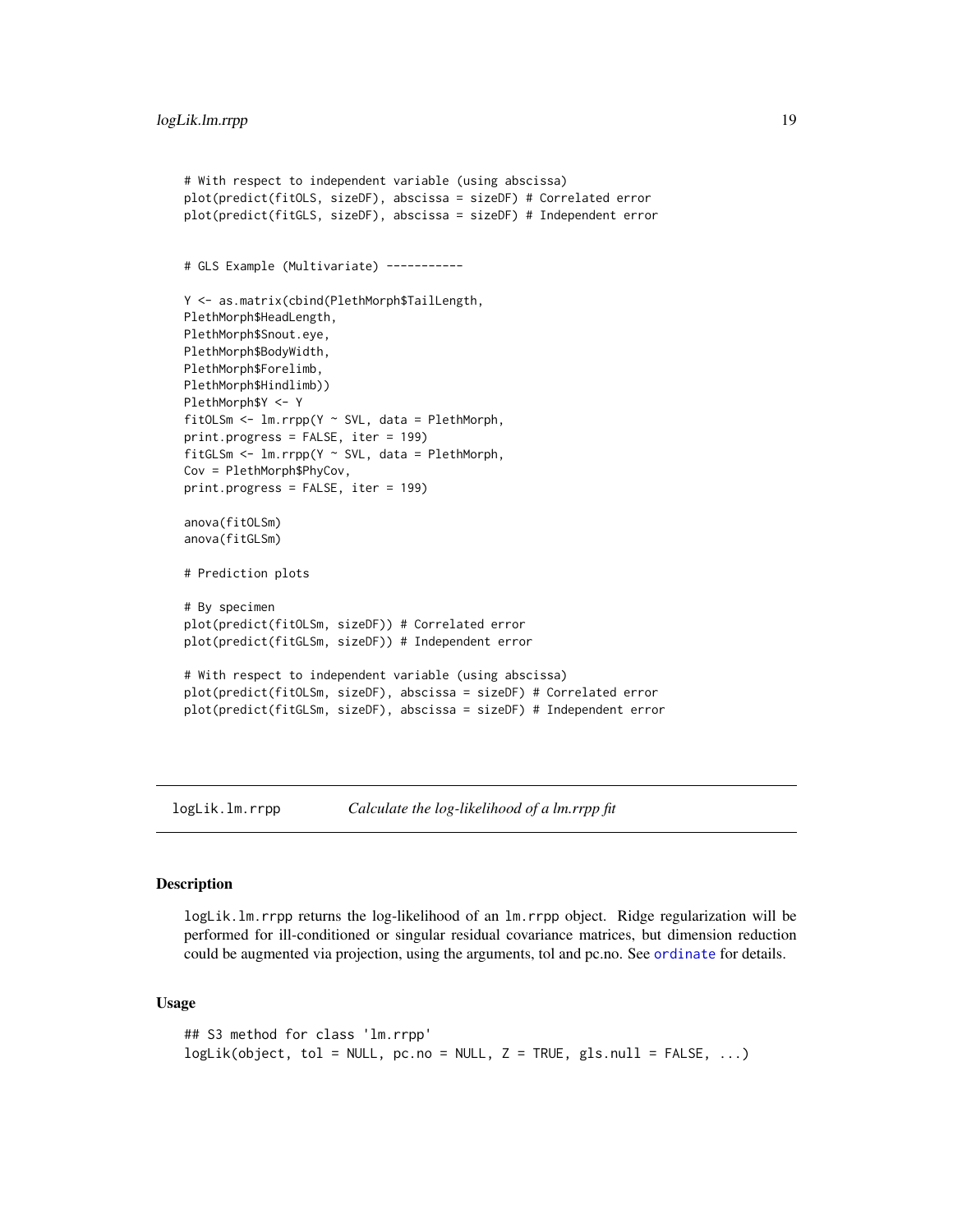# <span id="page-19-0"></span>Arguments

| object   | Object from 1m. rrpp                                                                                                                                                                                                                                          |
|----------|---------------------------------------------------------------------------------------------------------------------------------------------------------------------------------------------------------------------------------------------------------------|
| tol      | A value indicating the magnitude below which components should be omitted,<br>following projection. See ordinate for details.                                                                                                                                 |
| pc.no    | Optionally, a number specifying the maximal number of principal components,<br>passed onto ordinate, as argument, rank.                                                                                                                                       |
| Z        | A logical value for whether to calculate Z scores based on RRPP.                                                                                                                                                                                              |
| gls.null | A logical value for if a fit has a GLS estimation, should the null model (intercept)<br>also have a GLS estimation, for estimating Z. Should be FALSE if the log-<br>likelihood is measured to compare different GLS estimations for a covariance<br>matrices |
|          | further arguments passed to or from other methods                                                                                                                                                                                                             |

# Author(s)

Michael Collyer

looCV *Diagnostic cross-validation tool for ordination based on fitted values*

# Description

Function performs a leave-one-out cross-validation estimate of ordination scores, which is helpful for determining if apparent "group differences" in ordination plots arise merely from data dimensionality.

#### Usage

 $loocV(fit, ...)$ 

# Arguments

| fit      | A lm.rrpp fit.               |
|----------|------------------------------|
| $\cdots$ | Arguments passed to ordinate |

# Details

The function uses the strategy of Thioulouse et al. (2021) to perform N ordinations for N observations, in which each of the N observations are left out of the estimation of linear model coefficients, but the vector of data for the left-out observation is projected on the eigenvectors of the fitted values obtained from the leave-one-out cross-validation (jackknife) strategy. The purpose of this diagnostic tool is to determine whether apparent "group differences" in an ordination plot (using the function, [ordinate](#page-30-1)) are because of high-dimensional data (number of variables exceed number of observations) rather than real differences. An apparent group difference is common for high-dimensional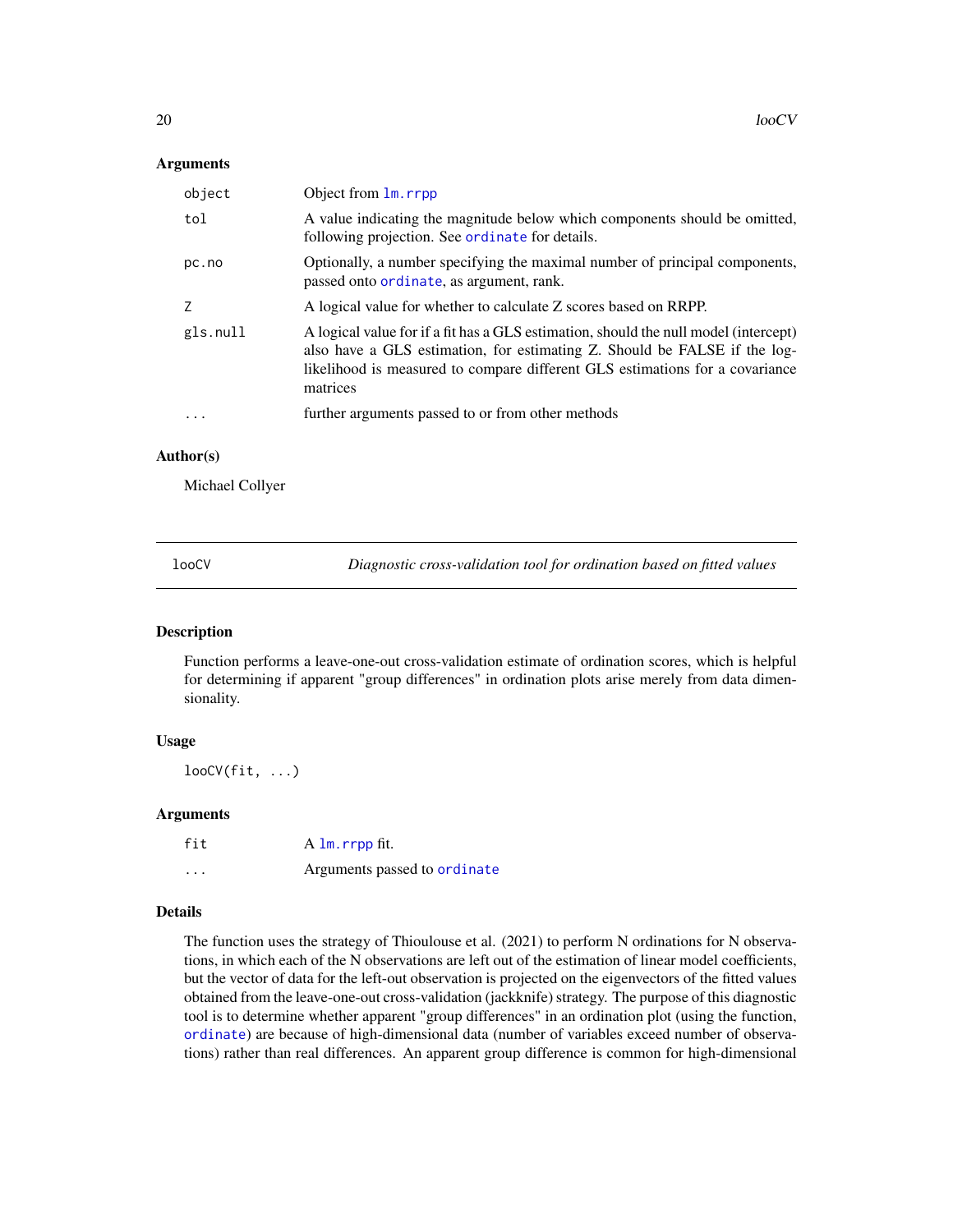#### $l$ oo $CV$  21

data, when variables are far greater in number than observations (Cardini et al., 2019). However, leave-one-out cross-validation can help elucidate whether an observed visual difference is spurious.

This function differs from the strategy of Thioulouse et al. (2021) in two important ways. First, this function uses the linear model design from a  $lm$ . rrpp fit, and can contain any number of independent variables, rather than a single factor for groups. Second, after obtaining leave-oneout cross-validated scores, a Procrustes alignment between cross-validated scores and "observed" (real) scores is performed, which minimizes summed squared distances between the alternative ordinations. This latter step assures comparisons are appropriate.

The type = "PC" plot from plot. lm. rrpp has the same scores as obtained from ordinate(Y,  $A = H$ ), using the [ordinate](#page-30-1) function, where H is a hat matrix (that can be calculated from  $plot.lm$ .rrpp output), and Y is a matrix of data. This function updates H for every possible case that one row of Y is left out (meaning the rotation matrix from [ordinate](#page-30-1) is updated N times). If the H matrix is robust in spite of dropped data and design matrix parameters, the result will be similar to the original ordination. If apparent group differences are spurious, H will tend to change, as will data projections.

The functions summary. looCV and plot. looCV are essential for evaluating results. These support functions compare eigenvalues and projected scores, between observed and cross-validated cases.

This function should be viewed as a diagnostic tool and not as a data transformation tool! The cross-validated scores will not retain Euclidean distances among observations. This could cause problems in analyses that substitute cross-validated scores as data.

#### Value

An object of class looCV is a list containing the following

|        | List of eigenvalues, for observed and cross-validated cases.                |
|--------|-----------------------------------------------------------------------------|
| scores | List of principal component scores, for observed and cross-validated cases. |

#### Author(s)

Michael Collyer

# References

Thioulouse, J., Renaud, S., Dufour, A. B., & Dray, S. (2021). Overcoming the Spurious Groups Problem in Between-Group PCA. Evolutionary Biology, In press.

Cardini, A., O'Higgins, P., & Rohlf, F. J. (2019). Seeing distinct groups where there are none: spurious patterns from between-group PCA. Evolutionary Biology, 46(4), 303-316.

# See Also

[summary.looCV](#page-63-1), [plot.looCV](#page-41-1)

# Examples

# Example with real group differences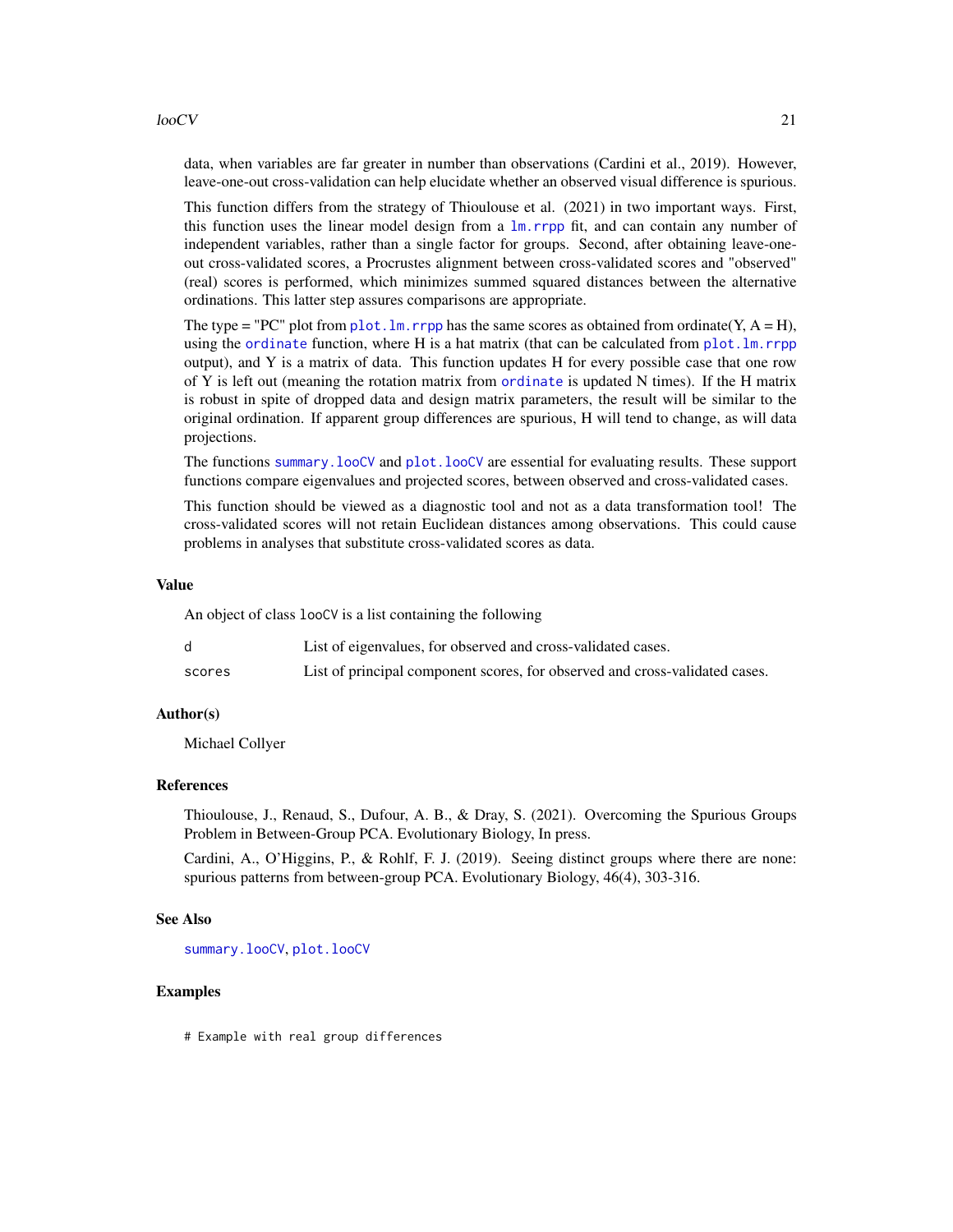```
data(Pupfish)
fit \leq 1m.rrpp(coords \sim Pop*Sex, data = Pupfish, iter = 0)
CV1 < - looCV(fit)
summary(CV1)
group <- interaction(Pupfish$Pop, Pupfish$Sex)
plot(CV1, flip = 1, pch = 19, col = group)# Example with apparent but not real group differences
n <- NROW(Pupfish$coords)
p <- NCOL(Pupfish$coords)
set.seed(1001)
Yr \leq matrix(rnorm(n * p), n, p) # random noise
fit2 <-1m.rrpp(Yr ~ Pop*Sex, data = Pupfish, iter = 0)
CV2 < - looCV(fit2)
summary(CV2)
group <- interaction(Pupfish$Pop, Pupfish$Sex)
plot(CV2, pch = 19, col = group)
```
<span id="page-21-1"></span>

manova.update *MANOVA update for lm.rrpp model fits*

#### **Description**

Function updates a lm.rrpp fit to add \$MANOVA, which like \$ANOVA, provides statistics or matrices typically associated with multivariate analysis of variance (MANOVA).

MANOVA statistics or sums of squares and cross-products (SSCP) matrices are calculated over the random permutations of a  $\text{lm}$ . rrpp fit. SSCP matrices are computed, as are the inverse of R time H (invR.H), where R is a SSCP for the residuals or random effects and H is the difference between SSCP matrices of full and reduced models (see below). From invR.H, MANOVA statistics are calculated, including Roy's maximum root (eigenvalue), Pillai trace, Hotelling-Lawley trace, and Wilks lambda (via [summary.manova.lm.rrpp](#page-64-1)).

The manova.update to add \$MANOVA to [lm.rrpp](#page-11-1) fits requires more computation time than the \$ANOVA statistics that are computed automatically in  $\text{lm}$ . rrpp. Generally, the same inferential conclusions will be found with either approach, when observations outnumber response variables. For high-dimensional data (more variables than observations) data are projected into a Euclidean space of appropriate dimensions (rank of residual covariance matrix). One can vary the tolerance for eigenvalue decay or specify the number of PCs, if a smaller set of PCs than the maximum is desired. This is advised if there is strong correlation among variables (the data space could be simplified to fewer dimensions), as spurious results are possible. Because distributions of MANOVA stats can be generated from the random permutations, there is no need to approximate F-values, like with parametric MANOVA. By restricting analysis to the real, positive eigenvalues calculated, all statistics can be calculated (but Wilks lambda, as a product but not a trace, might be less reliable as variable number approaches the number of observations).

<span id="page-21-0"></span>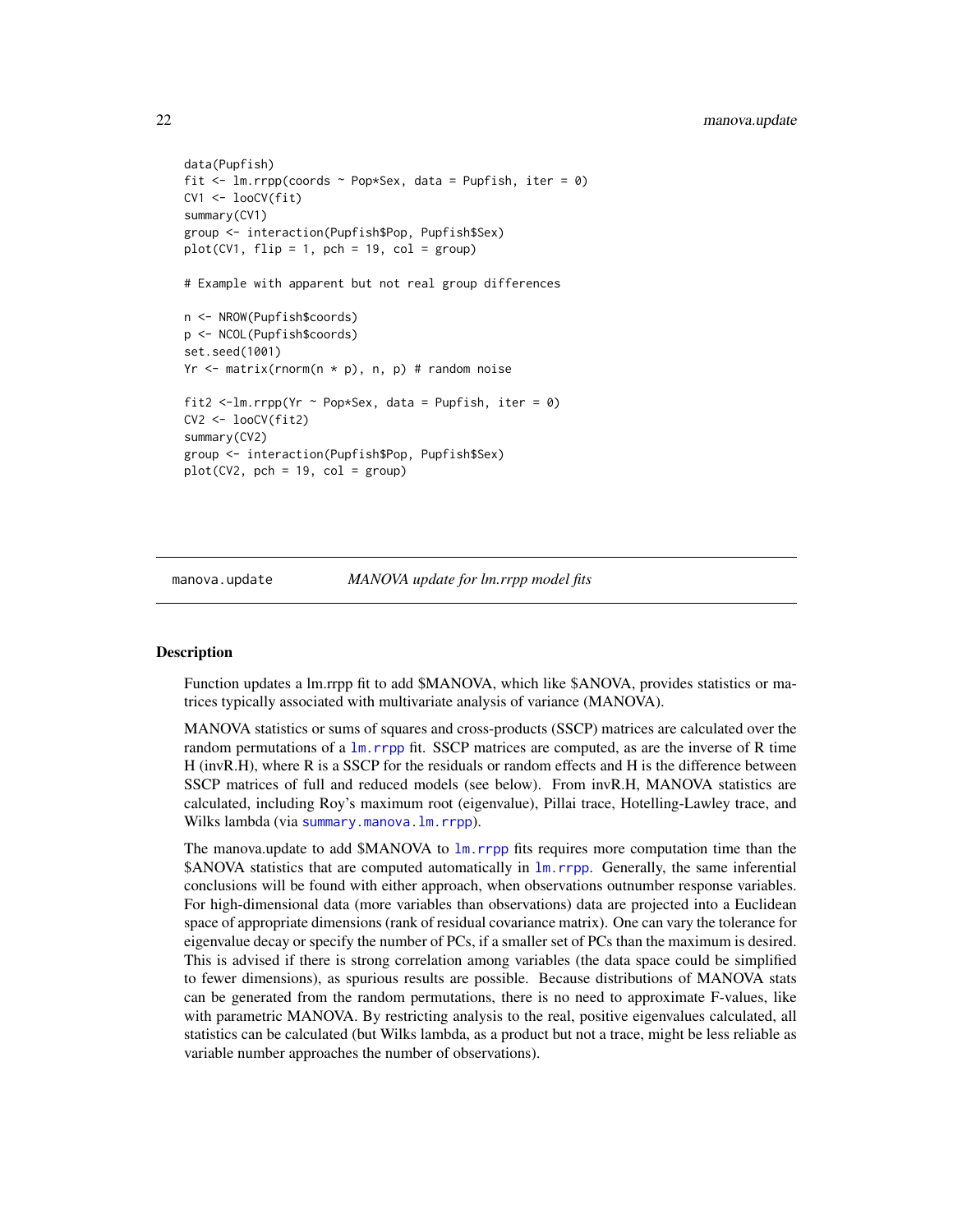# ANOVA vs. MANOVA:

Two SSCP matrices are calculated for each linear model effect, for every random permutation: R (Residuals or Random effects) and H, the difference between SSCPs for "full" and "reduced" models. (Full models contain and reduced models lack the effect tested; SSCPs are hypothesized to be the same under a null hypothesis, if there is no effect. The difference, H, would have a trace of 0 if the null hypothesis were true.) In RRPP, ANOVA and MANOVA correspond to two different ways to calculate statistics from R and H matrices.

ANOVA statistics are those that find the trace of R and H SSCP matrices before calculating subsequent statistics, including sums of squares (SS), mean squares (MS), and F-values. These statistics can be calculated with univariate data and provide univariate-like statistics for multivariate data. These statistics are dispersion measures only (covariances among variables do not contribute) and are the same as "distance-based" stats proposed by Goodall (1991) and Anderson (2001). MANOVA stats require multivariate data and are implicitly affected by variable covariances. For MANOVA, the inverse of R times H (invR.H) is first calculated for each effect, then eigen-analysis is performed on these matrix products. Multivariate statistics are calculated from the positive, real eigenvalues. In general, inferential conclusions will be similar with either approach, but effect sizes might differ.

Two important differences between manova.update and [summary.manova](#page-0-0) (for [lm](#page-0-0) objects) are that manova.update does not attempt to normalize residual SSCP matrices (unneeded for nonparametric statistical solutions) and (2) uses a generalized inverse of the residual SSCP, if needed, when the number of variables could render eigen-analysis problematic. This approach is consistent with covariance regularization methods that attempt to make covariance matrices positivedefinite for calculating model likelihoods or multivariate statistics. If the number of observations far exceeds the number of response variables, observed statistics from manova.update and [summary.manova](#page-0-0) will be quite similar. If the number of response variables approaches or exceeds the number of observations, manova.update statistics will be much more reliable.

ANOVA tables are generated by anova. Im. rrpp on lm.rrpp fits and MANOVA tables are generated by [summary.manova.lm.rrpp](#page-64-1), after running manova.update on lm.rrpp fits.

Currently, mixed model effects are only possible with \$ANOVA statistics, not \$MANOVA.

More detail is found in the vignette, ANOVA versus MANOVA.

## Usage

```
manova.update(
  fit,
  error = NULL,
  tol = 1e-07,
  PC.no = NULL,
  print.progress = TRUE
\mathcal{L}
```
#### **Arguments**

| fit   | Linear model fit from $\text{Im} \cdot \text{rpp}$                                                                                                                |
|-------|-------------------------------------------------------------------------------------------------------------------------------------------------------------------|
| error | An optional character string to define R matrices used to calculate invR.H. (Cur-<br>rently only Residuals can be used and this argument defaults to NULL. Future |
|       | versions will update this argument.)                                                                                                                              |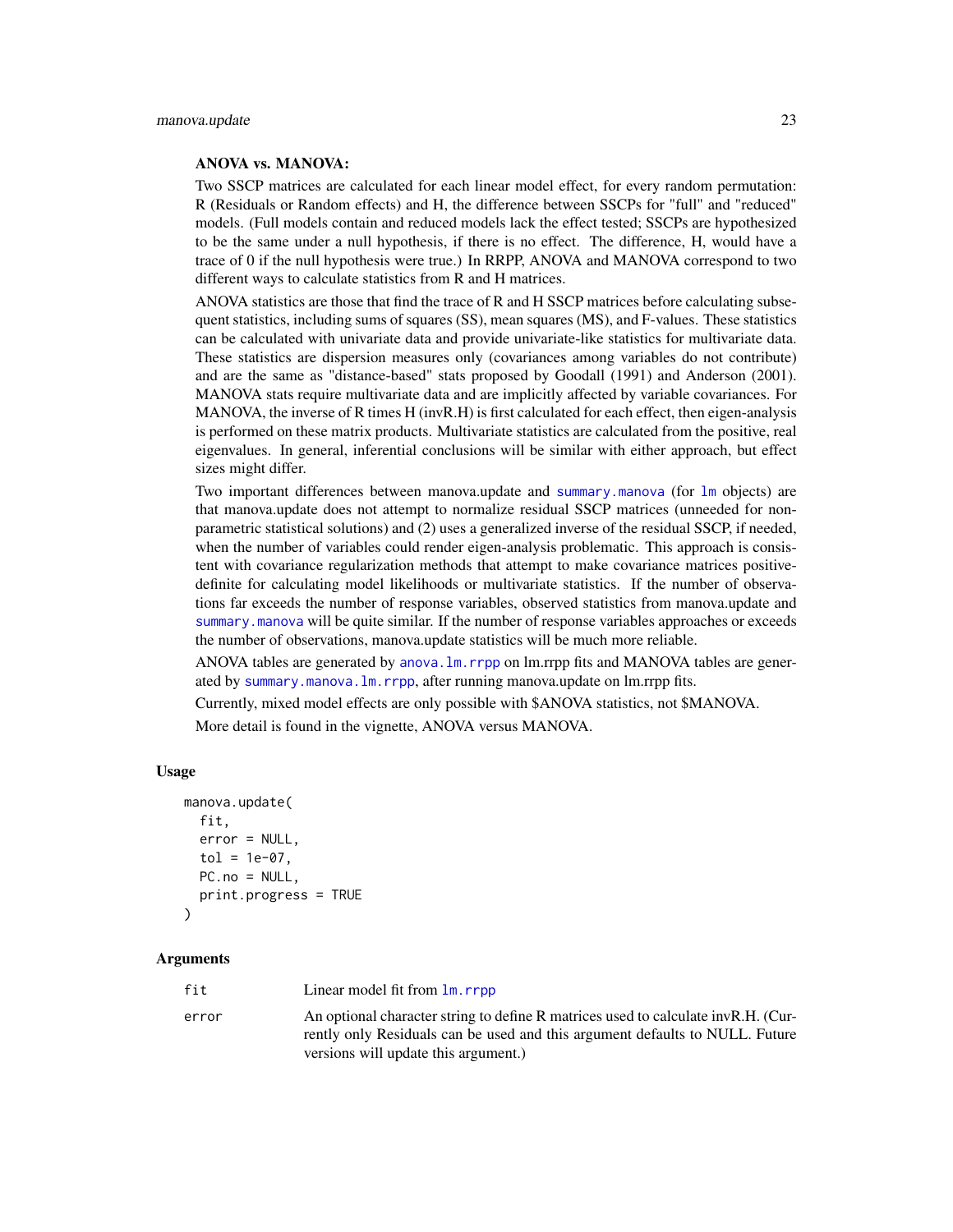| tol   | A tolerance value for culling data dimensions to prevent spurious results. The<br>distribution of eigenvalues for the data will be examined and if the decay be-<br>comes less than the tolerance, the data will be truncated to principal components<br>ahead of this point. This will possibly prevent spurious results calculated from<br>eigenvalues near 0. If tol = 0, all possible PC axes are used, which is likely<br>not a problem if observations outnumber variables. If tol $= 0$ and the number<br>of variables exceeds the number of observations, the value of tol will be made<br>slightly positive to prevent problems with eigen-analysis. |
|-------|---------------------------------------------------------------------------------------------------------------------------------------------------------------------------------------------------------------------------------------------------------------------------------------------------------------------------------------------------------------------------------------------------------------------------------------------------------------------------------------------------------------------------------------------------------------------------------------------------------------------------------------------------------------|
| PC.no | A value that, if not NULL, can override the tolerance argument, and forces a<br>desired number of data PCs to use for analysis. If a value larger than the possible<br>number of PCs is chosen, the full compliment of PCs (the full data space) will be<br>used. If a number larger than tol would permit is chosen, the minimum number<br>of PCs between the tol argument and PC.no argument is returned.                                                                                                                                                                                                                                                   |
|       | print. progress A logical value to indicate whether a progress bar should be printed to the screen.<br>This is helpful for long-running analyses.                                                                                                                                                                                                                                                                                                                                                                                                                                                                                                             |

# Value

An object of class  $lm$ . rrpp is updated to include class manova.  $lm$ . rrpp, and the object, \$MANOVA, which includes

| <b>SSCP</b> | Terms and Model SSCP matrices.                                                                                 |
|-------------|----------------------------------------------------------------------------------------------------------------|
| invR.H      | The inverse of the residuals SSCP times the H SSCP.                                                            |
| eigs        | The eigenvalues of invR.H.                                                                                     |
| e.rank      | Rank of the error (residuals) covariance matrix. Currently NULL only.                                          |
| <b>PCA</b>  | Principal component analysis of data, using either tol or PC.no.                                               |
|             | manova.pc.dims Resulting number of PC vectors in the analysis.                                                 |
| e.rank      | Rank of the residual (error) covariance matrix, irrespective of the number of<br>dimensions used for analysis. |

# Author(s)

Michael Collyer

# References

Goodall, C.R. 1991. Procrustes methods in the statistical analysis of shape. Journal of the Royal Statistical Society B 53:285-339.

Anderson MJ. 2001. A new method for non-parametric multivariate analysis of variance. Austral Ecology 26: 32-46.

# Examples

# Body Shape Analysis (Multivariate) ----------------

data(Pupfish)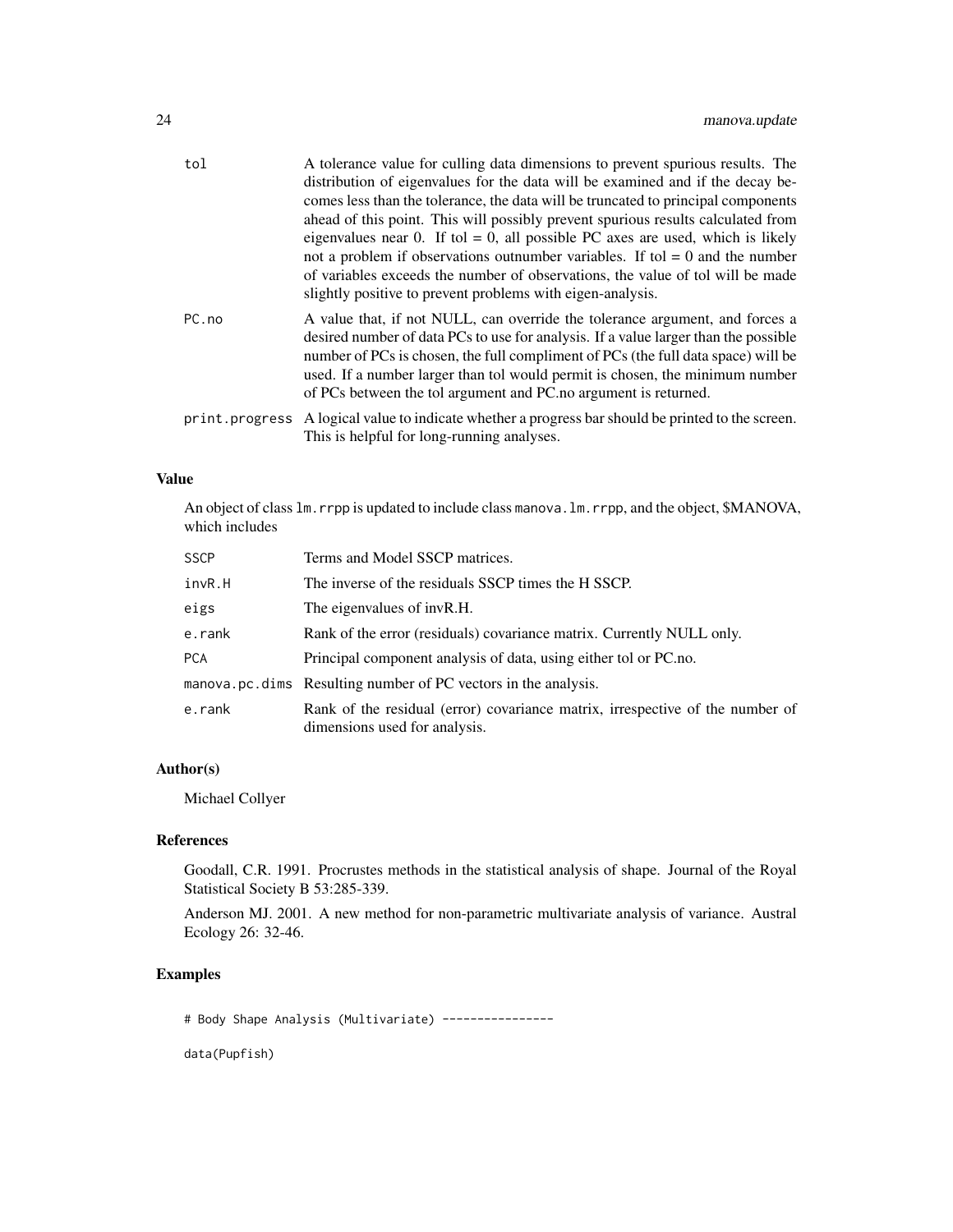```
# Although not recommended as a practice, this example will use only
# three principal components of body shape for demonstration.
# A larger number of random permutations should also be used.
Pupfish$shape <- prcomp(Pupfish$coords)$x[, 1:3]
Pupfish$logSize <- log(Pupfish$CS)
fit \le 1m.rrpp(shape \sim logSize + Sex, SS.type = "I",
data = Pupfish, print.progress = FALSE, iter = 499)
summary(fit, formula = FALSE)
anova(fit) # ANOVA table
# MANOVA
fit.m <- manova.update(fit, print.progress = FALSE, tol = 0.001)
summary(fit.m, test = "Roy")
summary(fit.m, test = "Pillai")
fit.m$MANOVA$eigs$obs # observed eigenvalues
fit.m$MANOVA$SSCP$obs # observed SSCP
fit.m$MANOVA$invR.H$obs # observed invR.H
# Distributions of test statistics
summ.roy <- summary(fit.m, test = "Roy")
dens <- apply(summ.roy$rand.stats, 1, density)
par(mfcol = c(1, length(dens)))for(i in 1:length(dens)) {
    plot(dens[[i]], xlab = "Roy max root", ylab = "Density",
     type = "1", main = names(dens)[[i]])
     abline(v = summroy$rand.stats[1, i], col = "red")}
par(mfcol = c(1,1))
```

| model.comparison | Model Comparisons, in terms of the log-likelihood, covariance trace, |
|------------------|----------------------------------------------------------------------|
|                  | or Z-score.                                                          |

# Description

Function calculates either log-likelihoods or traces of covariance matrices for comparison with respect to parameter penalties, or calculates Z-scores from RRPP, which can be profiled across a gradient (predictor).

#### Usage

model.comparison(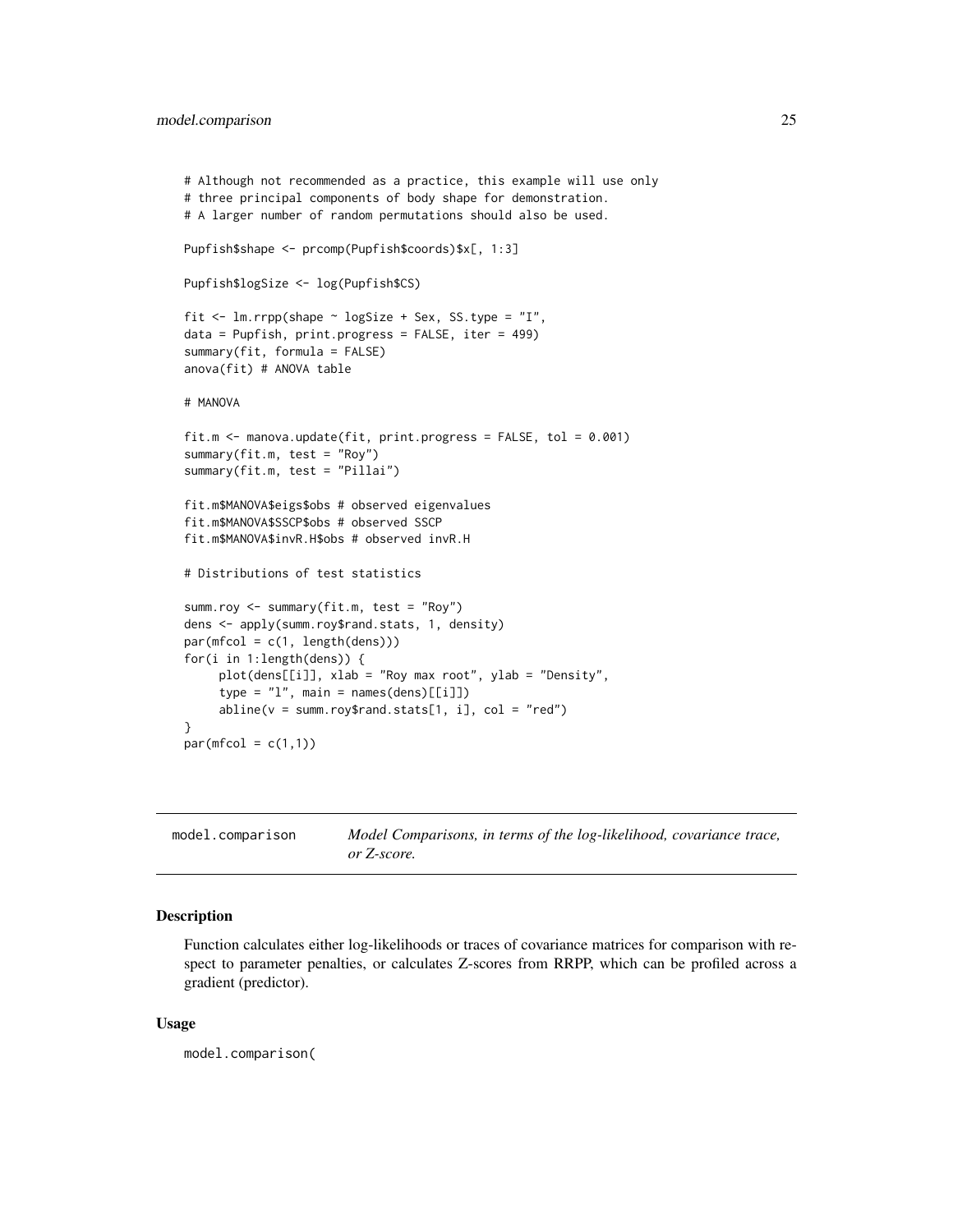```
...,
  type = c("cov.trace", "logLik", "Z"),
 predictor = NULL,
 tol = NULL,pc.no = NULL,gls.null = FALSE
)
```
#### Arguments

| $\ddots$  | Any number of lm.rrpp class objects for model fits to be compared.                                                                                                                                                                                                                                                                                            |
|-----------|---------------------------------------------------------------------------------------------------------------------------------------------------------------------------------------------------------------------------------------------------------------------------------------------------------------------------------------------------------------|
| type      | An argument to choose between log-likelihood, covariance trace, or Z results.<br>If Z is chosen, Z-scores are calculated, the same log-likelihoods are calculated<br>as with the log-likelihood type, but also in every RRPP permutation, as describe<br>for the initial mode fits, with choice of null model (below).                                        |
| predictor | An optional vector that can be used to profile the results based on type across<br>a range of numerical values described by the predictor. A spline will also be<br>fit, which will reveal estimated values of the predictor that yield maximum and<br>minimum values of model comparison metric.                                                             |
| tol       | If type $=$ logLik or Z, tol is a tolerance value between 0 and 1, indicating the<br>magnitude below which components should be omitted (if standard deviations<br>of components are less than the eigenvalue of the first component times the<br>tolerance), for calculating the log-likelihood.                                                             |
| pc.no     | If type $=$ logLik or $Z$ , an optional value to indicate the number of principal<br>components (maximum rank) to use for calculating the log-likelihood.                                                                                                                                                                                                     |
| gls.null  | A logical value indicating whether GLS estimation should be used with the null<br>(intercept) model, for calculating Z scores via RRPP of log-likelihoods. This<br>should be FALSE if comparing different GLS estimations of covariance matri-<br>ces. It should be TRUE if comparing different model fits with the same GLS-<br>estimated covariance matrix. |

# Details

The function calculates either log-likelihoods or traces of (residual) covariance matrices, plus parameter penalties, to assist in comparative model evaluation or selection. Because high-dimensional data often produce singular or ill-conditioned residual covariance matrices, this function does one of two things: 1) uses the trace of a covariance matrix rather than its determinant; or 2) provides a ridge-regularization (Warton, 2008) of the covariance matrix, only if it is determined that it is ill-conditioned. Regardless of implementation, covariance matrices are projected into a principal component (PC) space of appropriate dimensions.

The parameter penalty is based on that proposed by Bedrick and Tsai (1994), equal to  $2(\text{pk} + \text{p}(\text{p} +$ 1)/2), where p is the appropriate dimension (not number of variables) of the covariance matrix. The parameter, k, is the rank of the model design matrix.

In the case that "logLik" is chosen for the argument, type, AIC scores are calculated. These scores may not perfectly match other packages or software that calculate AIC for multivariate data, if ridge regularization was used (and if other packages require  $p =$  the number of data variables). When choosing logLik as the type of comparison, it might be a good idea to adjust the tolerance or number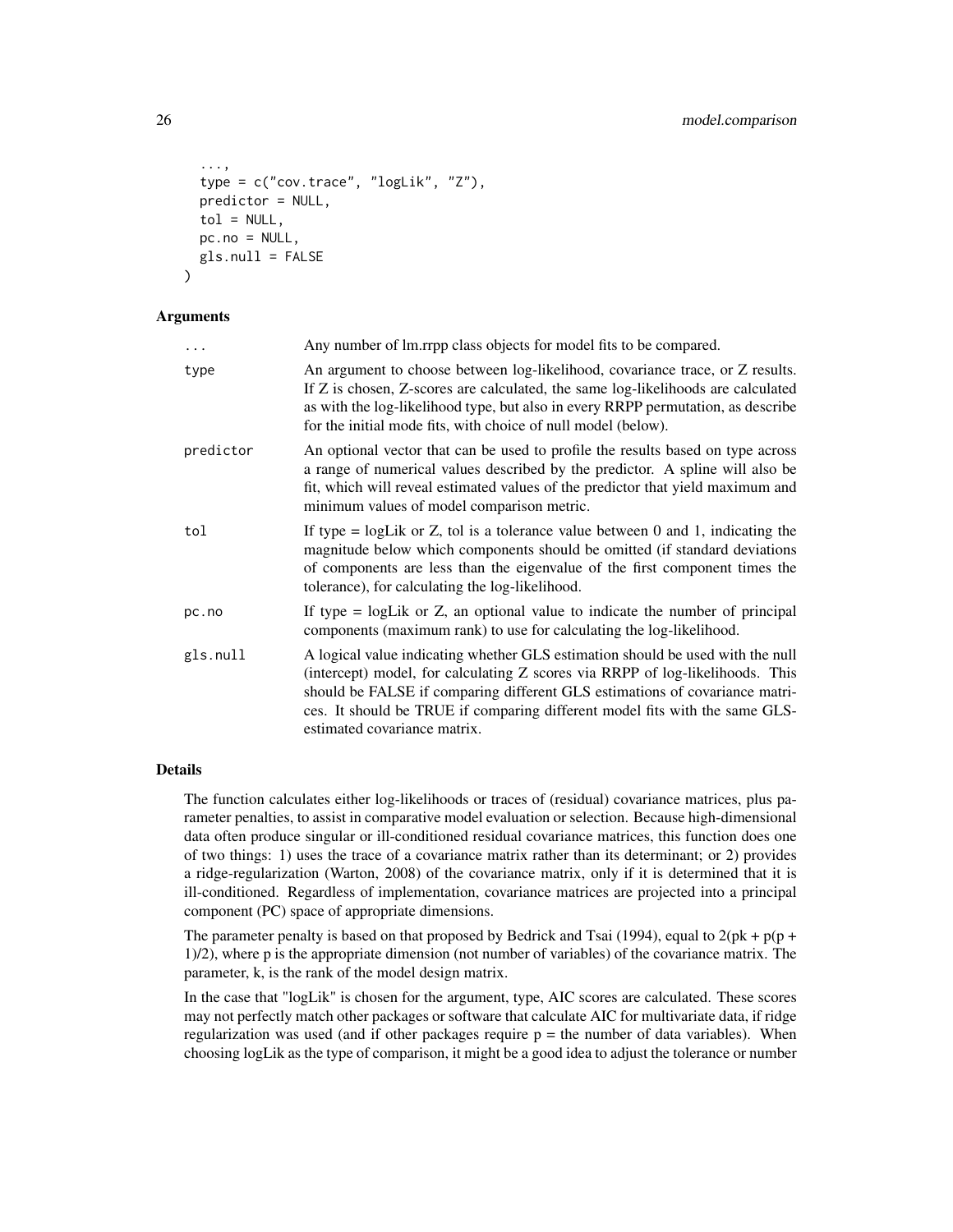#### model.comparison 27

of data principal components. The default (NULL) values will use all data dimensions to calculate log-likelihoods, which might cause problems if the number of variables exceeds the number of observations (producing singular residual covariance matrices). However, one should not reduce data dimensions haphazardly, as this can lead to poor estimates of log-likelihood. Furthermore, using the tolerance argument could result in different numbers of principal components used for each model to calculate log-likelihoods, which might be a concern for comparing models. If both tol and pc.no arguments are used, the solution will use the fewest PCs produced by either argument. Because the trace of a covariance matrix is not sensitive to matrix singularity, no PC adjustment is used for the cov.trace argument.

This function can also calculate Z-scores from RRPP on model log-likelihoods, which can be compared directly or profiled along a gradient (predictor). This might be useful for for comparing generalized least-squares (GLS) models, for example, along a gradient of a parameter used to scale the covariance matrix for GLS estimation. See Collyer et al. 2022 for an example of using RRPP on log-likelihoods with different covariance matrices.

Users can construct their own tables from the results but this function does not attempt to summarize results, as interpreting results requires some arbitrary decisions. The [anova](#page-0-0) function explicitly tests multiple models and can be used for nested model comparisons.

Results can also be plotted using the generic [plot](#page-0-0) function.

Caution: For models with GLS estimation, the number of parameters used to estimate the covariance matrix is not taken into consideration. A generalized information criterion is currently in development.

#### Value

An object of class model.comparison is a data frame with either log-likelihoods or covariance traces, plus parameter penalties. AIC scores might be include, if applicable

#### Author(s)

Michael Collyer

#### References

Bedrick, E.J., and C.L. Tsai. 1994. Model selection for multivariate regression in small samples. Biometrics, 226-231.

Warton, D.I., 2008. Penalized normal likelihood and ridge regularization of correlation and covariance matrices. Journal of the American Statistical Association. 103: 340-349.

Collyer, M.L., E.K. Baken, & D.C. Adams. A standardized effect size for evaluating and comparing the strength of phylogenetic signal. Methods in Ecology and Evolution. 13: 367–382.

#### Examples

```
## Not run:
data(Pupfish)
Pupfish$logSize <- log(Pupfish$CS)
fit1 <- lm.rrpp(coords ~ logSize, data = Pupfish, iter = 0,
print.progress = FALSE)
fit2 <- lm.rrpp(coords ~ Pop, data = Pupfish, iter = 0,
```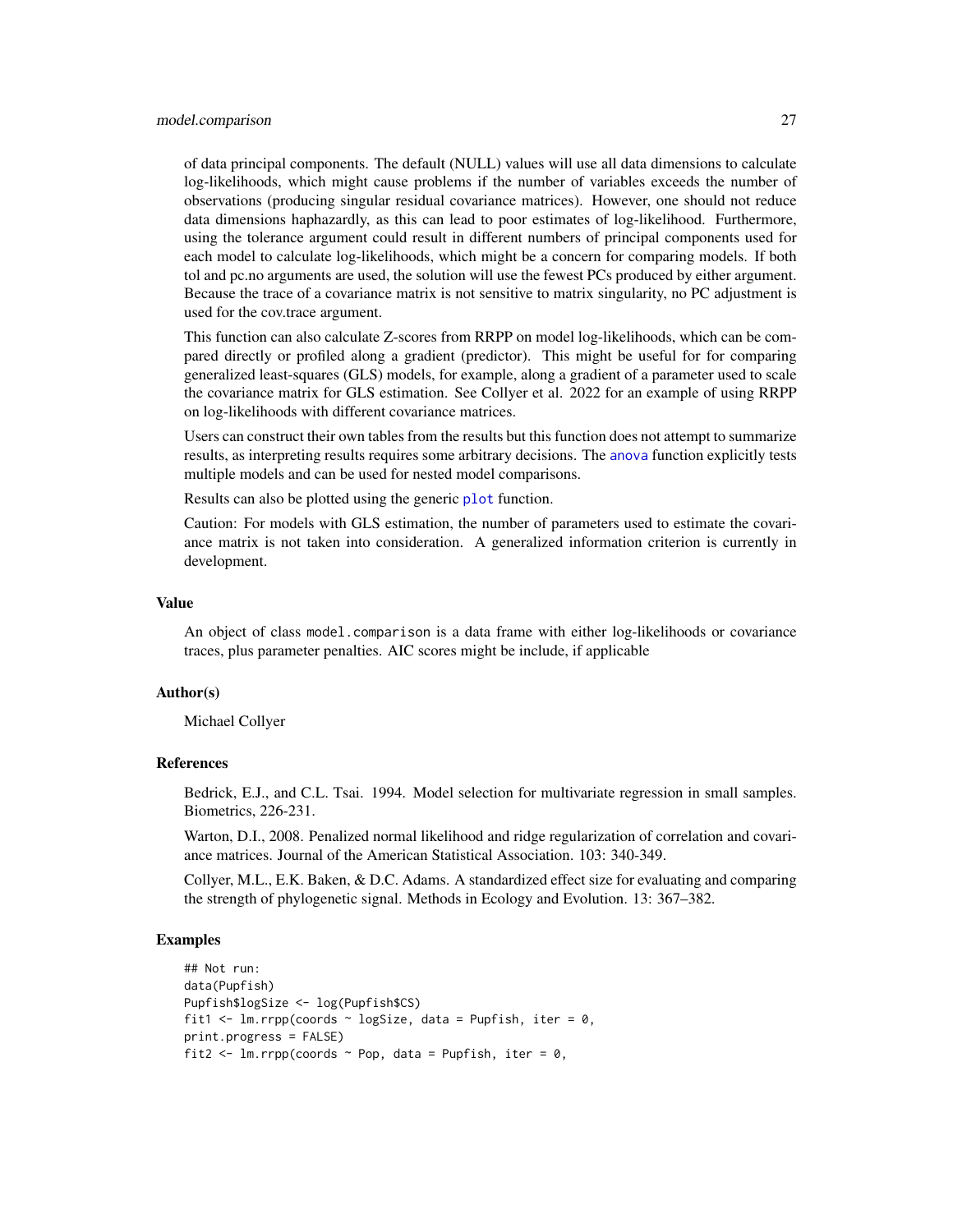```
print.progress = FALSE)
fit3 <- lm.rrpp(coords \sim Sex, data = Pupfish, iter = 0,
print.progress = FALSE)
fit4 \leq lm.rrpp(coords \sim logSize + Sex, data = Pupfish, iter = 0,
print.progress = FALSE)
fit5 <- lm.rrpp(coords \sim logSize + Pop, data = Pupfish, iter = 0,
print.progress = FALSE)
fit6 <- lm.rrpp(coords \sim logSize + Sex * Pop, data = Pupfish, iter = 0,
print.progress = FALSE)
modComp1 <- model.comparison(fit1, fit2, fit3, fit4, fit5,
fit6, type = "cov.trace")
modComp2 <- model.comparison(fit1, fit2, fit3, fit4, fit5,
fit6, type = "logLik", tol = 0.01)
summary(modComp1)
summary(modComp2)
par(mfcol = c(1,2))plot(modComp1)
plot(modComp2)
# Comparing fits with covariance matrices
# an example for scaling a phylogenetic covariance matrix with
# the scaling parameter, lambda
data("PlethMorph")
Cov <- PlethMorph$PhyCov
lambda < - seq(0, 1, 0.1)Cov1 <- scaleCov(Cov, scale. = lambda[1])
Cov2 <- scaleCov(Cov, scale. = lambda[2])
Cov3 <- scaleCov(Cov, scale. = lambda[3])
Cov4 <- scaleCov(Cov, scale. = lambda[4])
Cov5 <- scaleCov(Cov, scale. = lambda[5])
Cov6 <- scaleCov(Cov, scale. = lambda[6])
Cov7 <- scaleCov(Cov, scale. = lambda[7])
Cov8 <- scaleCov(Cov, scale. = lambda[8])
Cov9 <- scaleCov(Cov, scale. = lambda[9])
Cov10 <- scaleCov(Cov, scale. = lambda[10])
Cov11 <- scaleCov(Cov, scale. = lambda[11])
fit1 <- lm.rrpp(SVL \sim 1, data = PlethMorph, Cov = Cov1)fit2 <- lm.rrpp(SVL \sim 1, data = PlethMorph, Cov = Cov2)fit3 <- lm.rrpp(SVL \sim 1, data = PlethMorph, Cov = Cov3)fit4 \leftarrow lm.rrpp(SVL \sim 1, data = PlethMorph, Cov = Cov4)
fit5 \leftarrow lm.rrpp(SVL \sim 1, data = PlethMorph, Cov = Cov5)
fit6 <- lm.rrpp(SVL \sim 1, data = PlethMorph, Cov = Cov6)fit7 <- lm.rrpp(SVL \sim 1, data = PlethMorph, Cov = Cov7)fit8 <- lm.rrpp(SVL \sim 1, data = PlethMorph, Cov = Cov8)fit9 <- lm.rrpp(SVL \sim 1, data = PlethMorph, Cov = Cov9)fit10 <- lm.rrpp(SVL \sim 1, data = PlethMorph, Cov = Cov10)
```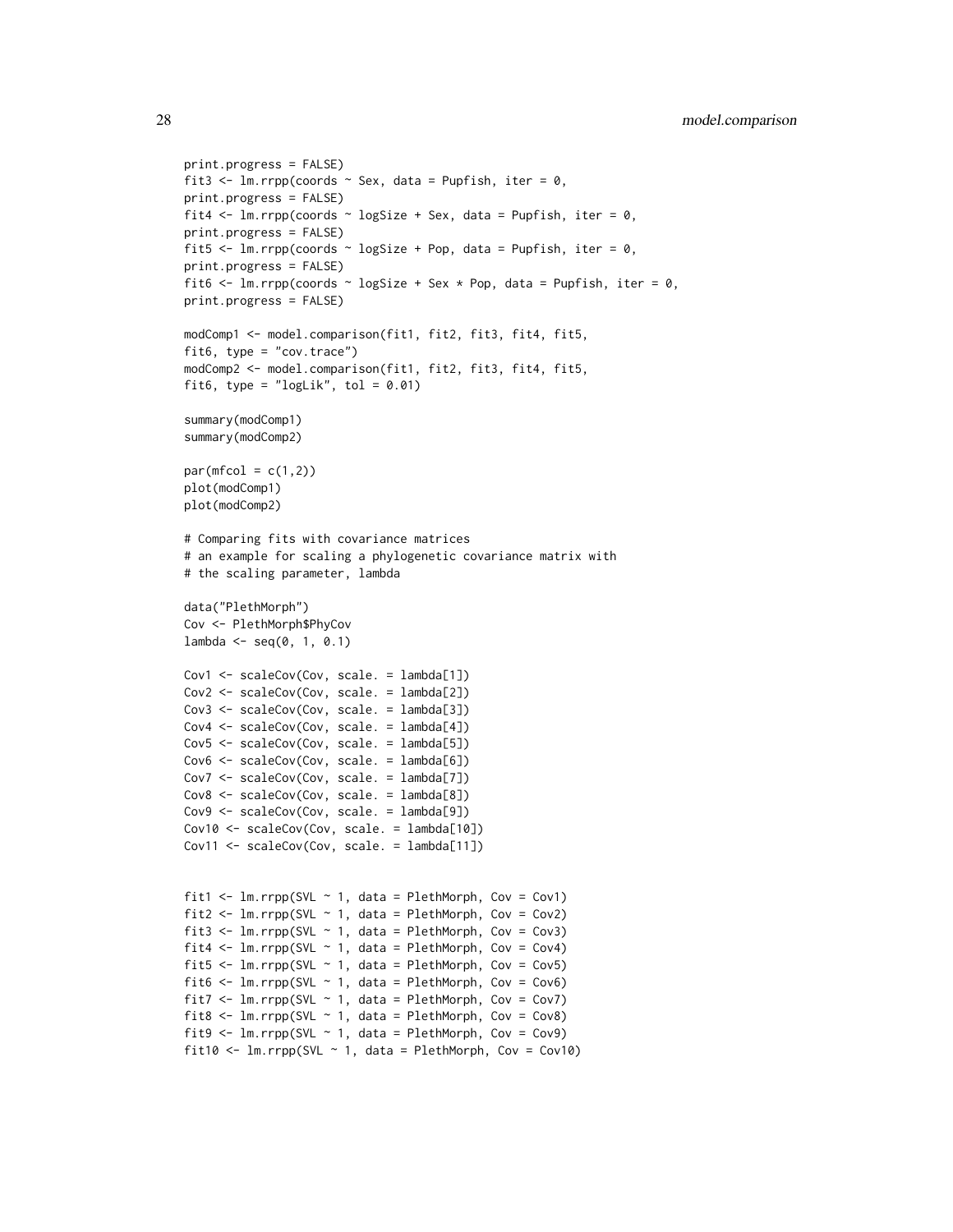```
fit11 <- lm.rrpp(SVL ~ 1, data = PlethMorph, Cov = Cov11)par(mfrow = c(1,1))MC1 <- model.comparison(fit1, fit2, fit3, fit4, fit5, fit6,
fit7, fit8, fit9, fit10, fit11,
type = "logLik")
MC1
plot(MC1)
MC2 <- model.comparison(fit1, fit2, fit3, fit4, fit5, fit6,
fit7, fit8, fit9, fit10, fit11,
type = "logLik", predictor = lambda)
MC2
plot(MC2)
MC3 <- model.comparison(fit1, fit2, fit3, fit4, fit5, fit6,
fit7, fit8, fit9, fit10, fit11,
type = "Z", predictor = lambda)
MC3
plot(MC3)
## End(Not run)
```
model.frame.lm.rrpp *Extract model frame from a lm.rrpp object*

## Description

model.frame.lm.rrpp returns the model frame constructed for an lm.rrpp object.

# Usage

```
## S3 method for class 'lm.rrpp'
model.frame(formula, ...)
```
# Arguments

| formula  | Object from 1m. rrpp                              |
|----------|---------------------------------------------------|
| $\cdots$ | further arguments passed to or from other methods |

# Author(s)

Michael Collyer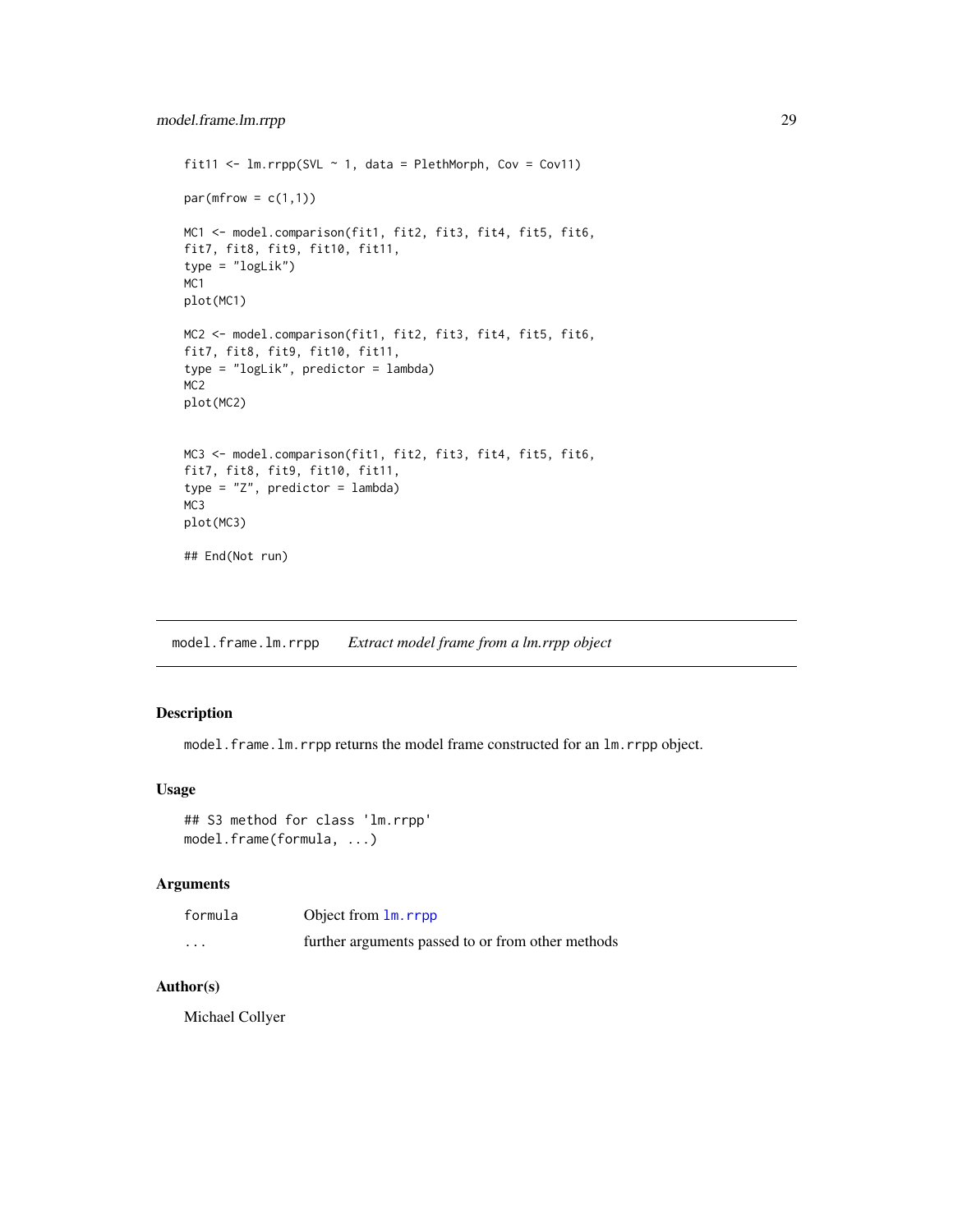<span id="page-29-0"></span>model.matrix.lm.rrpp *Extract the model design matrix from an lm.rrpp object*

# Description

model.matrix.lm.rrpp returns the design matrix constructed for an lm.rrpp object.

# Usage

```
## S3 method for class 'lm.rrpp'
model.matrix(object, ...)
```
# Arguments

| object  | Object from $\text{lm}$ , rrpp                    |
|---------|---------------------------------------------------|
| $\cdot$ | further arguments passed to or from other methods |

# Author(s)

Michael Collyer

motionpaths *Simulated motion paths*

# Description

Simulated motion paths

# Author(s)

Dean Adams

# References

Adams, D. C., and M. L. Collyer. 2009. A general framework for the analysis of phenotypic trajectories in evolutionary studies. Evolution 63:1143-1154.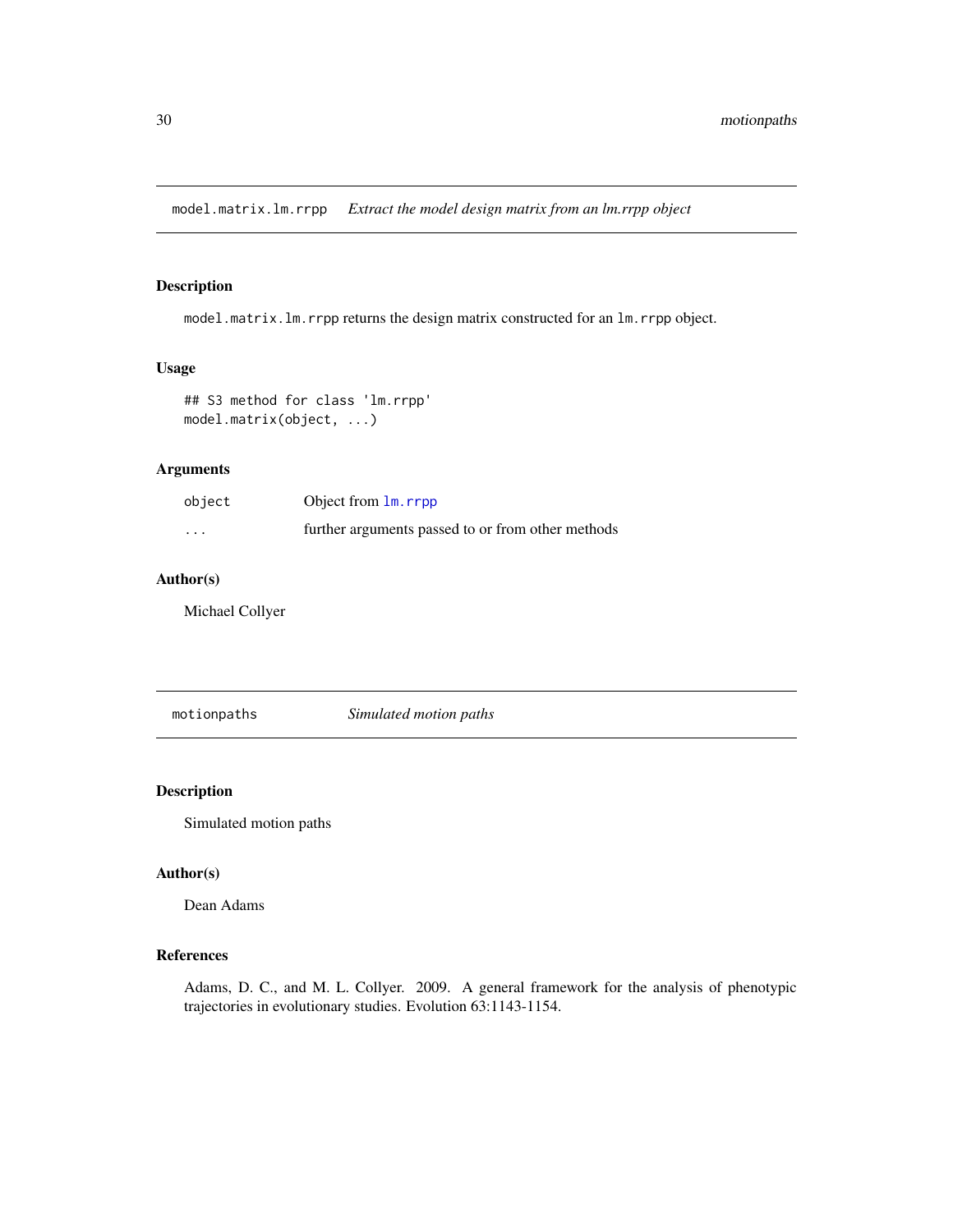<span id="page-30-0"></span>na.omit.rrpp.data.frame

*Handle missing values in rrpp.data.frame objects*

# Description

Handle missing values in rrpp.data.frame objects

# Usage

```
## S3 method for class 'rrpp.data.frame'
na.omit(object, ...)
```
# Arguments

| object   | object (from rrpp.data.frame)          |
|----------|----------------------------------------|
| $\cdots$ | further arguments (currently not used) |

# Author(s)

Michael Collyer

# Examples

```
y <- matrix(rnorm(15), 5, 3)
x \le rnorm(5)
rdf \leq rrpp.data.frame(x = x, y = y, d = dist(y))
rdf$x[1] <- NA # create missing data
rdf
ndf <- na.omit(rdf)
ndf
```
<span id="page-30-1"></span>ordinate *Ordination tool for data aligned to another matrix*

# Description

Function performs a singular value decomposition of ordinary least squares (OLS) or generalized least squares (GLS) residuals, aligned to an alternative matrix, plus projection of data onto vectors obtained.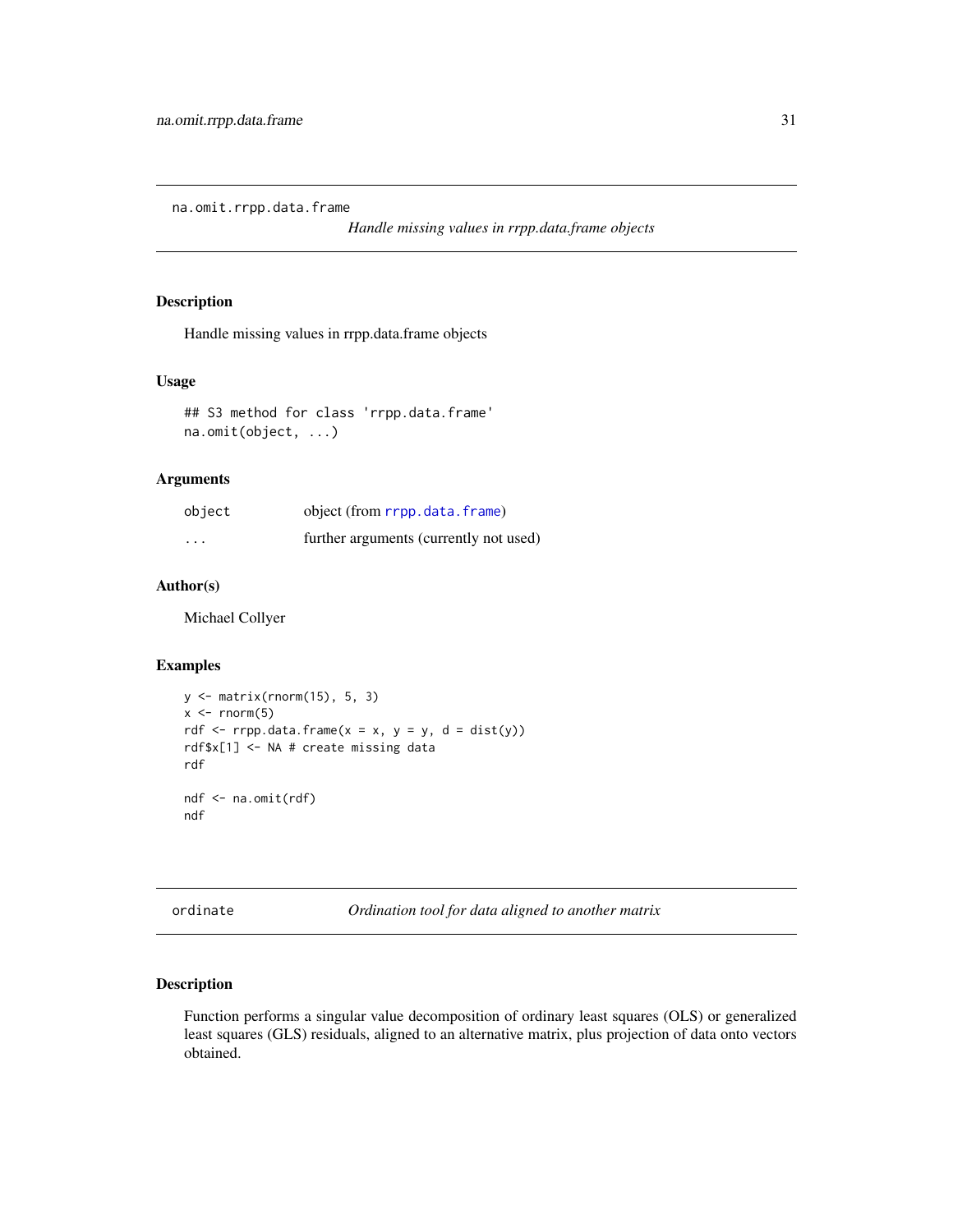#### 32 ordinate and  $\alpha$  ordinate  $\alpha$  ordinate  $\alpha$  ordinate  $\alpha$  ordinate  $\alpha$

# Usage

```
ordinate(
 Y,
 A = NULL,Cov = NULL,transform. = TRUE,
  scale. = FALSE,
  tol = NULL,rank. = NULL,
 newdata = NULL
)
```
# Arguments

| Ý          | An n x p data matrix.                                                                                                                                                                                                                                                                                                                                                                                                                                                                                                                                        |
|------------|--------------------------------------------------------------------------------------------------------------------------------------------------------------------------------------------------------------------------------------------------------------------------------------------------------------------------------------------------------------------------------------------------------------------------------------------------------------------------------------------------------------------------------------------------------------|
| A          | An optional n x n symmetric matrix or an n x k data matrix, where k is the<br>number of variables that could be associated with the p variables of Y. If NULL,<br>an n x n identity matrix will be used.                                                                                                                                                                                                                                                                                                                                                     |
| Cov        | An optional n x n covariance matrix to describe the non-independence among<br>observations in Y, and provide a GLS-centering of data. Note that Cov and A<br>can be the same, if one wishes to align GLS residuals to the same matrix used<br>to obtain them. Note also that no explicit GLS-centering is performed on A. If<br>this is desired, A should be GLS-centered beforehand.                                                                                                                                                                        |
| transform. | An optional argument if a covariance matrix is provided to transform GLS-<br>centered residuals, if TRUE. If FALSE, only GLS-centering is performed. Only<br>if transform = TRUE (the default) can one expect the variances of ordinate scores<br>in a principal component analysis to match eigenvalues.                                                                                                                                                                                                                                                    |
| scale.     | a logical value indicating whether the variables should be scaled to have unit<br>variance before the analysis takes place. The default is FALSE.                                                                                                                                                                                                                                                                                                                                                                                                            |
| tol        | A value indicating the magnitude below which components should be omitted.<br>(Components are omitted if their standard deviations are less than or equal to<br>tol times the standard deviation of the first component.) With the default null<br>setting, no components are omitted (unless rank. is provided). Other settings<br>for tol could be tol = $sqrt(Machine\$ {double.eps}), which would omit essentially<br>constant components, or tol = $0$ , to retain all components, even if redundant.<br>This argument is exactly the same as in prcomp |
| rank.      | Optionally, a number specifying the maximal rank, i.e., maximal number of<br>aligned components to be used. This argument can be set as alternative or in<br>addition to tol, useful notably when the desired rank is considerably smaller than<br>the dimensions of the matrix. This argument is exactly the same as in promp                                                                                                                                                                                                                               |
| newdata    | An optional data frame of values for the same variables of Y to be projected onto<br>aligned components. This is only possible with OLS (transform. = FALSE).                                                                                                                                                                                                                                                                                                                                                                                                |

# Details

The function performs a singular value decomposition,  $t(A)Z = UDt(V)$ , where Z is a matrix of residuals (obtained from Y; see below) and A is an alignment matrix with the same number of rows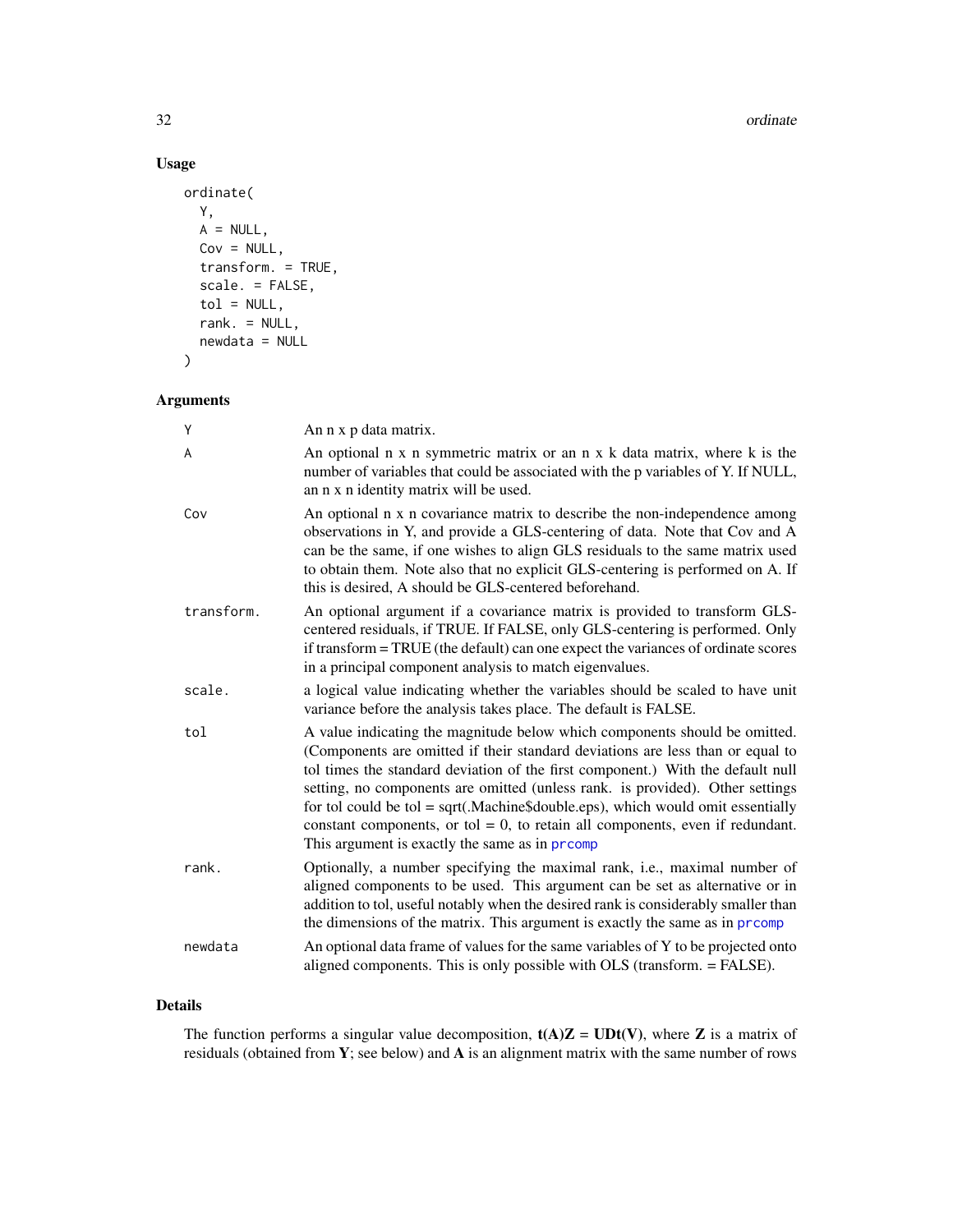#### ordinate 33

as  $Z$ . (t indicates matrix transposition.) U and V are the matrices of left and right singular vectors, and  **is a diagonal matrix of singular values.**  $**V**$  **are the vectors that describe maximized covariation** between Y and A. If  $A = I$ , an n x n identity matrix, V are the eigen vectors (principal components) of Y.

Z represents a centered and potentially standardized form of Y. This function can center data via OLS or GLS means (the latter if a covariance matrix to describe the non-independence among observations is provided). If standardizing variables is preferred, then Z both centers and scales the vectors of  $Y$  by their standard deviations.

Data are projected onto aligned vectors, **ZV**. If a GLS computation is made, the option to transform centered values (residuals) before projection is available. This is required for orthogonal projection, but from a transformed data space. Not transforming residuals maintains the Euclidean distances among observations and the OLS multivariate variance, but the projection is oblique (scores can be correlated).

The versatility of using an alignment approach is that alternative data space rotations are possible. Principal components are thus the vectors that maximize variance with respect to the data, themselves, but "components" of (co)variation can be described for any inter-matrix relationship, including phylogenetic signal, ecological signal, ontogenetic signal, size allometry, etc. More details are provided in Collyer and Adams (2021).

Much of this function is consistent with the promp function, except that centering data is not an option (it is required).

SUMMARY STATISTICS: For principal component plots, the traditional statistics to summarize the analysis include eigenvalues (variance by component), proportion of variance by component, and cumulative proportion of variance. When data are aligned to an alternative matrix, the statistics are less straightforward. A summary of of such an analysis (performed with [summary.ordinate](#page-65-1)) will produce these additional statistics:

- Singular Value Rather than eigenvalues, the singular values from singular value decomposition of the cross-product of the scaled alignment matrix and the data.
- Proportion of Covariance Each component's singular value divided by the sum of singular values. The cumulative proportion is also returned. Note that these values do not explain the amount of covariance between the alignment matrix and data, but explain the distribution of the covariance. Large proportions can be misleading.
- RV by Component The partial RV statistic by component. Cumulative values are also returned. The sum of partial RVs is Escoffier's RV statistic, which measures the amount of covariation between the alignment matrix and data. Caution should be used in interpreting these values, which can vary with the number of observations and number of variables. However, the RV is more reliable than proportion of singular value for interpretation of the strength of linear association for aligned components. (It is most analogous to proportion of variance for principal components.)

#### Value

An object of class ordinate is a list containing the following

|    | Aligned component scores for all observations                                    |
|----|----------------------------------------------------------------------------------|
| xn | Optional projection of new data onto components.                                 |
|    | The portion of the squared singular values attributed to the aligned components. |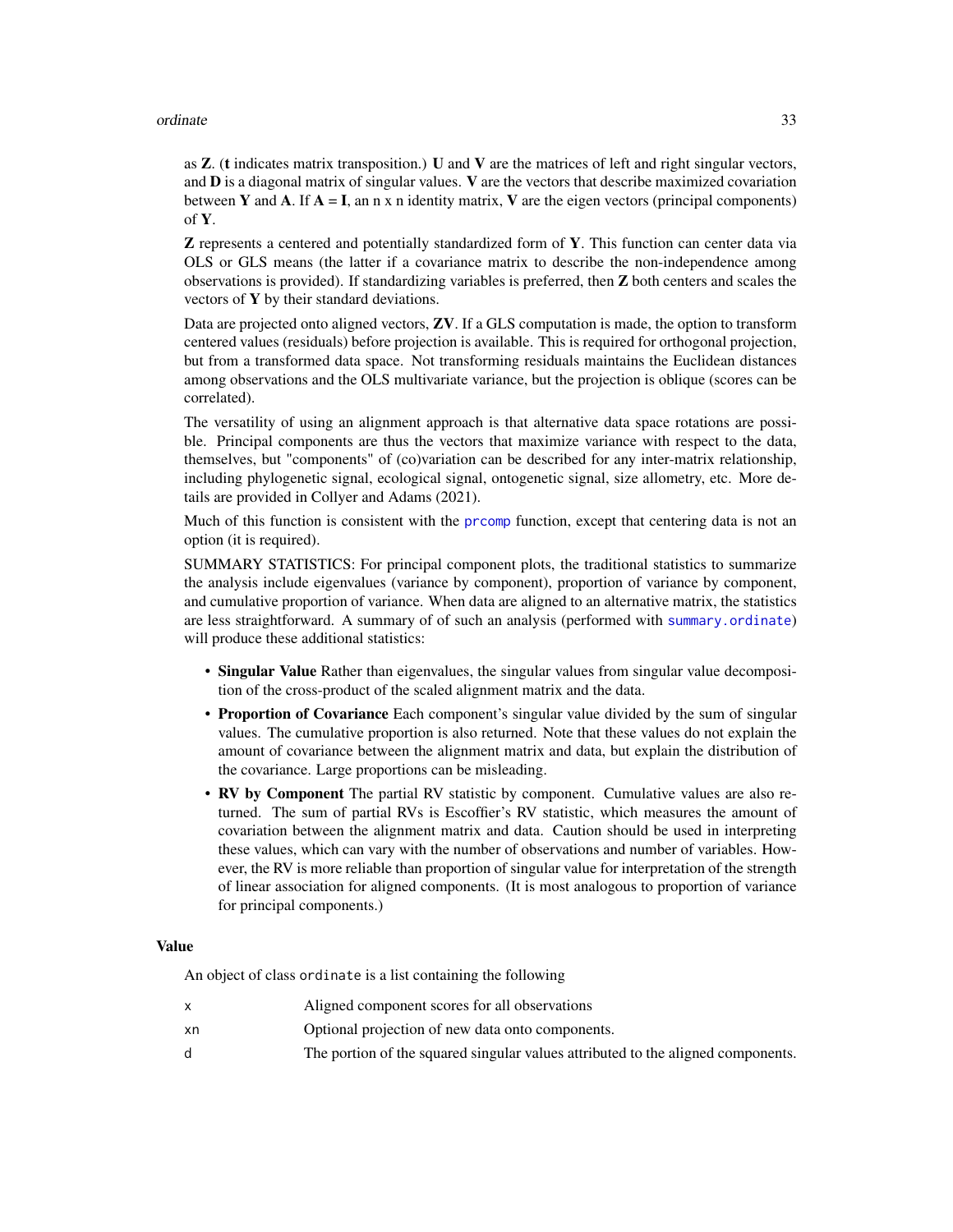34 ordinate

| sdev      | Standard deviations of d; i.e., the scale of the components.                                                         |
|-----------|----------------------------------------------------------------------------------------------------------------------|
| rot       | The matrix of variable loadings, i.e. the singular vectors, V.                                                       |
| center    | The OLS or GLS means vector used for centering.                                                                      |
| transform | Whether GLS transformation was used in projection of residuals (only possible<br>in conjunction with GLS-centering). |
| scale     | The scaling used, or FALSE.                                                                                          |
| alignment | Whether data were aligned to principal axes or the name of another matrix.                                           |
| GLS       | A logical value to indicate if GLS-centering and projection was used.                                                |

# Author(s)

Michael Collyer

# References

Collyer, M.L. and D.C. Adams. 2021. Phylogenetically-aligned Component Analysis. Methods in Ecology and evolution. In press.

Revell, L. J. 2009. Size-correction and principal components for interspecific comparative studies. Evolution, 63:3258-3268.

## See Also

[plot.ordinate](#page-42-1), [prcomp](#page-0-0), gm.prcomp within geomorph

# Examples

```
# Examples use residuals from a regression of salamander
# morphological traits against body size (snout to vent length, SVL).
# Observations are species means and a phylogenetic covariance matrix
# describes the relatedness among observations.
data("PlethMorph")
Y <- as.data.frame(PlethMorph[c("TailLength", "HeadLength",
"Snout.eye", "BodyWidth",
"Forelimb", "Hindlimb")])
Y <- as.matrix(Y)
R \leq -\text{lm.rrpp}(Y \sim SVL, data = PlethMorph,iter = 0, print.progress = FALSE)$LM$residuals
# PCA (on correlation matrix)
PCA.ols <- ordinate(R, scale. = TRUE)
PCA.ols$rot
prcomp(R, scale. = TRUE)$rotation # should be the same
# phyPCA (sensu Revell, 2009)
# with projection of untransformed residuals (Collyer & Adams 2020)
```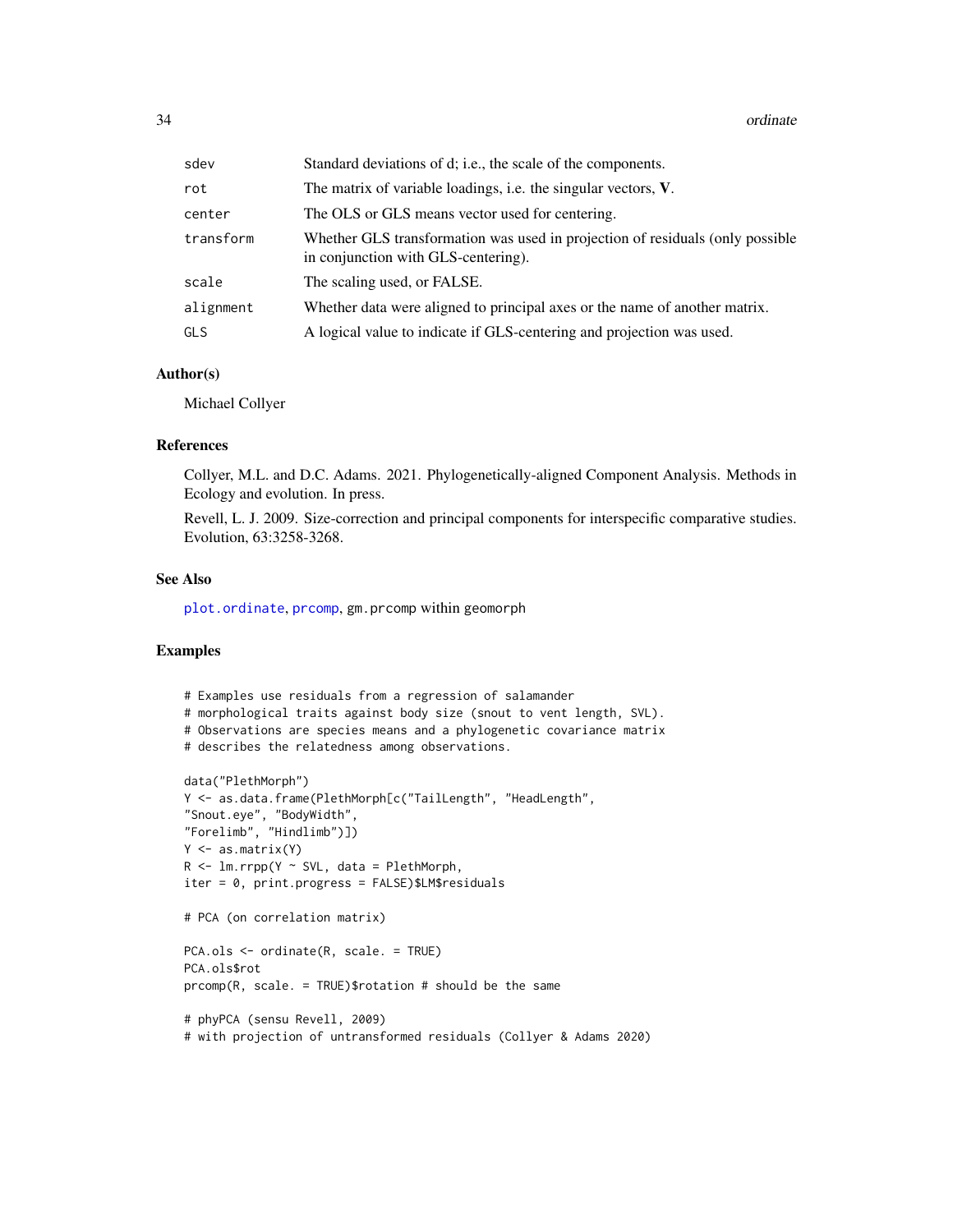#### <span id="page-34-0"></span>pairwise 35

```
PCA.gls <- ordinate(R, scale. = TRUE,
transform. = FALSE,
Cov = PlethMorph$PhyCov)
# phyPCA with transformed residuals (orthogonal projection,
# Collyer & Adams 2020)
PCA.t.gls <- ordinate(R, scale. = TRUE,
transform. = TRUE,
Cov = PlethMorph$PhyCov)
 # Align to phylogenetic signal (in each case)
 PaCA.ols <- ordinate(R, A = PlethMorph$PhyCov, scale. = TRUE)
 PaCA.gls <- ordinate(R, A = PlethMorph$PhyCov,
 scale. = TRUE,
 transform. = FALSE,
 Cov = PlethMorph$PhyCov)
 PaCA.t.gls <- ordinate(R, A = PlethMorph$PhyCov,
 scale. = TRUE,
 transform. = TRUE,
 Cov = PlethMorph$PhyCov)
 # Summaries
 summary(PCA.ols)
 summary(PCA.gls)
 summary(PCA.t.gls)
 summary(PaCA.ols)
 summary(PaCA.gls)
 summary(PaCA.t.gls)
 # Plots
 par(mfrow = c(2,3))plot(PCA.ols, main = "PCA OLS")
 plot(PCA.gls, main = "PCA GLS")
 plot(PCA.t.gls, main = "PCA t-GLS")
 plot(PaCA.ols, main = "PaCA OLS")
 plot(PaCA.gls, main = "PaCA GLS")
 plot(PaCA.t.gls, main = "PaCA t-GLS")
 par(mfrow = c(1,1))
```
<span id="page-34-1"></span>pairwise *Pairwise comparisons of lm.rrpp fits*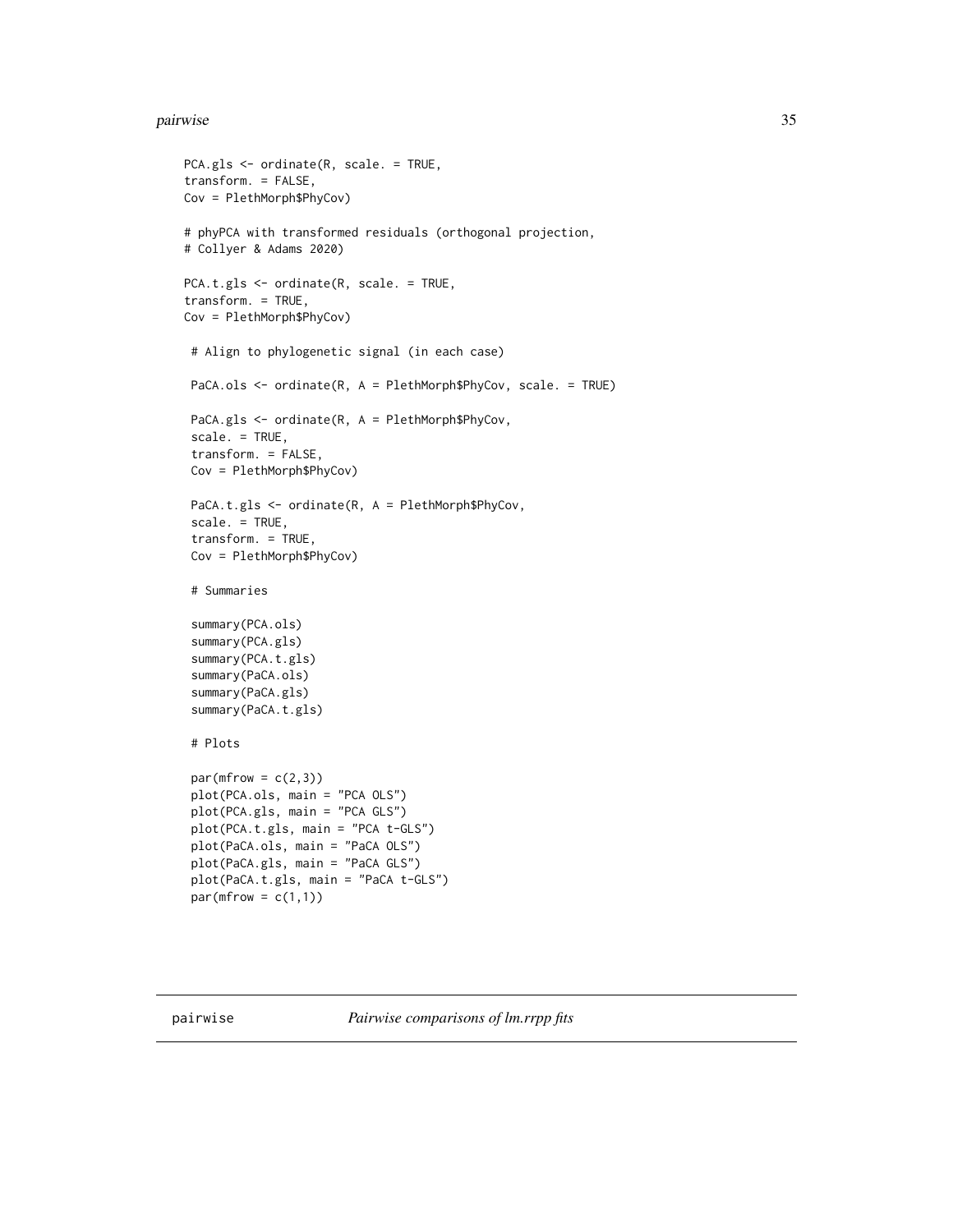# Description

Function generates distributions of pairwise statistics for a lm.rrpp fit and returns important statistics for hypothesis tests.

# Usage

```
pairwise(
  fit,
  fit.null = NULL,groups,
 covariate = NULL,
 print.progress = FALSE
)
```
# Arguments

| fit       | A linear model fit using 1m. rrpp.                                                                                                                                                                                                                                                                                                                           |
|-----------|--------------------------------------------------------------------------------------------------------------------------------------------------------------------------------------------------------------------------------------------------------------------------------------------------------------------------------------------------------------|
| fit.null  | An alternative linear model fit to use as a null model for RRPP, if the null model<br>of the fit is not desired. Note, for FRPP this argument should remain NULL and<br>FRPP must be established in the $lm$ .rrpp fit (RRPP = FALSE). If the null model<br>is uncertain, using reveal . model. designs will help elucidate the inherent null<br>model used. |
| groups    | A factor or vector that is coercible into a factor, describing the levels of the<br>groups for which to find LS means or slopes. Normally this factor would be part<br>of the model fit, but it is not necessary for that to be the case in order to obtain<br>results.                                                                                      |
| covariate | A numeric vector for which to calculate slopes for comparison If NULL, LS<br>means will be calculated instead of slopes. Normally this variable would be part<br>of the model fit, but it is not necessary for that to be the case in order to obtain<br>results.                                                                                            |
|           | print. progress If a null model fit is provided, a logical value to indicate whether analytical<br>results progress should be printed on screen. Unless large data sets are analyzed,<br>this argument is probably not helpful.                                                                                                                              |

# Details

Based on an lm.rrpp fit, this function will find fitted values over all permutations and based on a grouping factor, calculate either least squares (LS) means or slopes, and pairwise statistics among them. Pairwise statistics have multiple flavors, related to vector attributes:

• Distance between vectors, "dist" Vectors for LS means or slopes originate at the origin and point to some location, having both a magnitude and direction. A distance between two vectors is the inner-product of of the vector difference, i.e., the distance between their endpoints. For LS means, this distance is the difference between means. For multivariate slope vectors, this is the difference in location between estimated change for the dependent variables, per oneunit change of the covariate considered. For univariate slopes, this is the absolute difference between slopes.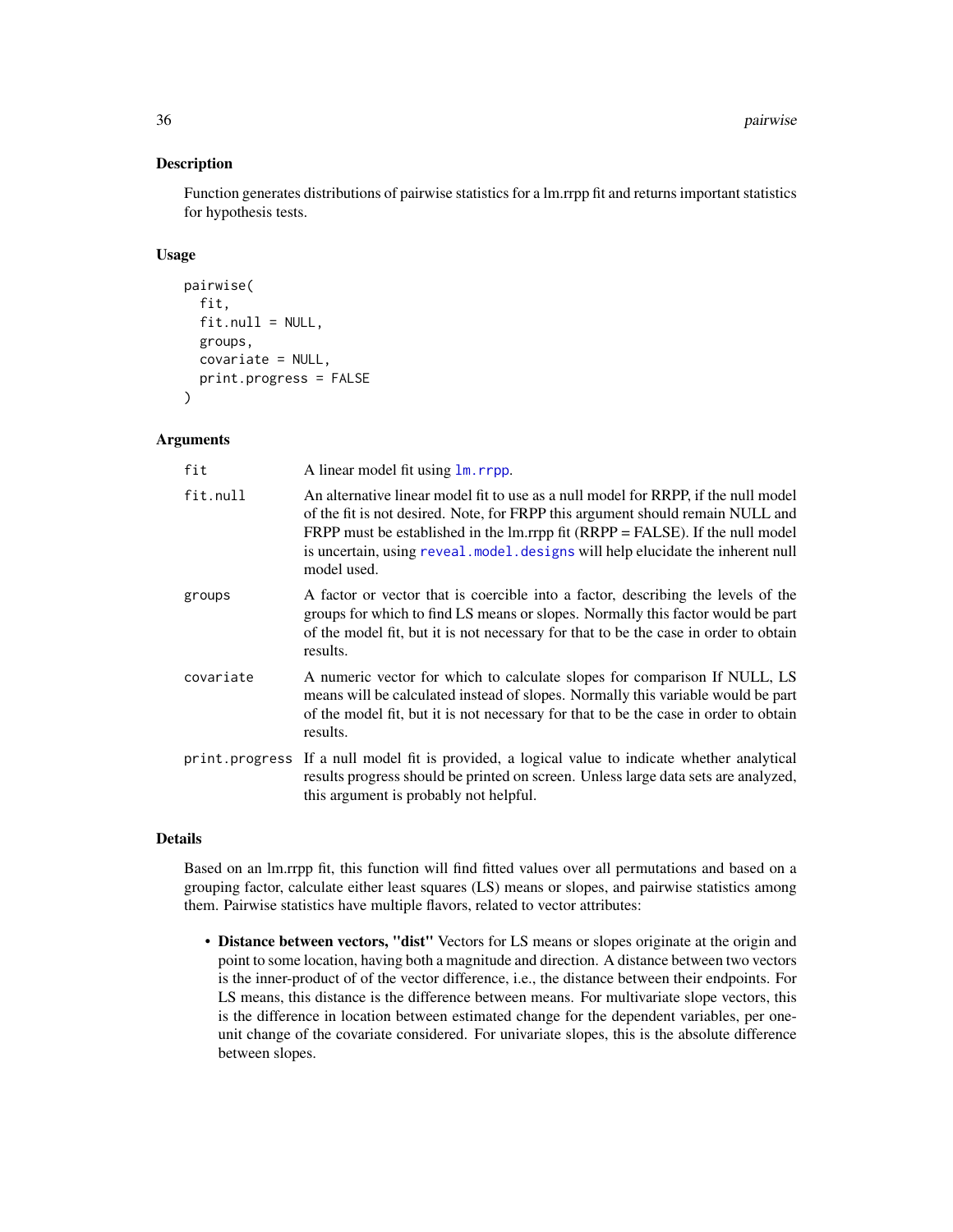#### pairwise 37

- Vector correlation, "VC" If LS mean or slope vectors are scaled to unit size, the vector correlation is the inner-product of the scaled vectors. The arccosine (acos) of this value is the angle between vectors, which can be expressed in radians or degrees. Vector correlation indicates the similarity of vector orientation, independent of vector length.
- Difference in vector lengths, "DL" If the length of a vector is an important attribute e.g., the amount of multivariate change per one-unit change in a covariate – then the absolute value of the difference in vector lengths is a practical statistic to compare vector lengths. Let d1 and d2 be the distances (length) of vectors. Then |d1 - d2| is a statistic that compares their lengths. For slope vectors, this is a comparison of rates.
- Variance, "var Vectors of residuals from a linear model indicate can express the distances of observed values from fitted values. Mean squared distances of values (variance), by group, can be used to measure the amount of dispersion around estimated values for groups. Absolute differences between variances are used as test statistics to compare mean dispersion of values among groups. Variance degrees of freedom equal n, the group size, rather than n-1, as the purpose is to compare mean dispersion in the sample. (Additionally, tests with one subject in a group are possible, or at least not a hindrance to the analysis.)

The summary, pairwise function is used to select a test statistic for the statistics described above, as "dist", "VC", "DL", and "var", respectively. If vector correlation is tested, the angle.type argument can be used to choose between radians and degrees.

The null model is defined via  $\text{lm}$ . rrpp, but one can also use an alternative null model as an optional argument. In this case, residual randomization in the permutation procedure (RRPP) will be performed using the alternative null model to generate fitted values. If full randomization of values (FRPP) is preferred, it must be established in the lm.rrpp fit and an alternative model should not be chosen. If one is unsure about the inherent null model used if an alternative is not specified as an argument, the function [reveal.model.designs](#page-57-0) can be used.

Observed statistics, effect sizes, P-values, and one-tailed confidence limits based on the confidence requested will be summarized with the [summary.pairwise](#page-65-0) function. Confidence limits are inherently one-tailed as the statistics are similar to absolute values. For example, a distance is analogous to an absolute difference. Therefore, the one-tailed confidence limits are more akin to two-tailed hypothesis tests. (A comparable example is to use the absolute value of a t-statistic, in which case the distribution has a lower bound of 0.)

#### Notes for RRPP 0.6.2 and subsequent versions:

In previous versions of pairwise, cod[esummary.pairwise](#page-65-0) had three test types: "dist", "VC", and "var". When one chose "dist", for LS mean vectors, the statistic was the inner-product of the vector difference. For slope vectors, "dist" returned the absolute value of the difference between vector lengths, which is "DL" in 0.6.2 and subsequent versions. This update uses the same calculation, irrespective of vector types. Generally, "DL" is the same as a contrast in rates for slope vectors, but might not have much meaning for LS means. Likewise, "dist" is the distance between vector endpoints, which might make more sense for LS means than slope vectors. Nevertheless, the user has more control over these decisions with version 0.6.2 and subsequent versions.

#### Value

An object of class pairwise is a list containing the following

LS.means LS means for groups, across permutations.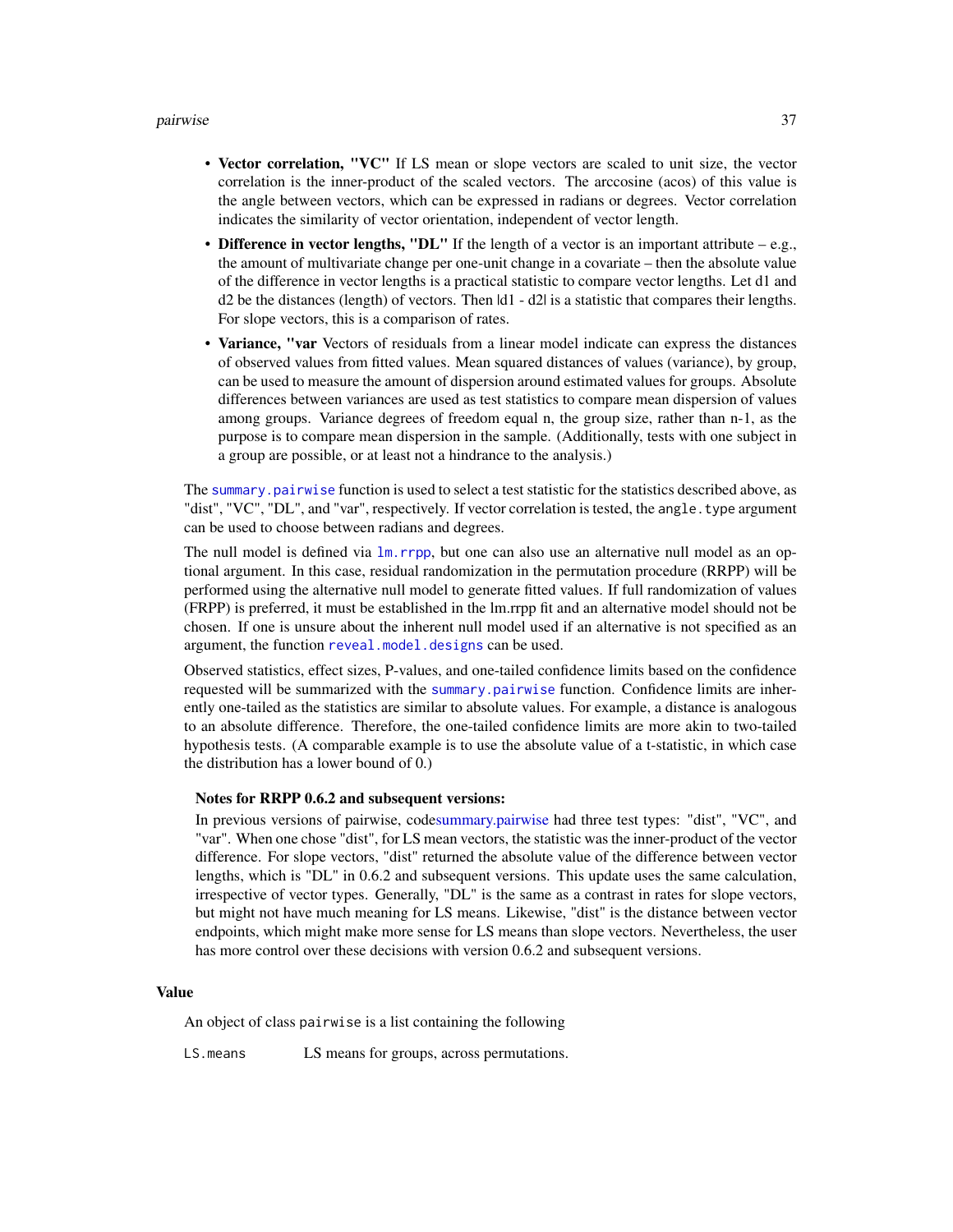| slopes             | Slopes for groups, across permutations.                                                                                         |  |
|--------------------|---------------------------------------------------------------------------------------------------------------------------------|--|
| means.dist         | Pairwise distances between means, across permutations.                                                                          |  |
| means.vec.cor      | Pairwise vector correlations between means, across permutations.                                                                |  |
| means.lengths      | LS means vector lengths, by group, across permutations.                                                                         |  |
| means.diff.length  |                                                                                                                                 |  |
|                    | Pairwise absolute differences between mean vector lengths, across permuta-<br>tions.                                            |  |
| slopes.dist        | Pairwise distances between slopes (end-points), across permutations.                                                            |  |
|                    | slopes.vec.cor Pairwise vector correlations between slope vectors, across permutations.                                         |  |
|                    | slopes. lengths Slope vector lengths, by group, across permutations.                                                            |  |
| slopes.diff.length |                                                                                                                                 |  |
|                    | Pairwise absolute differences between slope vector lengths, across permutations.                                                |  |
| n                  | Sample size                                                                                                                     |  |
| р                  | Data dimensions; i.e., variable number                                                                                          |  |
| PermInfo           | Information for random permutations, passed on from lm.rrpp fit and possibly<br>modified if an alternative null model was used. |  |

## Author(s)

Michael Collyer

#### References

Collyer, M.L., D.J. Sekora, and D.C. Adams. 2015. A method for analysis of phenotypic change for phenotypes described by high-dimensional data. Heredity. 115:357-365.

Adams, D.C and M.L. Collyer. 2018. Multivariate phylogenetic ANOVA: group-clade aggregation, biological challenges, and a refined permutation procedure. Evolution. In press.

#### See Also

[lm.rrpp](#page-11-0)

# Examples

# Examples use geometric morphometric data on pupfishes # See the package, geomorph, for details about obtaining such data # Body Shape Analysis (Multivariate) ------------- data("Pupfish") # Note: dim(Pupfish\$coords) # highly multivariate! Pupfish\$logSize <- log(Pupfish\$CS)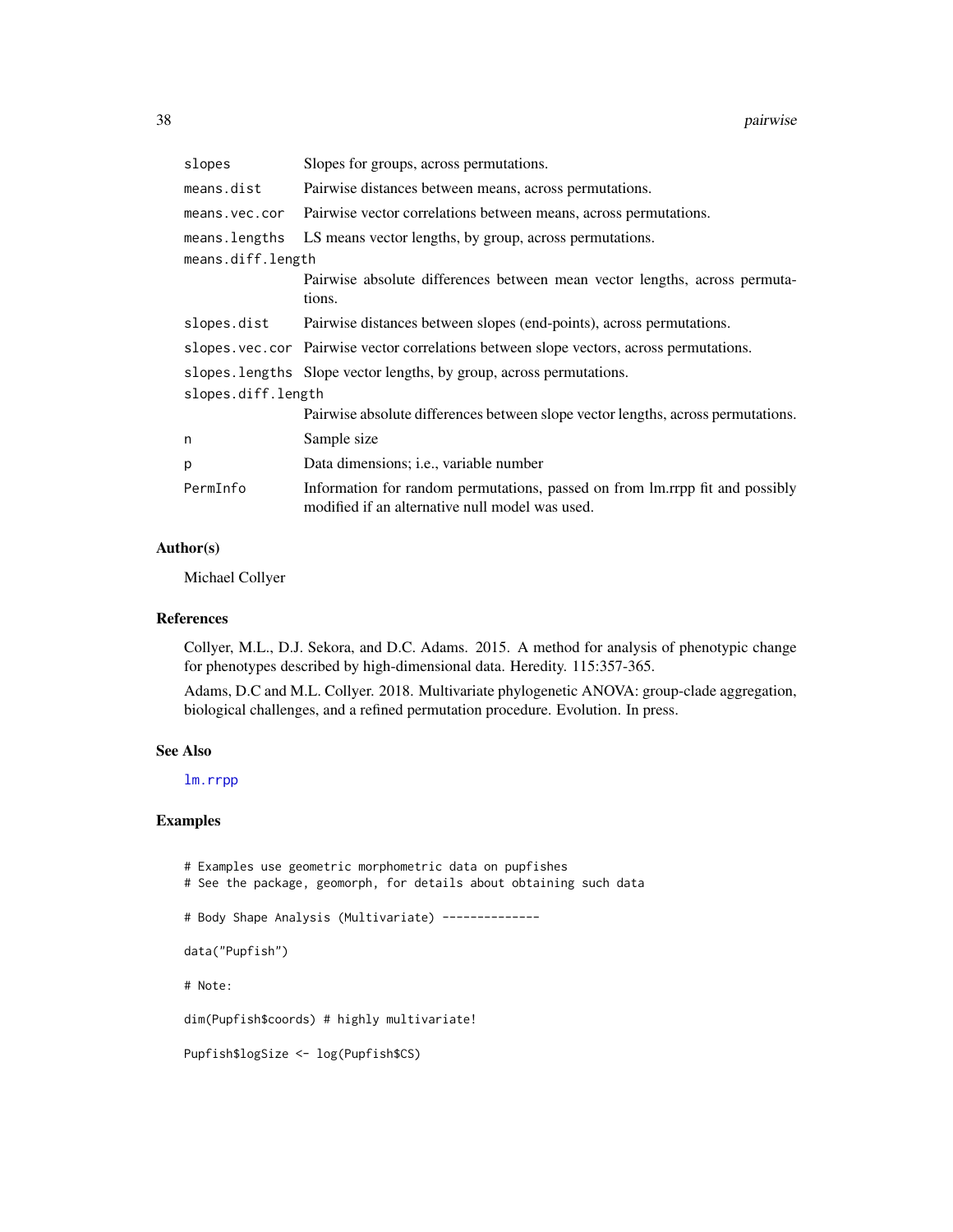#### pairwise 39

```
# example, there are many. Thus, only three principal components
# will be used for demonstration purposes.
Pupfish$Y <- ordinate(Pupfish$coords)$x[, 1:3]
## Pairwise comparisons of LS means
# Note: one should increase RRPP iterations but a
# smaller number is used here for demonstration
# efficiency. Generally, iter = 999 will take less
# than 1s for these examples with a modern computer.
fit1 <- lm.rrpp(Y \sim logSize + Sex * Pop, SS-type = "I",data = Pupfish, print.progress = FALSE, iter = 199)
summary(fit1, formula = FALSE)
anova(fit1)
pup.group <- interaction(Pupfish$Sex, Pupfish$Pop)
pup.group
PW1 <- pairwise(fit1, groups = pup.group)
PW1
# distances between means
summary(PW1, confidence = 0.95, test.type = "dist")
summary(PW1, confidence = 0.95, test.type = "dist", stat.table = FALSE)
# absolute difference between mean vector lengths
summary(PW1, confidence = 0.95, test.type = "DL")
# correlation between mean vectors (angles in degrees)
summary(PW1, confidence = 0.95, test.type = "VC",
   angle.type = "deg")
# Can also compare the dispersion around means
summary(PW1, confidence = 0.95, test.type = "var")
## Pairwise comparisons of slopes
fit2 <- lm.rrpp(Y \sim logSize * Sex * Pop, SS.type = "I",data = Pupfish, print.progress = FALSE, iter = 199)
summary(fit2, formula = FALSE)
anova(fit1, fit2)
# Using a null fit that excludes all factor-covariate
# interactions, not just the last one
PW2 <- pairwise(fit2, fit.null = fit1, groups = pup.group,
covariate = Pupfish$logSize, print.progress = FALSE)
PW2
# distances between slope vectors (end-points)
```
# Note: one should use all dimensions of the data but with this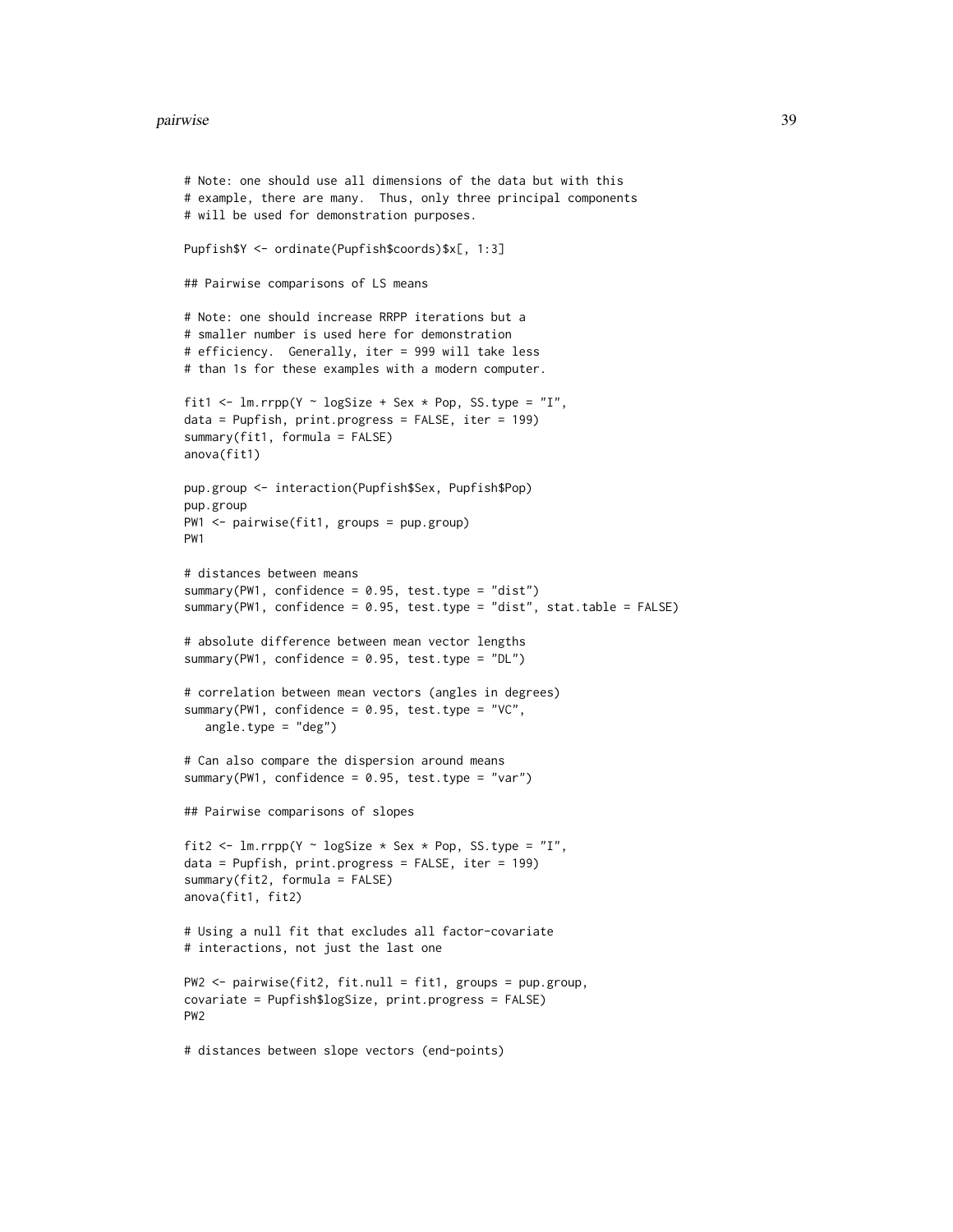### 40 PlethMorph

```
summary(PW2, confidence = 0.95, test.type = "dist")
summary(PW2, confidence = 0.95, test.type = "dist", stat.table = FALSE)
# absolute difference between slope vector lengths
summary(PW2, confidence = 0.95, test.type = "DL")
# correlation between slope vectors (and angles)
summary(PW2, confidence = 0.95, test.type = "VC",
  angle.type = "deg")
# Can also compare the dispersion around group slopes
summary(PW2, confidence = 0.95, test.type = "var")
```
PlethMorph *Plethodon comparative morphological data*

# Description

Data for 37 species of plethodontid salamanders. Variables include snout to vent length (SVL) as species size, tail length, head length, snout to eye length, body width, forelimb length, and hind limb length, all measured in mm. A grouping variable is also included for functional guild size. A variable for species names is also included. The data set also includes a phylogenetic covariance matrix based on a Brownian model of evolution, to assist in generalized least squares (GLS) estimation.

# **Details**

The covariance matrix was estimated with the vcv.phylo function of the R package, ape, based on the tree described in Adams and Collyer (2018).

#### Author(s)

Michael Collyer and Dean Adams

#### References

Adams, D.C and Collyer, M.L. 2018. Multivariate phylogenetic anova: group-clade aggregation, biological challenges, and a refined permutation procedure. Evolution, 72: 1204-1215.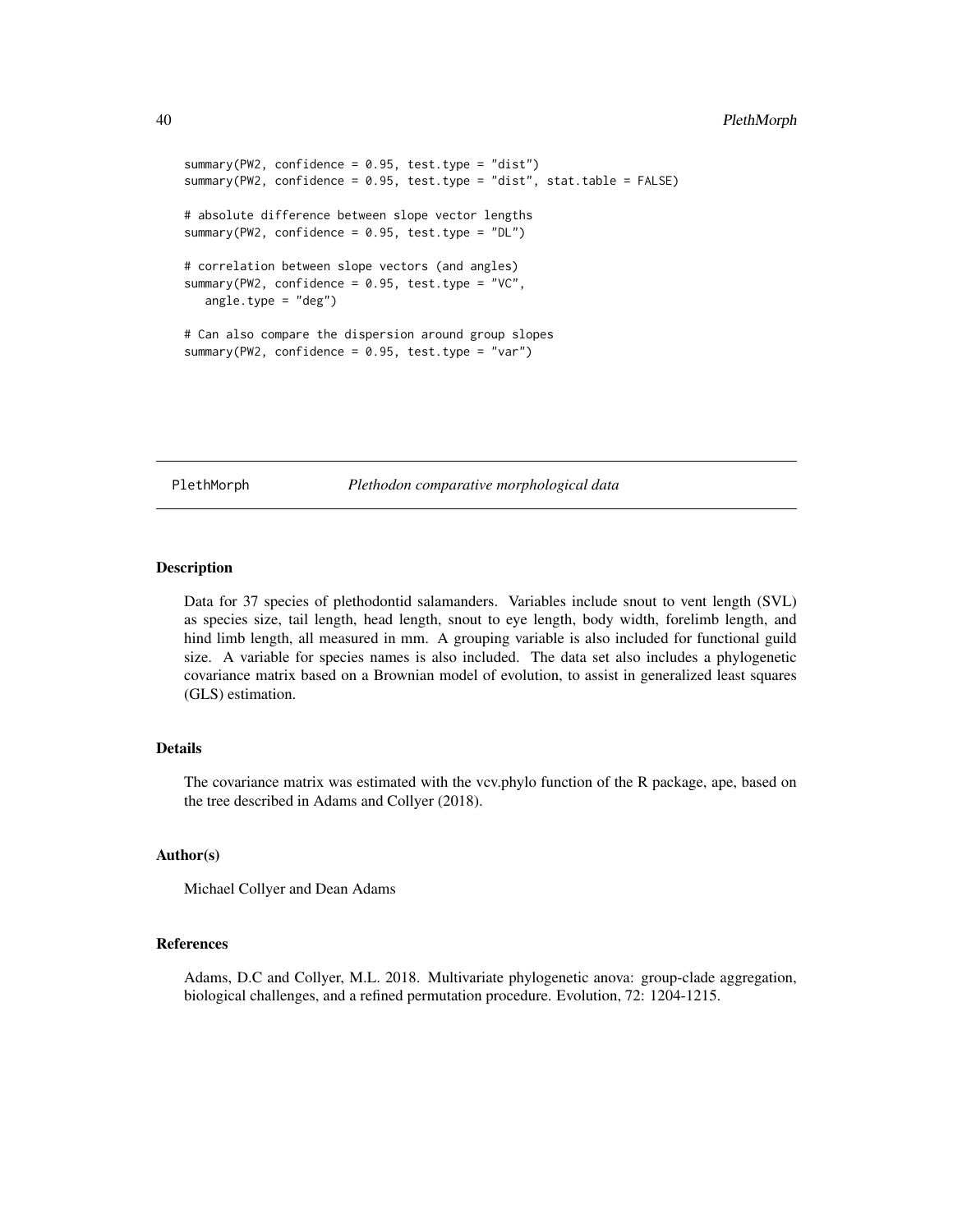### Description

Plot Function for RRPP

#### Usage

```
## S3 method for class 'lm.rrpp'
plot(
  x,
  type = c("diagnostics", "regression", "PC"),
 predictor = NULL,
  reg.type = c("PredLine", "RegScore"),
  ...
\mathcal{L}
```
# Arguments

| x         | plot object (from $\text{lm}$ , rrpp)                                                                                                                                                                                                                                                                                                                                                        |
|-----------|----------------------------------------------------------------------------------------------------------------------------------------------------------------------------------------------------------------------------------------------------------------------------------------------------------------------------------------------------------------------------------------------|
| type      | Indicates which type of plot, choosing among diagnostics, regression, or prin-<br>cipal component plots. Diagnostic plots are similar to $\text{Im}$ diagnostic plots, but<br>for multivariate data. Regression plots plot multivariate dispersion in some fash-<br>ion against predictor values. PC plots project data onto the eigenvectors of the<br>covariance matrix for fitted values. |
| predictor | An optional vector if "regression" plot type is chosen, and is a variable likely<br>used in 1m, rrpp. This vector is a vector of covariate values equal to the number<br>of observations.                                                                                                                                                                                                    |
| reg.type  | If "regression" is chosen for plot type, this argument indicates whether predic-<br>tion line (PredLine) or regression score (RegScore) plotting is performed. For<br>explanation of prediction line, see Adams and Nistri (2010). For explanation of<br>regression score, see Drake and Klingenberg (2008).                                                                                 |
| .         | other arguments passed to plot (helpful to employ different colors or symbols<br>for different groups). See plot. default and par                                                                                                                                                                                                                                                            |

### Author(s)

Michael Collyer

#### References

Drake, A. G., and C. P. Klingenberg. 2008. The pace of morphological change: Historical transformation of skull shape in St Bernard dogs. Proc. R. Soc. B. 275:71-76.

Adams, D. C., and A. Nistri. 2010. Ontogenetic convergence and evolution of foot morphology in European cave salamanders (Family: Plethodontidae). BMC Evol. Biol. 10:1-10.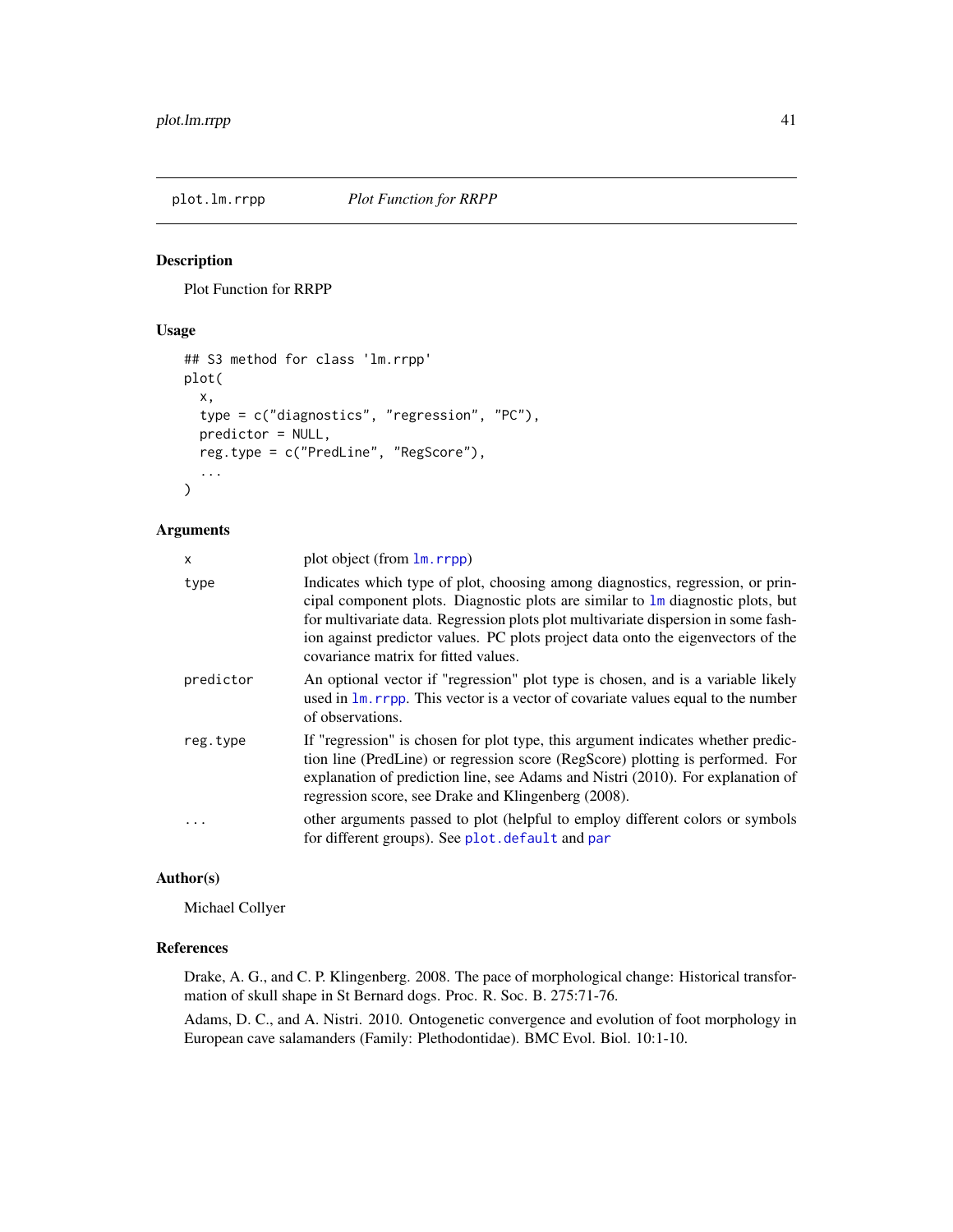# Description

Plot Function for RRPP

## Usage

## S3 method for class 'looCV'  $plot(x, axis1 = 1, axis2 = 2, flip = NULL, ...)$ 

# Arguments

| X        | An object of class looCV                                                                                                                                                                                                                                                                                                                       |
|----------|------------------------------------------------------------------------------------------------------------------------------------------------------------------------------------------------------------------------------------------------------------------------------------------------------------------------------------------------|
| axis1    | A value indicating which component should be displayed as the X-axis (default<br>$= C1$                                                                                                                                                                                                                                                        |
| axis2    | A value indicating which component should be displayed as the Y-axis (default<br>$= C2$                                                                                                                                                                                                                                                        |
| flip     | An argument that if not NULL can be used to flip components in the plot. The<br>values need to match axis1 or axis2. For example, if $axis1 = 3$ and $axis2 = 4$ ,<br>$flip = 1$ will not change either axis; $flip = 3$ will flip only the horizontal axis; flip<br>$= c(3, 4)$ will flip both axes. Axis will only be flipped in first plot. |
| $\cdots$ | other arguments passed to plot (helpful to employ different colors or symbols<br>for different groups). See                                                                                                                                                                                                                                    |

## Author(s)

Michael Collyer

plot.model.comparison *Plot Function for RRPP*

# Description

Plot Function for RRPP

### Usage

```
## S3 method for class 'model.comparison'
plot(x, \ldots)
```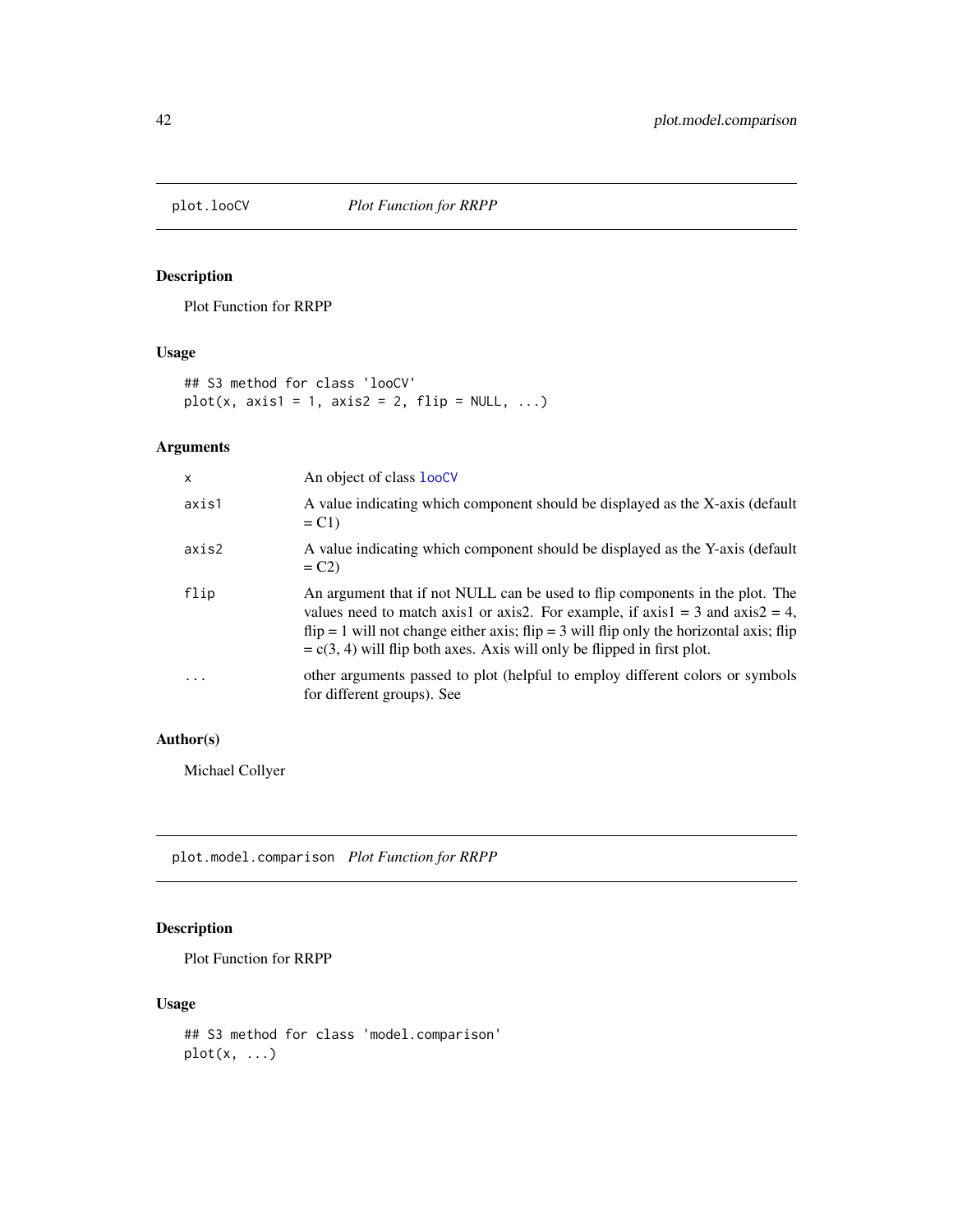# plot.ordinate 43

#### Arguments

| $\mathsf{X}$ | plot object (from model.comparison)                                                                                               |
|--------------|-----------------------------------------------------------------------------------------------------------------------------------|
| $\cdots$     | other arguments passed to plot (helpful to employ different colors or symbols<br>for different groups). See plot. default and par |

### Author(s)

Michael Collyer

plot.ordinate *Plot Function for RRPP*

# Description

Plot Function for RRPP

#### Usage

## S3 method for class 'ordinate'  $plot(x, axis1 = 1, axis2 = 2, flip = NULL, ...)$ 

# Arguments

| $\mathsf{x}$ | An object of class ordinate                                                                                                                                                                                                                                                                      |
|--------------|--------------------------------------------------------------------------------------------------------------------------------------------------------------------------------------------------------------------------------------------------------------------------------------------------|
| axis1        | A value indicating which component should be displayed as the X-axis (default<br>$= C1$                                                                                                                                                                                                          |
| axis2        | A value indicating which component should be displayed as the Y-axis (default<br>$= C2$                                                                                                                                                                                                          |
| flip         | An argument that if not NULL can be used to flip components in the plot. The<br>values need to match axis1 or axis2. For example, if axis1 = 3 and axis2 = 4,<br>$flip = 1$ will not change either axis; $flip = 3$ will flip only the horizontal axis; flip<br>$= c(3, 4)$ will flip both axes. |
| $\ddotsc$    | other arguments passed to plot (helpful to employ different colors or symbols<br>for different groups). See                                                                                                                                                                                      |

# Value

An object of class "plot.ordinate" is a list with components that can be used in other plot functions, such as the type of plot, points, a group factor, and other information depending on the plot parameters used.

#### Author(s)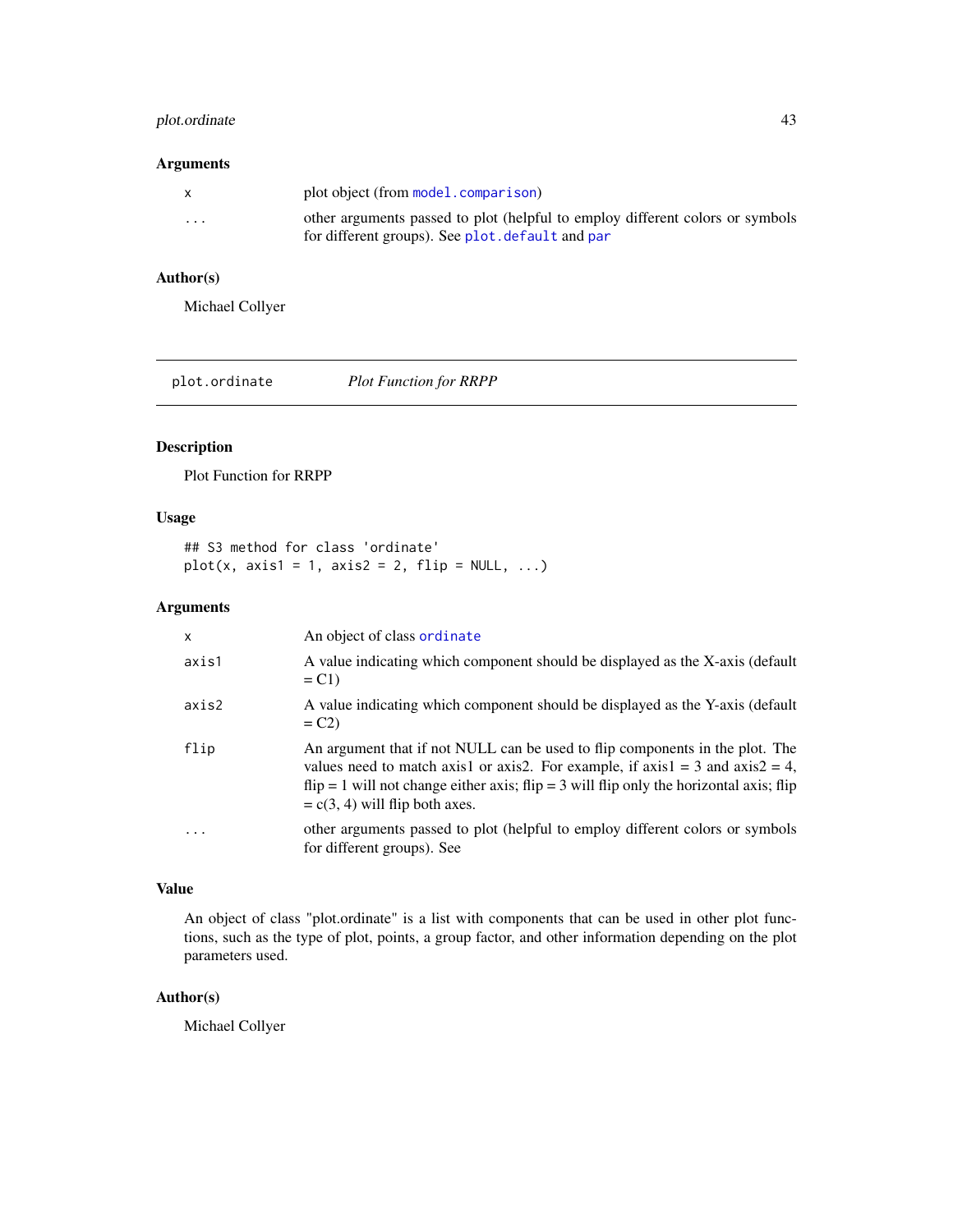# <span id="page-43-0"></span>Description

Plot Function for RRPP

# Usage

```
## S3 method for class 'predict.lm.rrpp'
plot(x, PC = FALSE, ellipse = FALSE, abscissa = NULL, label = TRUE, ...)
```
# Arguments

| $\mathsf{x}$ | plot object (from predict. lm. rrpp)                                                                                                                                                                                                                                                                                                                                                                           |
|--------------|----------------------------------------------------------------------------------------------------------------------------------------------------------------------------------------------------------------------------------------------------------------------------------------------------------------------------------------------------------------------------------------------------------------|
| <b>PC</b>    | A logical argument for whether the data space should be rotated to its principal<br>components                                                                                                                                                                                                                                                                                                                 |
| ellipse      | A logical argument to change error bars to ellipses in multivariate plots. It has<br>no function for univariate plots or is abscissa is not NULL.                                                                                                                                                                                                                                                              |
| abscissa     | An optional vector (numeric of factor) equal in length to predictions to use for<br>plotting as the abscissa (x-axis), in which case predictions are the ordinate (y-<br>axis). This might be helpful if predictions are made for a continuous independent<br>variable. The abscissa would be the same variable used to make predictions (and<br>can be the data.frame used for newdata in predict. Im. rrpp). |
| label        | A logical argument for whether points should be labeled (in multivariate plots).                                                                                                                                                                                                                                                                                                                               |
|              | other arguments passed to plot, arrows, points, or text (helpful to employ dif-<br>ferent colors or symbols for different groups). See plot.default, arrows,<br>points, par, and text                                                                                                                                                                                                                          |

# Author(s)

Michael Collyer

# Examples

# See \code{\link{lm.rrpp}} for examples.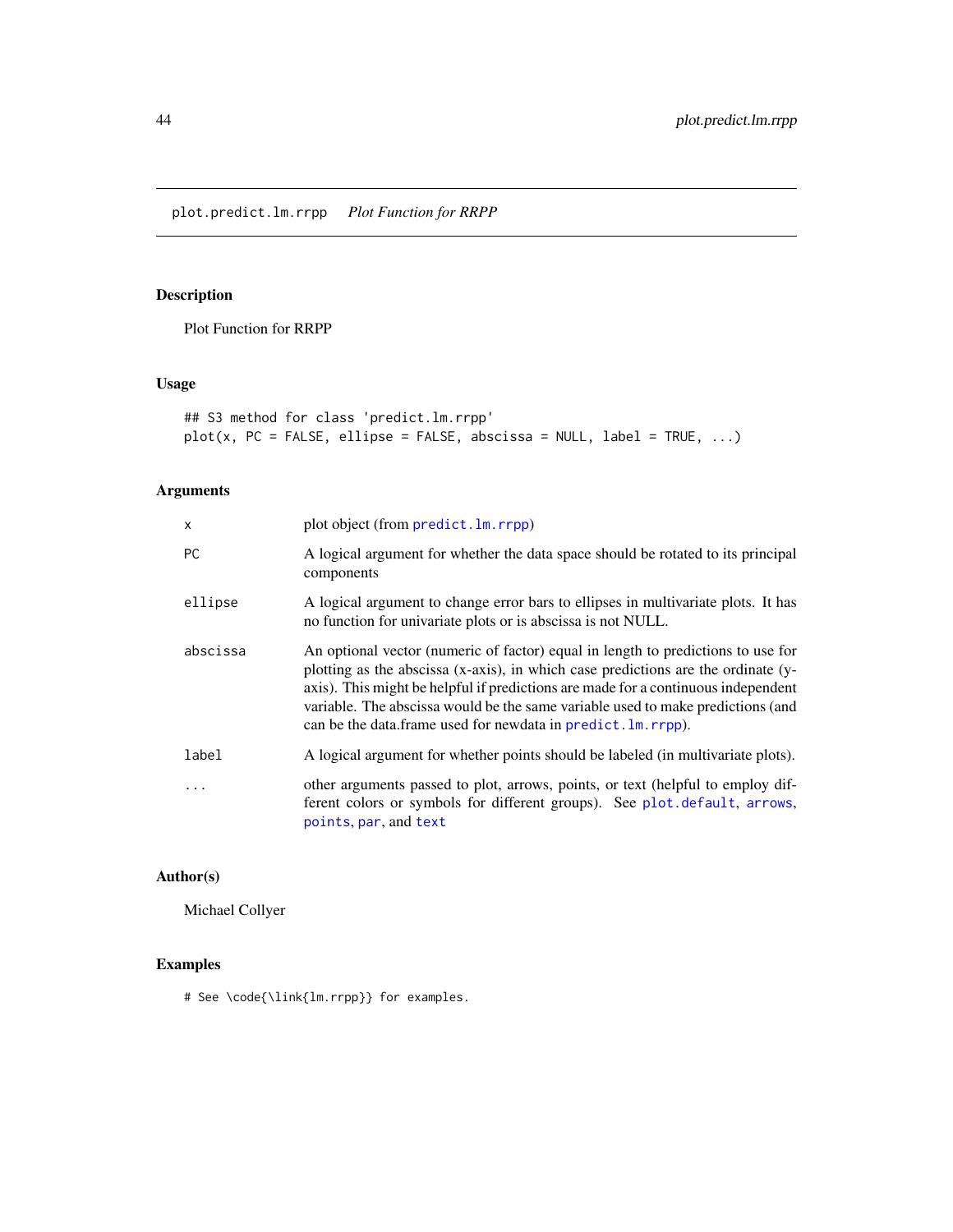<span id="page-44-0"></span>plot.trajectory.analysis

*Plot Function for RRPP*

### Description

Function generates a principal component plot for trajectories

#### Usage

```
## S3 method for class 'trajectory.analysis'
plot(x, \ldots)
```
#### Arguments

|                         | plot object (from trajectory. analysis)                                                                                           |
|-------------------------|-----------------------------------------------------------------------------------------------------------------------------------|
| $\cdot$ $\cdot$ $\cdot$ | other arguments passed to plot (helpful to employ different colors or symbols<br>for different groups). See plot, default and par |

# Details

The function calculates and plots principal components of fitted values from  $\text{lm.rrpp}$  $\text{lm.rrpp}$  $\text{lm.rrpp}$  that are passed onto [trajectory.analysis](#page-69-0), and projects data onto them. This function is a set.up, and [add.trajectories](#page-3-0) is needed to add trajectories to the plot. By having two stages of control, the plotting functions are more flexible. This function also returns plotting information that can be valuable for making individualized plots, if add. trajectories is not preferred.

#### Value

If an object is assigned, it will return:

| pca                 | Principal component analysis performed using promp.            |  |
|---------------------|----------------------------------------------------------------|--|
| pc.points           | Principal component scores for all data.                       |  |
| trajectory.analysis |                                                                |  |
|                     | Trajectory analysis passed on.                                 |  |
| trajectories        | pca Observed trajectories projected onto principal components. |  |

### Author(s)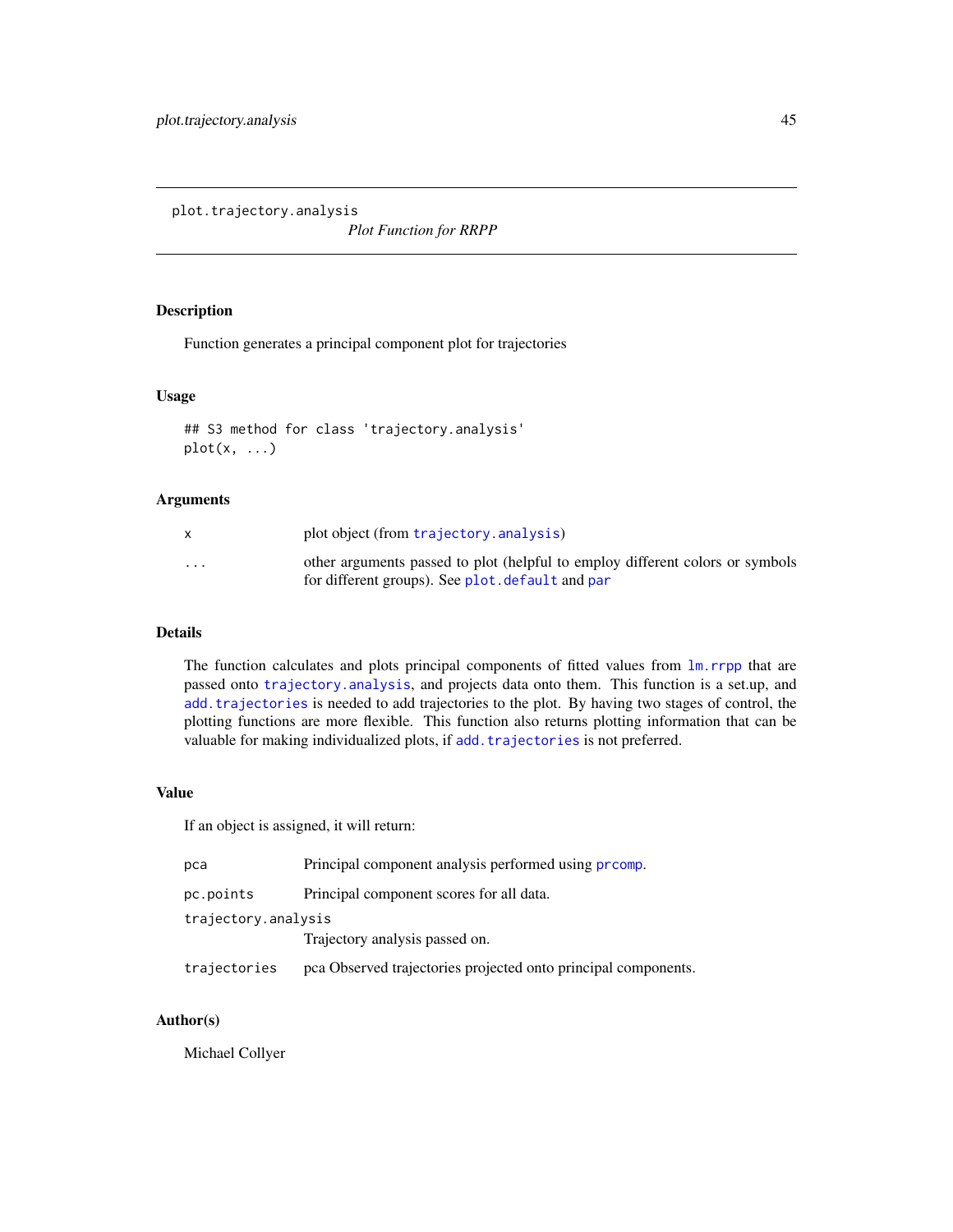#### References

Adams, D. C., and M. M. Cerney. 2007. Quantifying biomechanical motion using Procrustes motion analysis. J. Biomech. 40:437-444.

Adams, D. C., and M. L. Collyer. 2007. The analysis of character divergence along environmental gradients and other covariates. Evolution 61:510-515.

Adams, D. C., and M. L. Collyer. 2009. A general framework for the analysis of phenotypic trajectories in evolutionary studies. Evolution 63:1143-1154.

Collyer, M. L., and D. C. Adams. 2007. Analysis of two-state multivariate phenotypic change in ecological studies. Ecology 88:683-692.

Collyer, M. L., and D. C. Adams. 2013. Phenotypic trajectory analysis: comparison of shape change patterns in evolution and ecology. Hystrix 24: 75-83.

Collyer, M.L., D.J. Sekora, and D.C. Adams. 2015. A method for analysis of phenotypic change for phenotypes described by high-dimensional data. Heredity. 115:357-365.

#### See Also

[plot.default](#page-0-0) and [par](#page-0-0)

#### Examples

# See \code{\link{trajectory.analysis}} for examples

<span id="page-45-0"></span>predict.lm.rrpp *predict for lm.rrpp model fits*

#### Description

Computes predicted values from an [lm.rrpp](#page-11-0) model fit, using bootstrapped residuals to generate confidence intervals. (Residuals are the residuals of the lm.rppp fit, not its null model. The bootstrap procedure resamples residual vectors with replacement.) The bootstrap permutations use the same number of iterations and seed as used in the  $\text{lm}$ . rrpp model fit. A predict. Im. rrpp object can be plotted using various options. See [plot.predict.lm.rrpp](#page-43-0).

Note that if data offsets are used (if the offset argument is used when fitting a  $\text{lm}$ , rrpp model), they are ignored for estimating coefficients over iterations. Offsets are subtracted from data in 1m and added to predicted values in [predict.lm](#page-0-0), effectively adjusted the intercept and then un-adjusting it for predictions. This causes problems if the newdata have a different number of observations than the original model fit.

#### Usage

```
## S3 method for class 'lm.rrpp'
predict(object, newdata = NULL, confidence = 0.95, ...)
```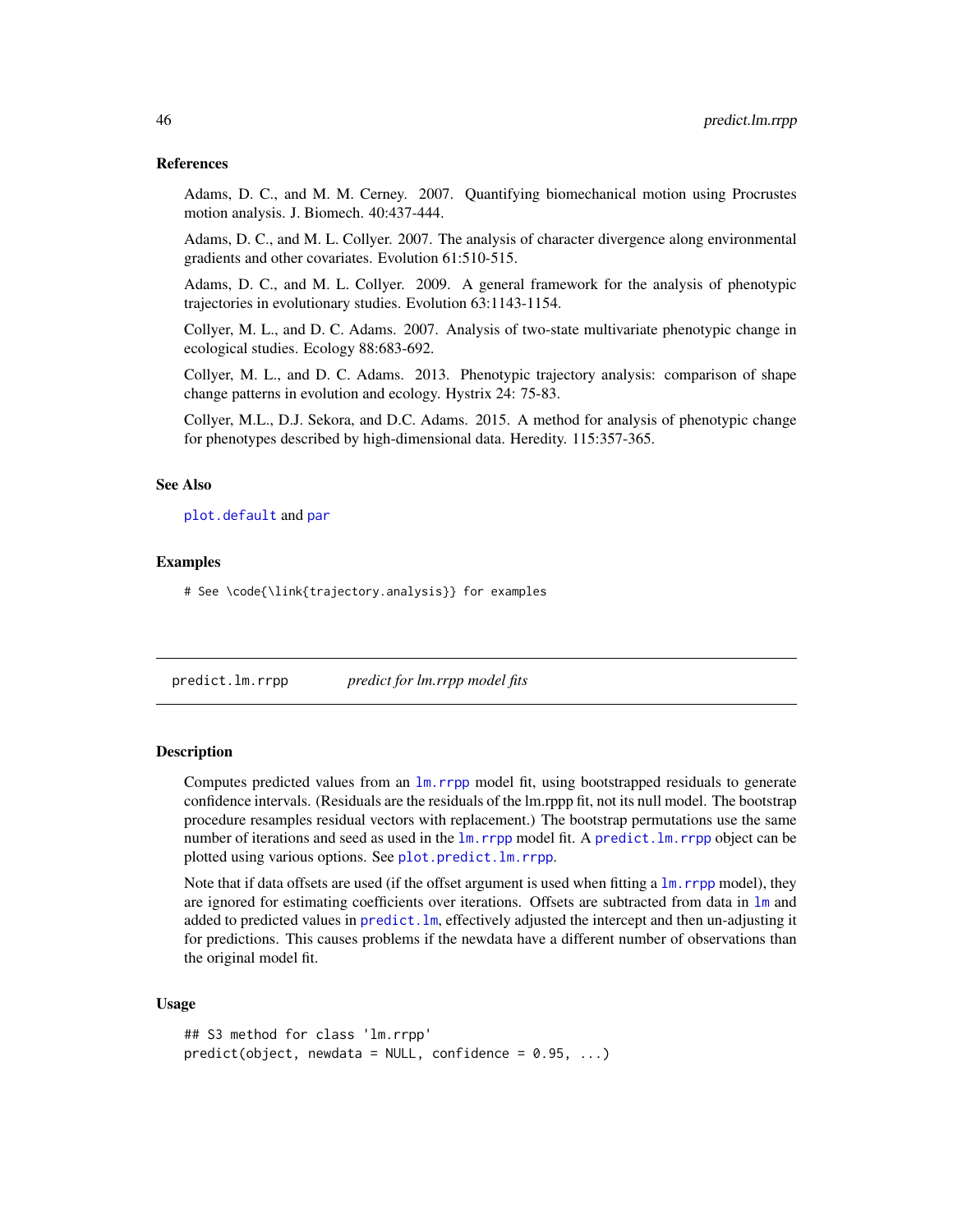# predict.lm.rrpp 47

#### Arguments

| object     | Object from 1m. rrpp.                                                                                                                                                                                                                                                                                                                                                                                                                                                                                        |
|------------|--------------------------------------------------------------------------------------------------------------------------------------------------------------------------------------------------------------------------------------------------------------------------------------------------------------------------------------------------------------------------------------------------------------------------------------------------------------------------------------------------------------|
| newdata    | Data frame of either class data. frame or rrpp. data. frame. If null, the data<br>frame from the lm.rrpp fit will be used, effectively calculating all fitted values<br>and their confidence intervals. If a numeric variable is missing from newdata,<br>an attempt to average the values will be made in prediction; i.e., least squares<br>means for factor levels can be found. All factors used in the lm. rrpp fit should<br>be represented in the newdata data frame, with appropriate factor levels. |
| confidence | The desired confidence interval level for prediction.                                                                                                                                                                                                                                                                                                                                                                                                                                                        |
|            | Other arguments (currently none)                                                                                                                                                                                                                                                                                                                                                                                                                                                                             |

#### Author(s)

Michael Collyer

#### Examples

```
# See examples for lm.rrpp to see how predict.lm.rrpp works in conjunction
# with other functions
data(Pupfish)
# CS is centroid (fish) size
fit \leq lm.rrpp(coords \sim log(CS) + Sex*Pop,
SS.type = "I", data = Pupfish, iter = 499)
# Predictions (holding alternative effects constant)
shapeDF <- expand.grid(Sex = levels(Pupfish$Sex), Pop = levels(Pupfish$Pop))
rownames(shapeDF) <- paste(shapeDF$Sex, shapeDF$Pop, sep = ".")
shapeDF
shapePreds <- predict(fit, shapeDF)
summary(shapePreds)
summary(shapePreds, PC = TRUE)
shapePreds99 \leq- predict(fit, shapeDF, confidence = 0.99)
summary(shapePreds99, PC = TRUE)
# Plot prediction
plot(shapePreds, PC = TRUE)
plot(shapePreds, PC = TRUE, ellipse = TRUE)
plot(shapePreds99, PC = TRUE)
plot(shapePreds99, PC = TRUE, ellipse = TRUE)
```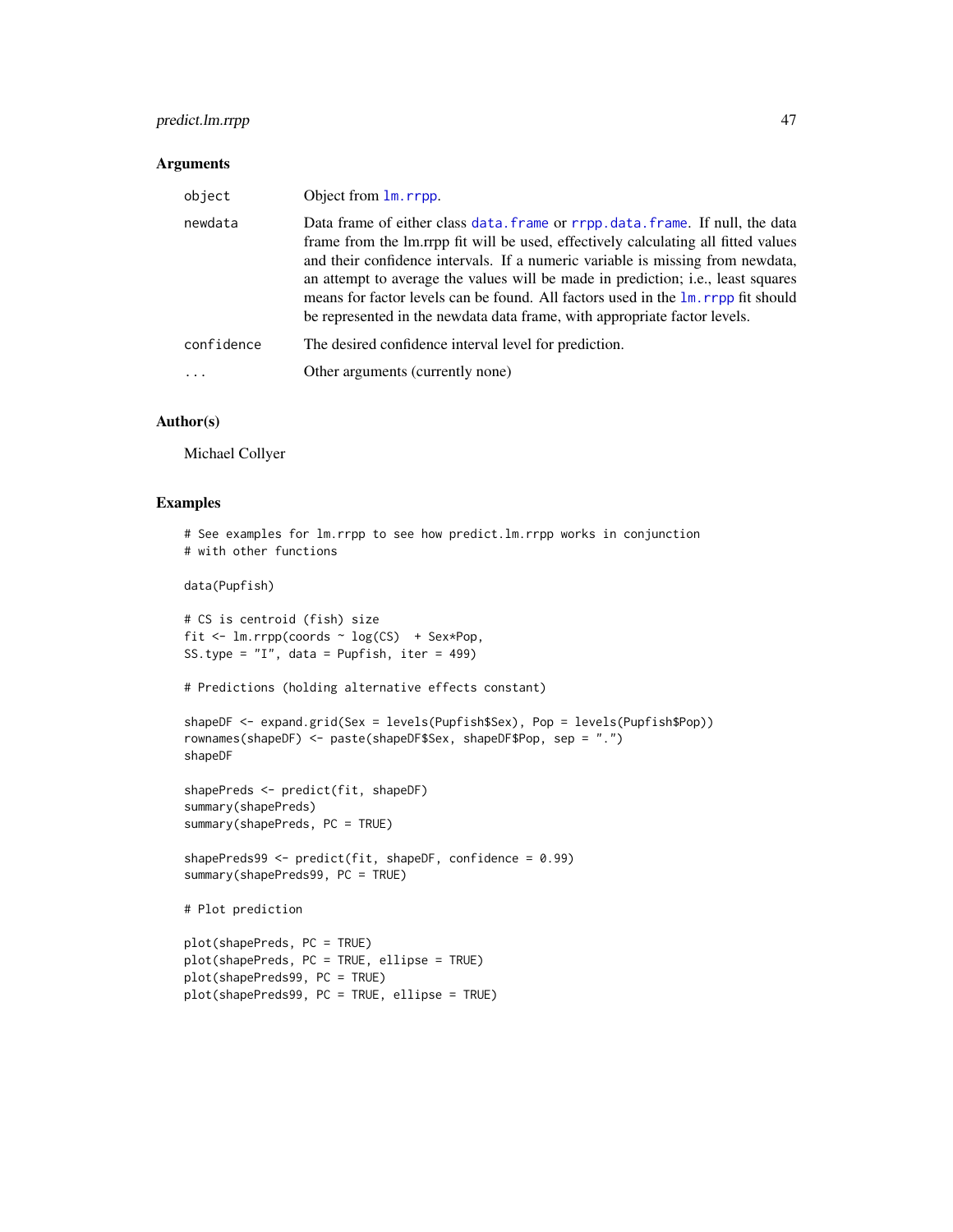#### Description

Function creates arguments for 1da or [qda](#page-0-0) from a  $\text{lm}$ . rrpp fit.

#### Usage

```
prep.lda(
  fit,
  tol = 1e-07,PC.no = NULL,
  newdata = NULL,inherent.groups = FALSE,
  ...
)
```
#### Arguments

| fit             | A linear model fit using $\text{lm}$ . rrpp.                                                                                                                                                                                                     |  |
|-----------------|--------------------------------------------------------------------------------------------------------------------------------------------------------------------------------------------------------------------------------------------------|--|
| tol             | A tolerance used to decide if the matrix of data is singular. This value is passed<br>onto both 1 da and promp, internally.                                                                                                                      |  |
| PC.no           | An optional argument to define the specific number of principal components<br>(PC) used in analysis. The minimum of this value or the number of PCs resulting<br>from the tol argument will be used.                                             |  |
| newdata         | An optional matrix (or object coercible to a matrix) for classification. If NULL,<br>all observed data are used.                                                                                                                                 |  |
| inherent.groups |                                                                                                                                                                                                                                                  |  |
|                 | A logical argument in case one wishes to have the inherent groups in the model<br>fit revealed. If TRUE, no other analysis will be done than to reveal the groups.<br>This argument should always be FALSE to perform a classification analysis. |  |
| .               | Arguments passed to 1da. See 1da for details                                                                                                                                                                                                     |  |

# Details

This function uses a  $\text{lm}$ . rrpp fit to produce the data and the groups to use in 1da or [qda](#page-0-0). There are two general purposes of this function that are challenging when using [lda](#page-0-0), directly. First, this function finds the inherent groups in the  $\text{lm}$ . rrpp fit, based on factor levels. Second, this function find pseudodata - rather than the observed data - that involve either or both a principal component projection with appropriate (or user-prescribed) dimensions and a transformation. The principal component projection incorporates GLS mean-centering, where appropriate. Transformation involves holding non-grouping model terms constant. This is accomplished by using the fitted values from the  $\text{lm.rrpp}$  $\text{lm.rrpp}$  $\text{lm.rrpp}$  fit and the residuals of a  $\text{lm.rrpp}$  fit with grouping factors, alone. When, the [lm.rrpp](#page-11-0) fit contains only grouping factors, this function produces raw data projected on principal components.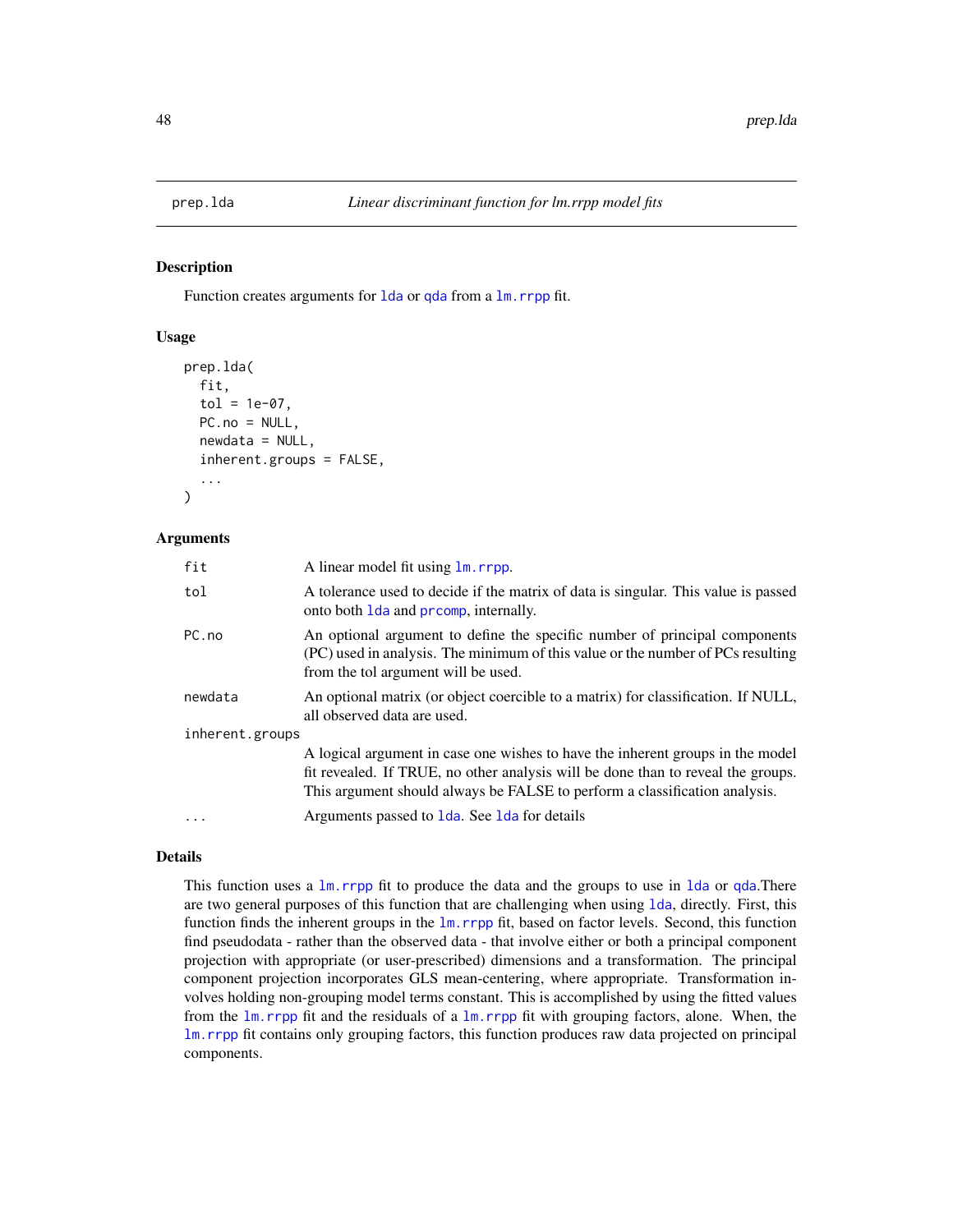#### prep.lda 49

Regardless of variables input, data are projected onto PCs. The purpose of this function is to predict group association, and working in PC space facilitates this objective.

This is a new function and not all limits and scenarios have been tested before its release. Please report any issues or limitations or strange results to the maintainer.

#### Notes for RRPP 0.5.0 and subsequent versions:

Prior to version 0.5.0, the function, [classify](#page-7-0), was available. This function has been deprecated. It mimicked [lda](#page-0-0) with added features that are largely retained with prep.lda. However, prep.lda facilitates the much more diverse options available with [lda](#page-0-0).

#### Value

A list of arguments that can be passed to [lda](#page-0-0). As a minimum, these arguments include \$x, \$grouping, and \$tol. If newdata is not NULL, \$newdata, using the same transformation and PCs as for the data, will also be included.

#### Author(s)

Michael Collyer

#### See Also

[lda](#page-0-0), [predict.lda](#page-0-0), [qda](#page-0-0), [predict.qda](#page-0-0)

#### Examples

```
# Using the Pupfish data (see lm.rrpp help for more detail)
```

```
data(Pupfish)
Pupfish$logSize <- log(Pupfish$CS)
fit \le 1m.rrpp(coords \sim logSize + Sex \star Pop, SS.type = "I",
data = Pupfish, print.progress = FALSE, iter = \theta)
```

```
prep.lda(fit, inherent.groups = TRUE) # see groups available
lda.args <- prep.lda(fit, CV = TRUE, PC.no = 6)
lda.args$x
lda.args$grouping
```

```
# not run:
# library(MASS)
# LDA <- do.call(lda, lda.args)
# LDA$posterior
# table(lda.args$grouping, LDA$class)
```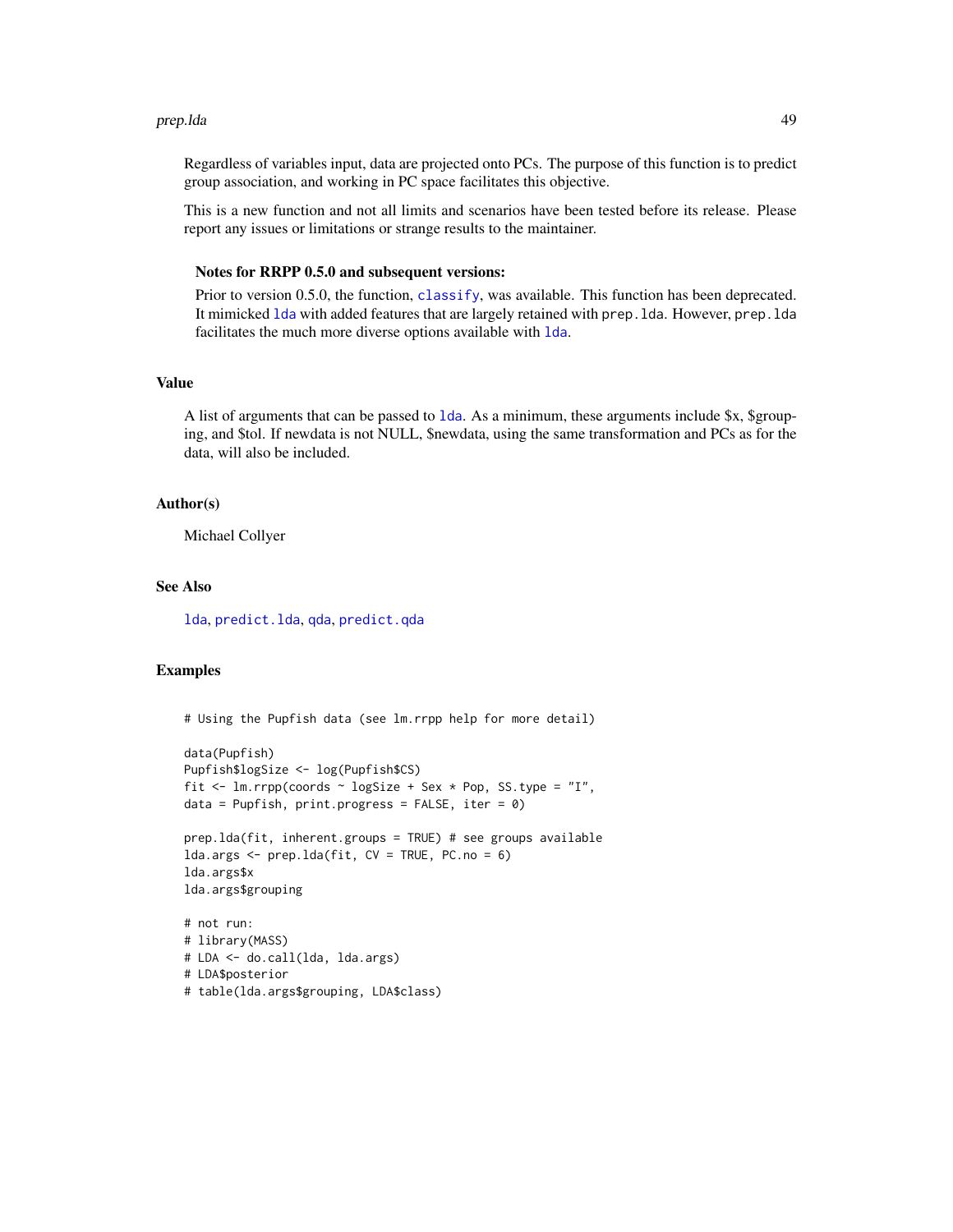print.anova.lm.rrpp *Print/Summary Function for RRPP*

# Description

Print/Summary Function for RRPP

### Usage

## S3 method for class 'anova.lm.rrpp'  $print(x, \ldots)$ 

# Arguments

|          | print/summary object (from lm. rrpp)    |
|----------|-----------------------------------------|
| $\cdots$ | other arguments passed to print/summary |

# Author(s)

Michael Collyer

print.coef.lm.rrpp *Print/Summary Function for RRPP*

# Description

Print/Summary Function for RRPP

## Usage

```
## S3 method for class 'coef.lm.rrpp'
print(x, \ldots)
```
# Arguments

|          | Object from coef. 1m. rrpp               |
|----------|------------------------------------------|
| $\cdots$ | Other arguments passed onto coef.lm.rrpp |

# Author(s)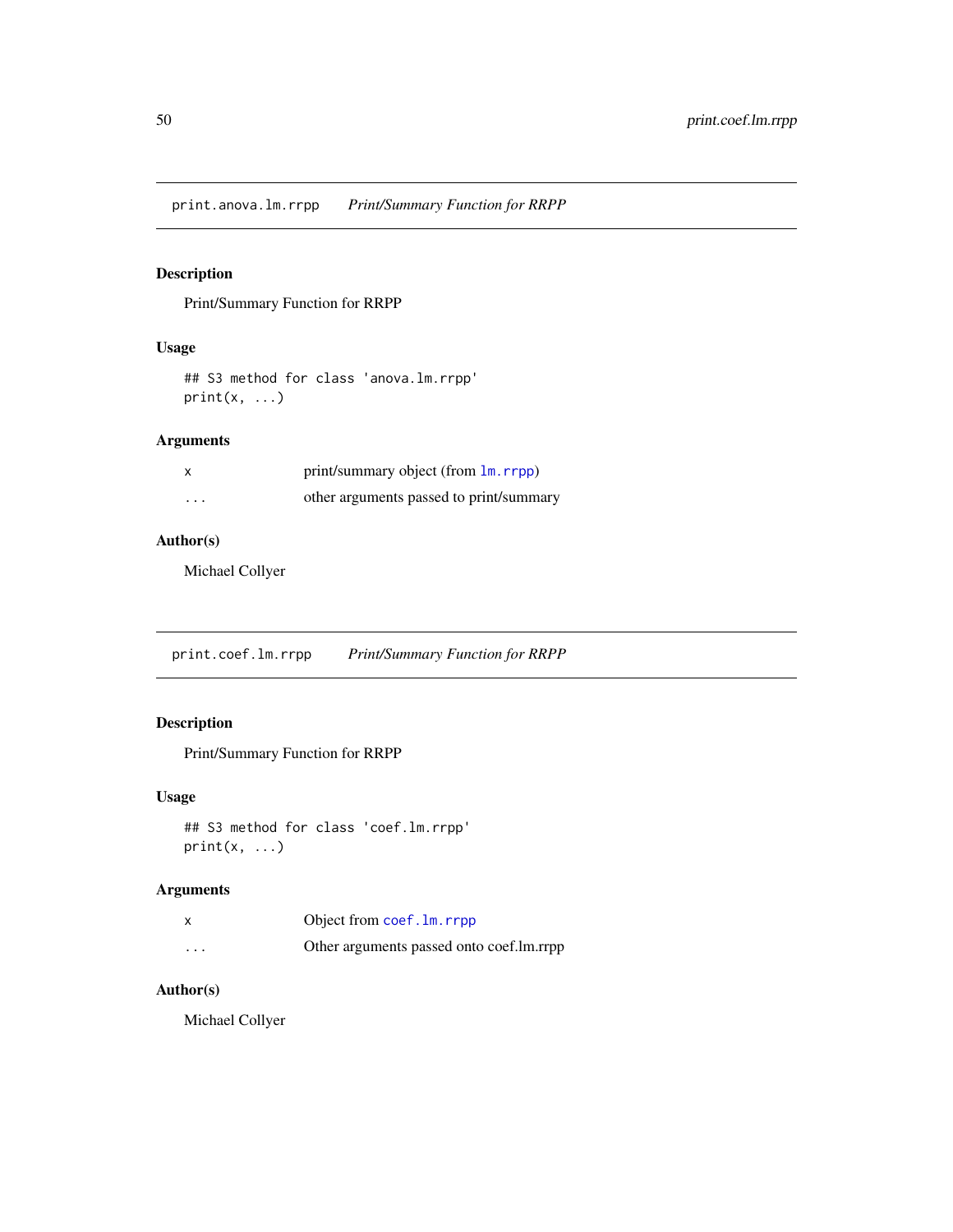# Description

Print/Summary Function for RRPP

### Usage

## S3 method for class 'lm.rrpp'  $print(x, \ldots)$ 

# Arguments

|          | print/summary object (from lm. rrpp)    |
|----------|-----------------------------------------|
| $\cdots$ | other arguments passed to print/summary |

# Author(s)

Michael Collyer

print.looCV *Print/Summary Function for RRPP*

# Description

Print/Summary Function for RRPP

### Usage

```
## S3 method for class 'looCV'
print(x, \ldots)
```
# Arguments

|         | Object from <b>looCV</b>                |
|---------|-----------------------------------------|
| $\cdot$ | Other arguments passed onto print.looCV |

# Author(s)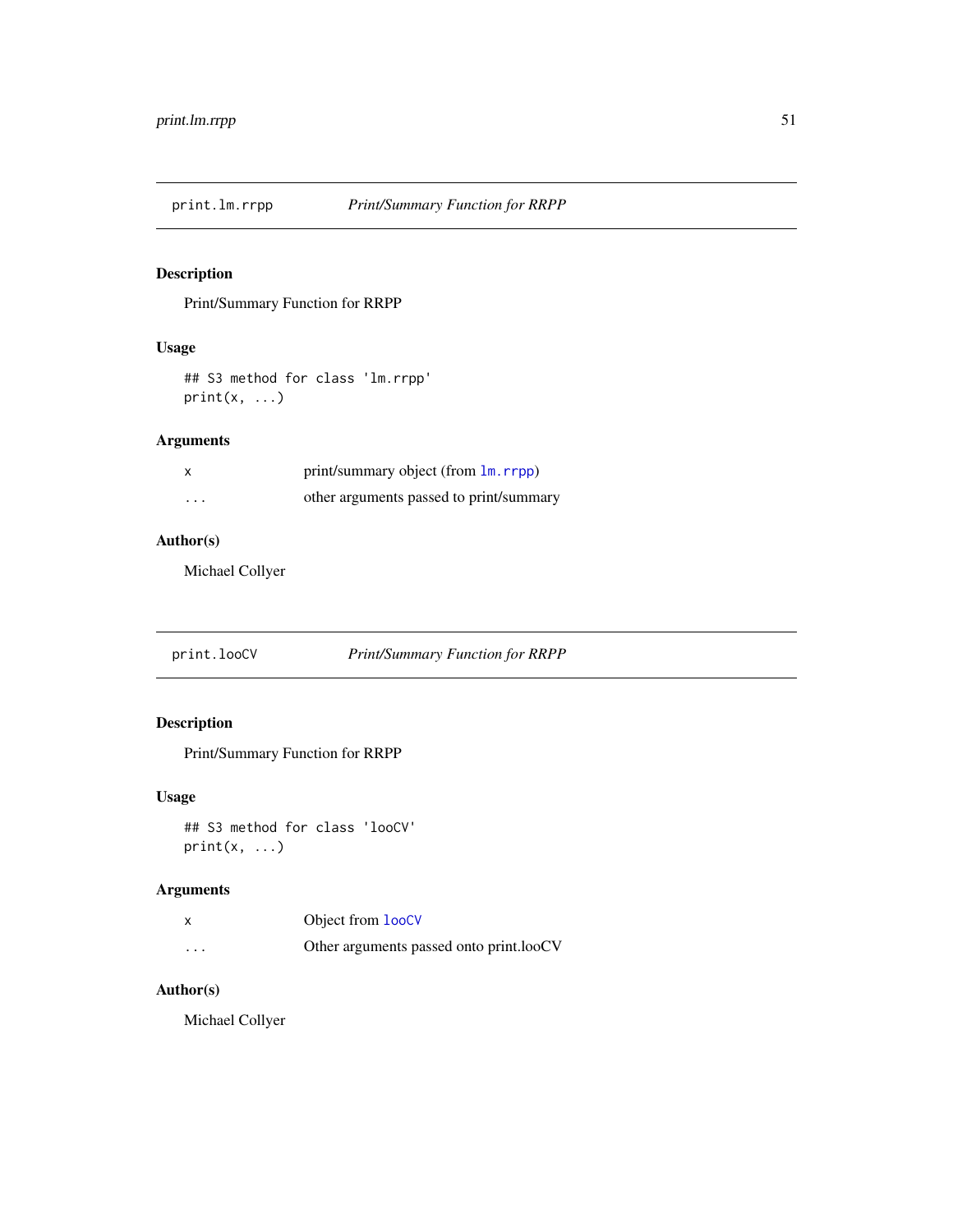print.model.comparison

*Print/Summary Function for RRPP*

# Description

Print/Summary Function for RRPP

## Usage

## S3 method for class 'model.comparison'  $print(x, \ldots)$ 

# Arguments

|          | Object from model.comparison                 |
|----------|----------------------------------------------|
| $\cdots$ | Other arguments passed onto model.comparison |

### Author(s)

Michael Collyer

print.ordinate *Print/Summary Function for RRPP*

# Description

Print/Summary Function for RRPP

### Usage

## S3 method for class 'ordinate'  $print(x, \ldots)$ 

# Arguments

|                         | Object from ordinate                       |
|-------------------------|--------------------------------------------|
| $\cdot$ $\cdot$ $\cdot$ | Other arguments passed onto print.ordinate |

# Author(s)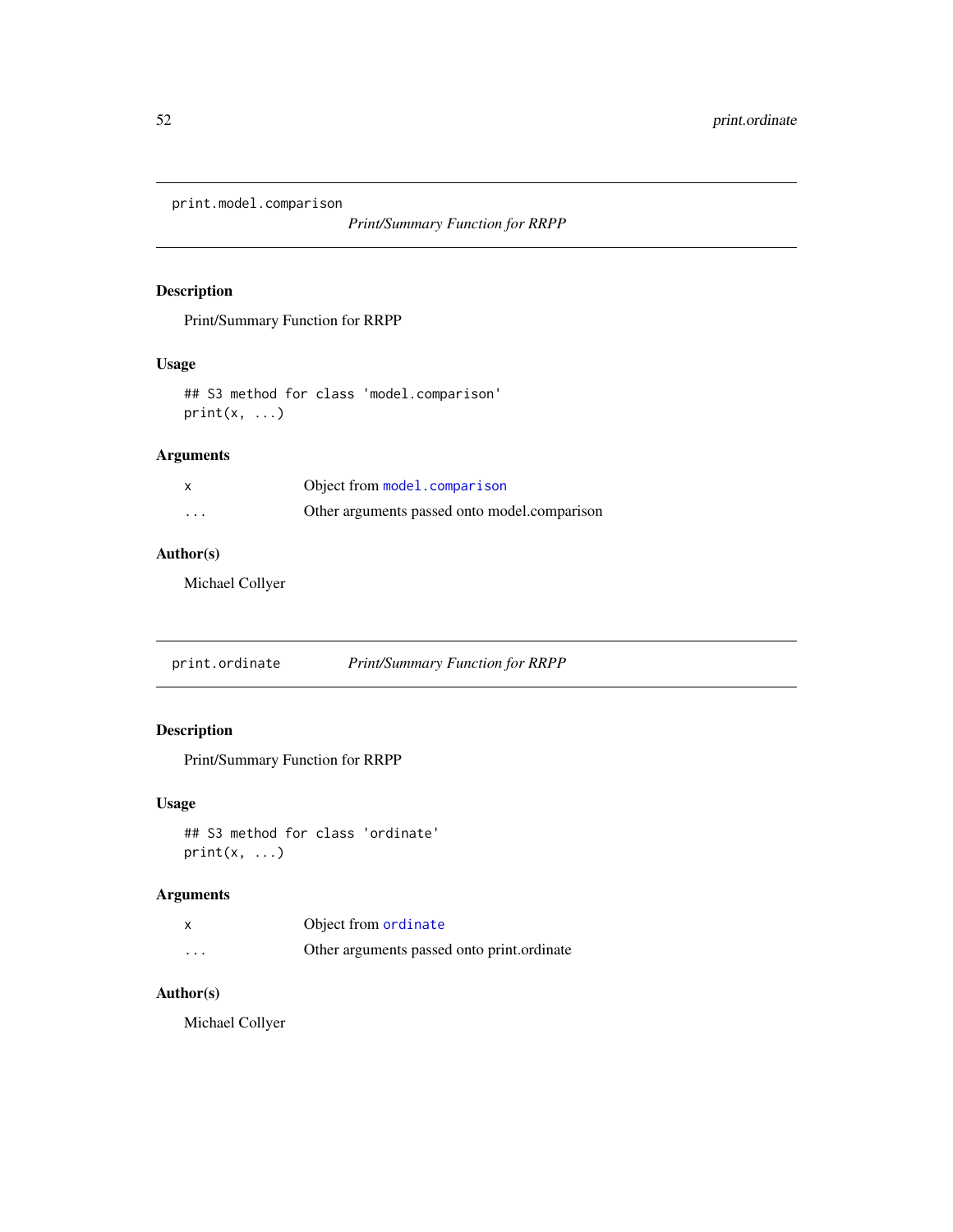print.pairwise *Print/Summary Function for RRPP*

# Description

Print/Summary Function for RRPP

# Usage

## S3 method for class 'pairwise'  $print(x, \ldots)$ 

# Arguments

| $\boldsymbol{\mathsf{x}}$ | Object from pairwise                 |
|---------------------------|--------------------------------------|
| $\cdots$                  | Other arguments passed onto pairwise |

# Author(s)

Michael Collyer

print.predict.lm.rrpp *Print/Summary Function for RRPP*

# Description

Print/Summary Function for RRPP

# Usage

## S3 method for class 'predict.lm.rrpp'  $print(x, PC = FALSE, ...)$ 

# Arguments

|          | Object from predict. Im. rrpp                                             |
|----------|---------------------------------------------------------------------------|
| PC.      | Logical argument for whether to use predicted values rotated to their PCs |
| $\cdots$ | Other arguments passed onto predict. Im. rrpp                             |

# Author(s)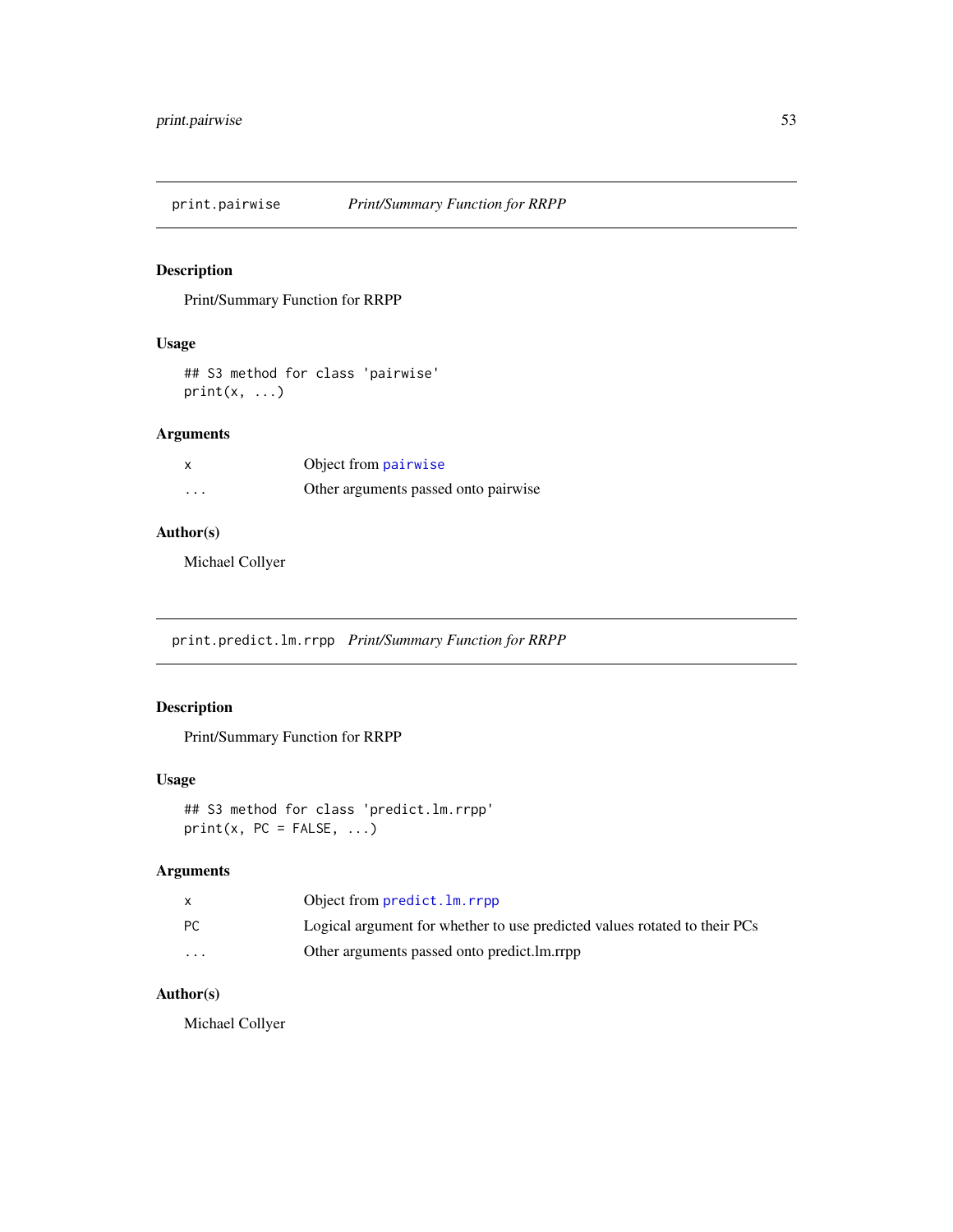print.summary.lm.rrpp *Print/Summary Function for RRPP*

# Description

Print/Summary Function for RRPP

# Usage

## S3 method for class 'summary.lm.rrpp'  $print(x, \ldots)$ 

# Arguments

|   | print/summary object (from summary. 1m. rrpp) |
|---|-----------------------------------------------|
| . | other arguments passed to print/summary       |

### Author(s)

Michael Collyer

print.summary.manova.lm.rrpp

*Print/Summary Function for RRPP*

# Description

Print/Summary Function for RRPP

### Usage

```
## S3 method for class 'summary.manova.lm.rrpp'
print(x, \ldots)
```
#### Arguments

|          | Object from summary.manova.lm.rrpp                 |
|----------|----------------------------------------------------|
| $\cdots$ | Other arguments passed onto summary.manova.lm.rrpp |

# Author(s)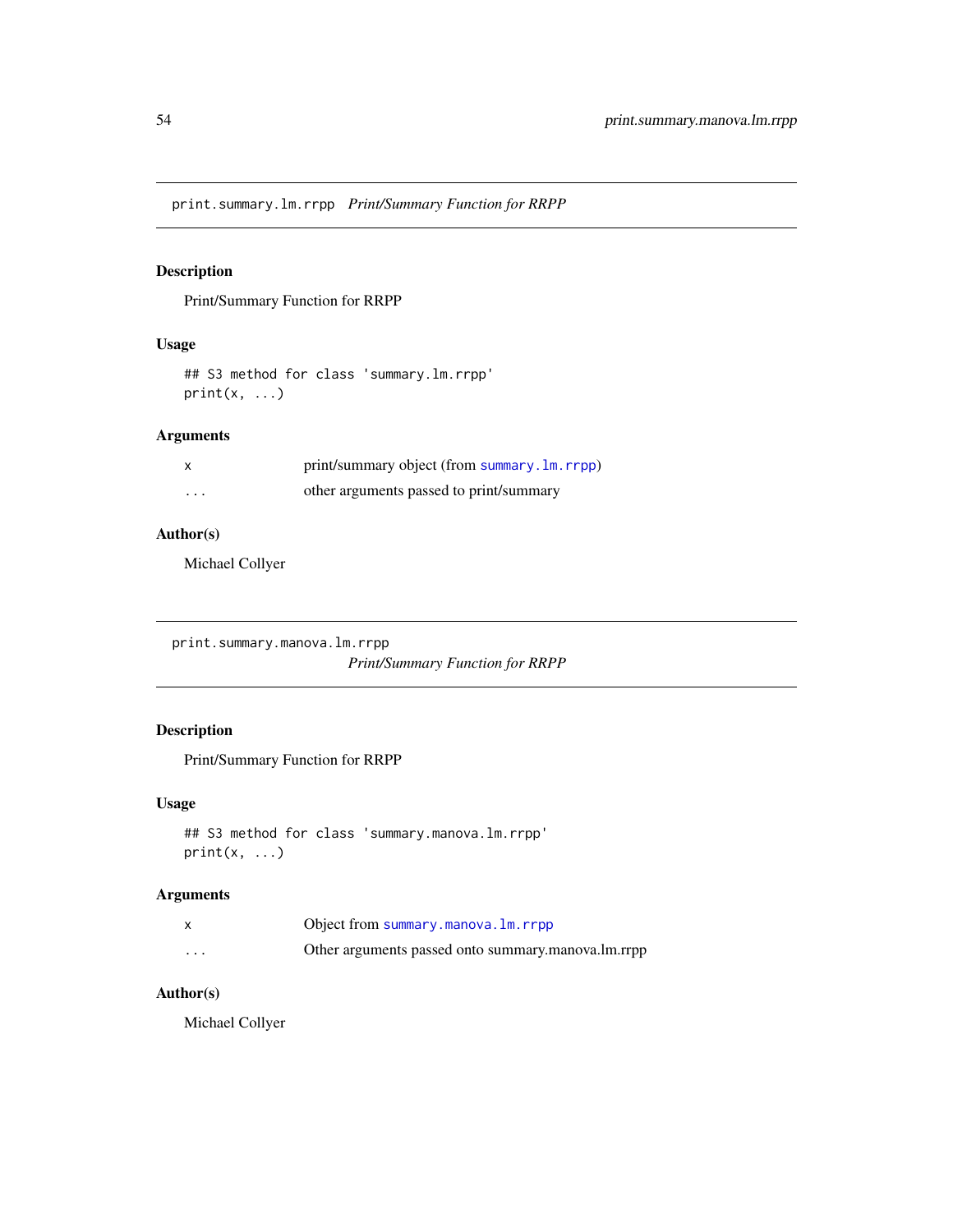print.summary.ordinate

*Print/Summary Function for RRPP*

# Description

Print/Summary Function for RRPP

### Usage

```
## S3 method for class 'summary.ordinate'
print(x, \ldots)
```
# Arguments

| x        | Object from summary.ordinate               |
|----------|--------------------------------------------|
| $\cdots$ | Other arguments passed onto print.ordinate |

# Author(s)

Michael Collyer

print.summary.pairwise

*Print/Summary Function for RRPP*

# Description

Print/Summary Function for RRPP

### Usage

```
## S3 method for class 'summary.pairwise'
print(x, \ldots)
```
# Arguments

|          | Object from summary.pairwise                 |
|----------|----------------------------------------------|
| $\cdots$ | Other arguments passed onto summary.pairwise |

# Author(s)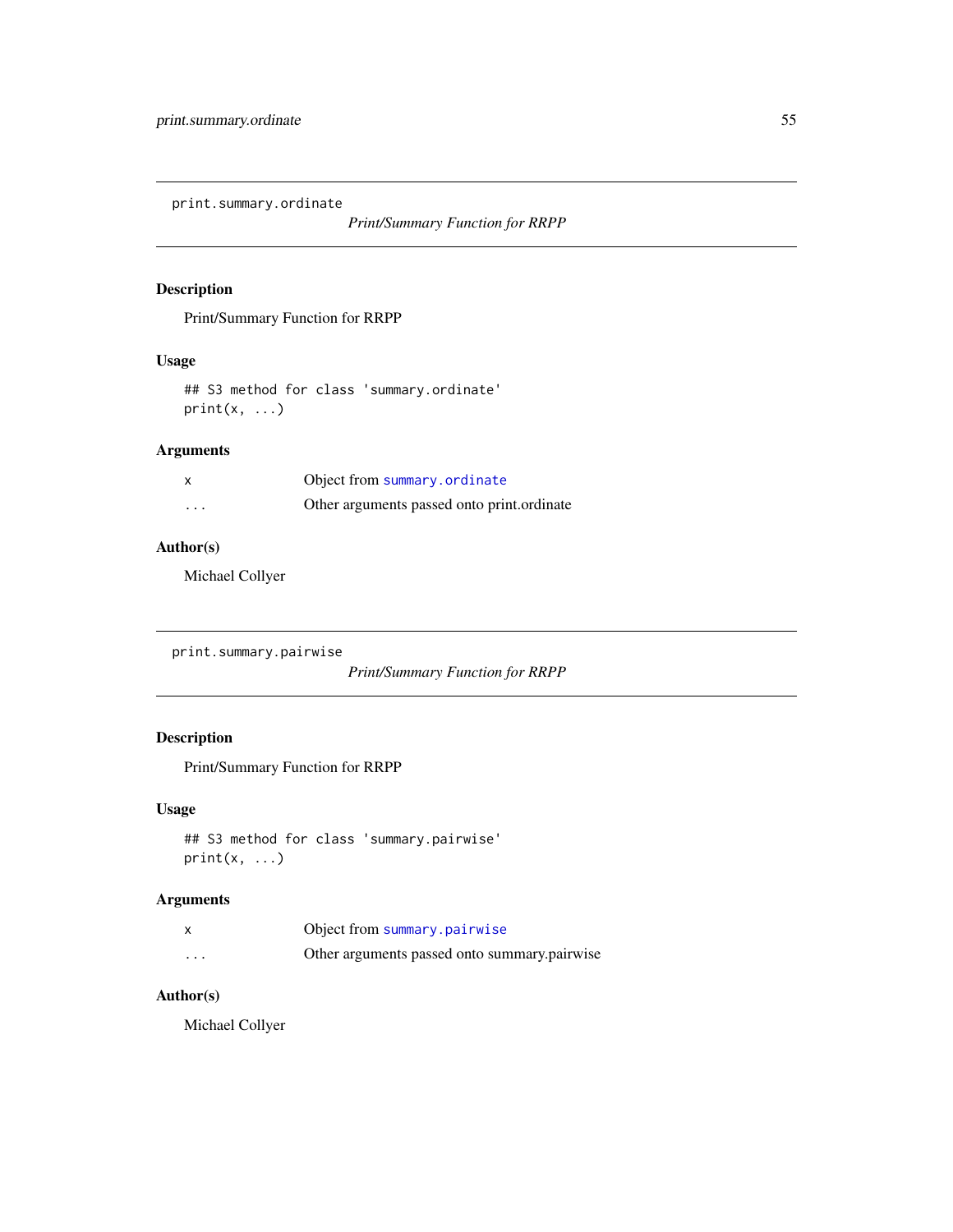print.summary.trajectory.analysis *Print/Summary Function for RRPP*

# Description

Print/Summary Function for RRPP

### Usage

## S3 method for class 'summary.trajectory.analysis'  $print(x, \ldots)$ 

# Arguments

|          | Object from summary.trajectory.analysis                 |
|----------|---------------------------------------------------------|
| $\cdots$ | Other arguments passed onto summary trajectory analysis |

# Author(s)

Michael Collyer

print.trajectory.analysis *Print/Summary Function for RRPP*

# Description

Print/Summary Function for RRPP

#### Usage

```
## S3 method for class 'trajectory.analysis'
print(x, \ldots)
```
# Arguments

|          | Object from trajectory. analysis |
|----------|----------------------------------|
| $\cdots$ | Other arguments passed onto      |

# Author(s)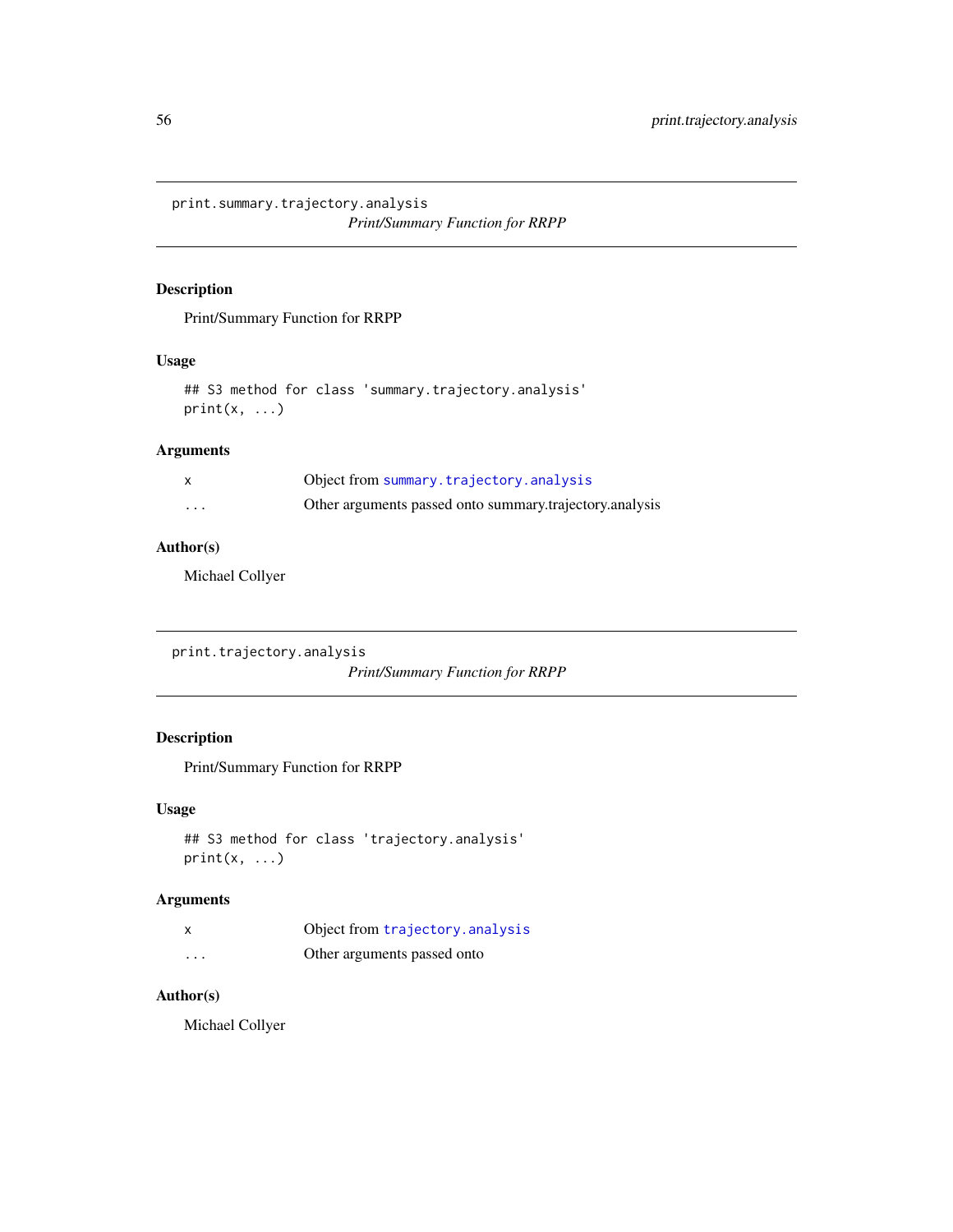#### **Description**

Landmark data from Cyprinodon pecosensis body shapes, with indication of Sex and Population from which fish were sampled (Marsh or Sinkhole).

#### Details

These data were previously aligned with GPA. Centroid size (CS) is also provided. See the geomorph package for details.

#### Author(s)

Michael Collyer

#### References

Collyer, M.L., D.J. Sekora, and D.C. Adams. 2015. A method for analysis of phenotypic change for phenotypes described by high-dimensional data. Heredity. 113: doi:10.1038/hdy.2014.75.

PupfishHeads *Landmarks on pupfish heads*

#### Description

Landmark data from Cyprinodon pecosensis head shapes, with variables for sex, month and year sampled, locality, head size, and coordinates of landmarks for head shape, per specimen. These data are a subset of a larger data set.

#### Details

The variable, "coords", are data that were previously aligned with GPA. The variable, "headSize", is the Centroid size of each vector of coordinates. See the geomorph package for details.

#### Author(s)

Michael Collyer

### References

Gilbert, M.C. 2016. Impacts of habitat fragmentation on the cranial morphology of a threatened desert fish (Cyprinodon pecosensis). Masters Thesis, Western Kentucky University.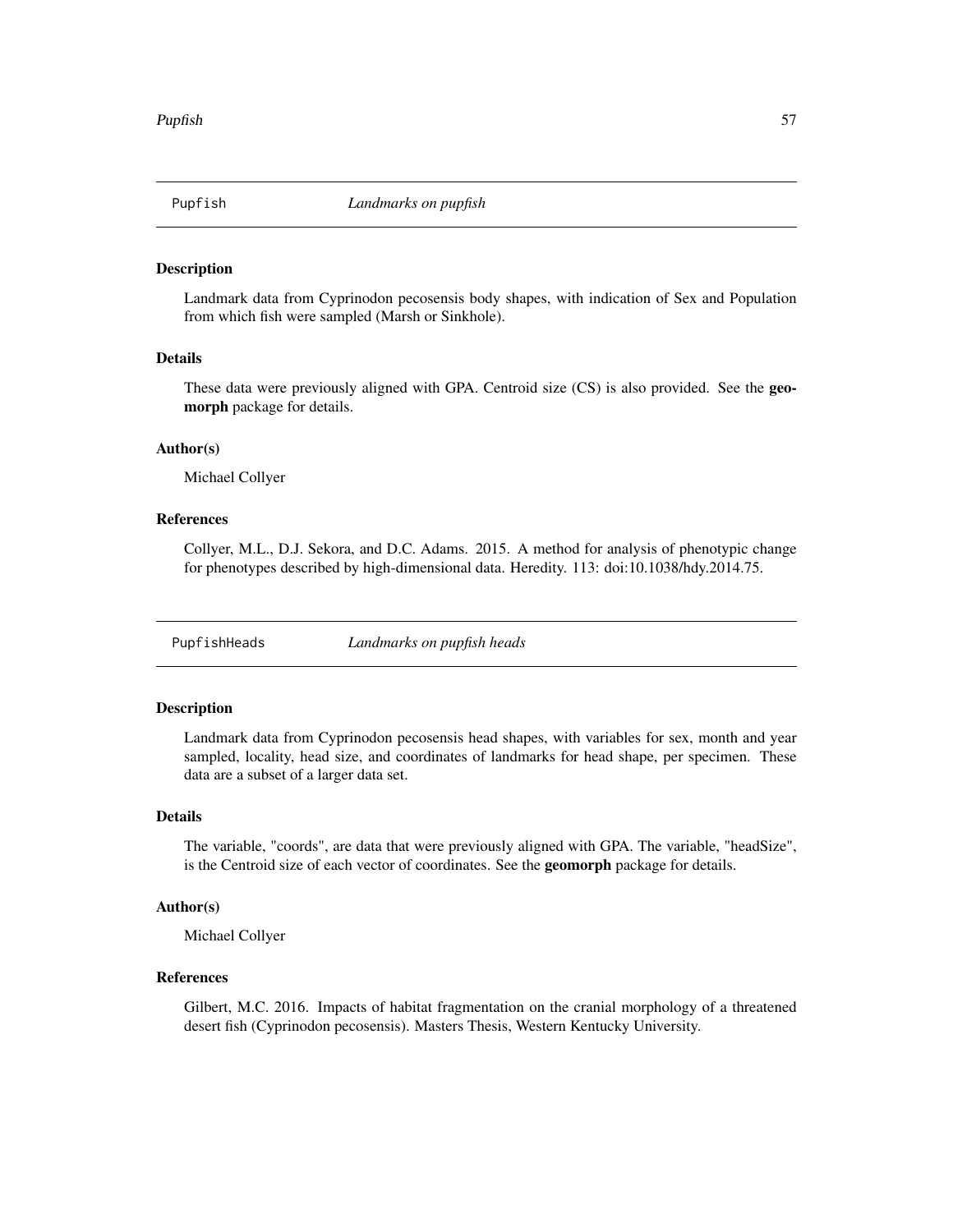residuals.lm.rrpp *Extract residuals*

#### Description

Extract residuals

#### Usage

```
## S3 method for class 'lm.rrpp'
residuals(object, ...)
```
### Arguments

| object | plot object (from $\text{lm}$ , rrpp) |
|--------|---------------------------------------|
| .      | Arguments passed to other functions   |

### Author(s)

Michael Collyer

### Examples

# See examples for lm.rrpp

<span id="page-57-0"></span>reveal.model.designs *Reveal model designs used in lm.rrpp fit*

# Description

Function returns every full and reduced model for model terms used in lm.rrpp fits. This function is useful for revealing the null and full model that would be used in the pairwise function, if a specific null model is not declared as an argument (fit.null in the [pairwise](#page-34-0) function). It also helps to demonstrate how sums of squares and cross-products (SSCP) are calculated in lm.rrpp permutations (iterations), from the difference between fitted values for null and full designs.

#### Usage

reveal.model.designs(fit)

### Arguments

fit A linear model fit from  $\text{Im}.\text{rrpp}$ .

#### Author(s)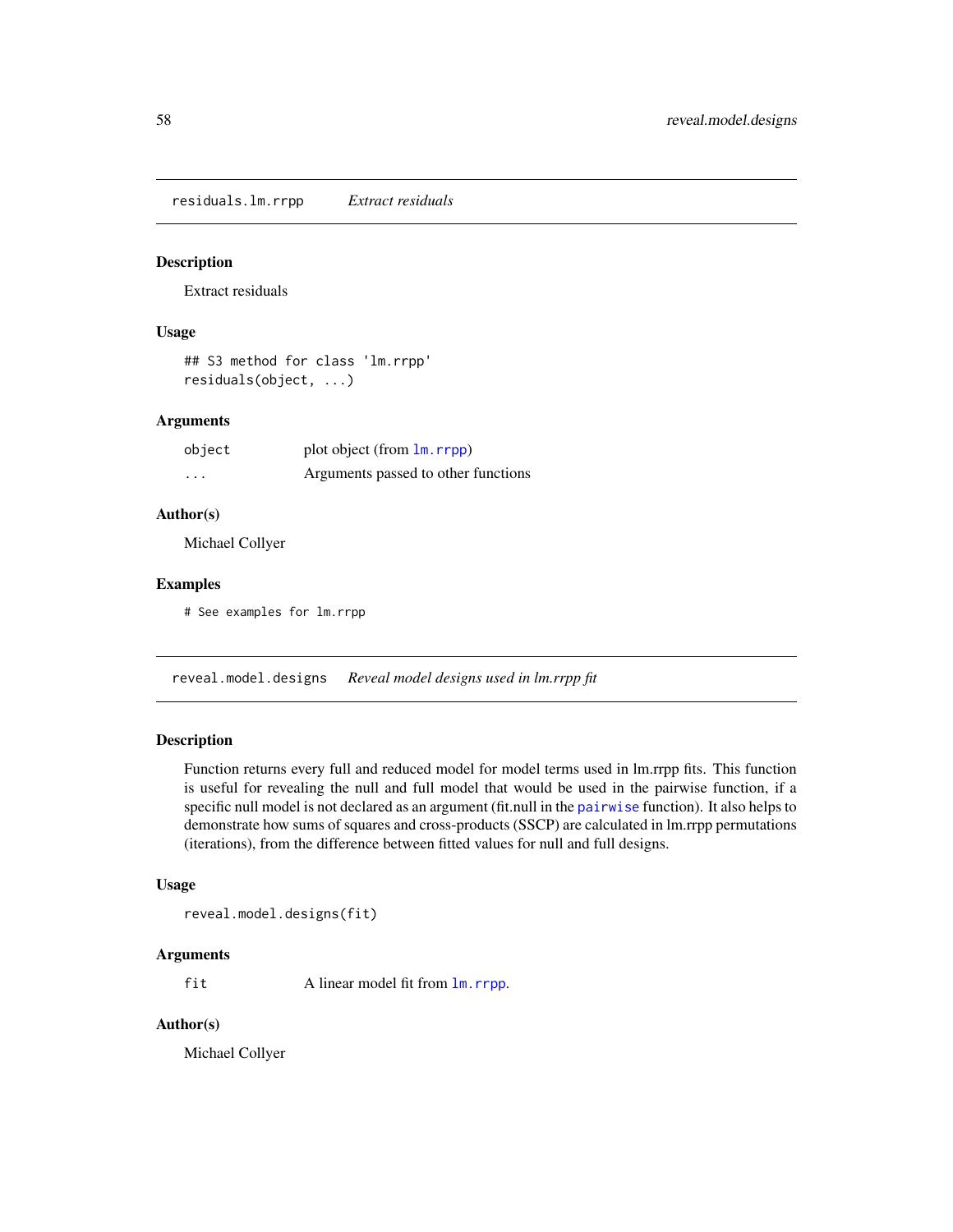# rrpp.data.frame 59

#### Examples

```
data(Pupfish)
fit1 <- lm.rrpp(coords~ Pop*Sex, data = Pupfish,
SS.type = "I", print.progress = FALSE, iter = 0)
fit2 <- lm.rrpp(coords~ Pop*Sex, data = Pupfish,
SS.type = "II", print.progress = FALSE, iter = 0)
fit3 <- lm.rrpp(coords~ Pop*Sex, data = Pupfish,
SS.type = "III", print.progress = FALSE, iter = 0)
reveal.model.designs(fit1)
reveal.model.designs(fit2)
reveal.model.designs(fit3)
```
<span id="page-58-0"></span>rrpp.data.frame *Create a data frame for lm.rrpp analysis*

### Description

Create a data frame for lm.rrpp analysis, when covariance or distance matrices are used

## Usage

```
rrpp.data.frame(...)
```
#### Arguments

... Components (objects) to combine in the data frame.

#### Details

This function is not much different than data. frame but is more flexible to allow distance matrices and covariance matrices to be included. Essentially, this function creates a list, much like an object of class data.frame is also a list. However, rrpp.data.frame is less concerned with coercing the list into a matrix and more concerned with matching the number of observations (n). It is wise to use this function with any lm.rrpp analysis so that [lm.rrpp](#page-11-0) does not have to search the global environment for needed data.

It is assumed that multiple data sets for the same subjects are in the same order.

See  $\text{lm}$ . rrpp for examples.

#### Author(s)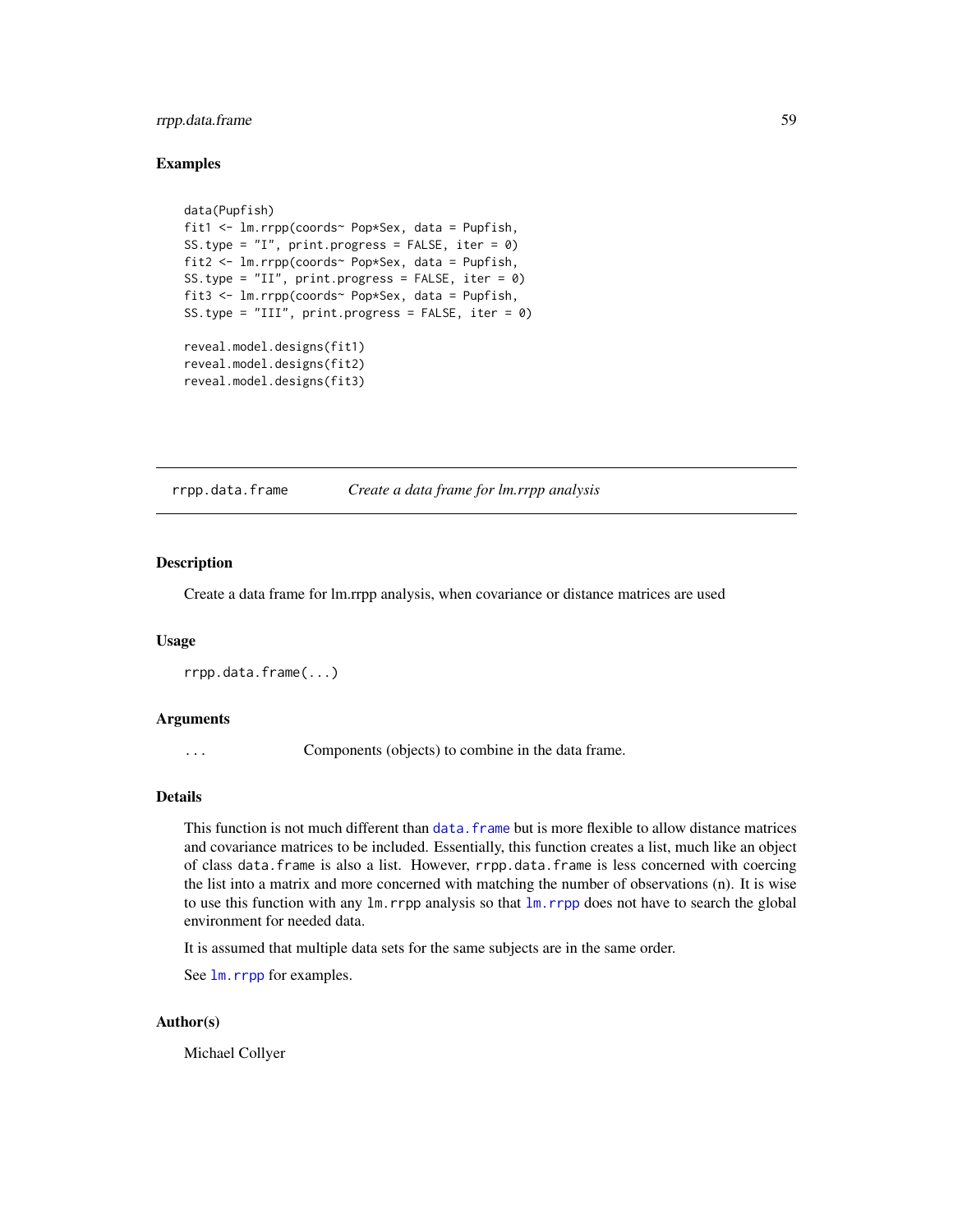# Examples

```
# Why use a rrpp.data.frame?
y <- matrix(rnorm(30), 10, 3)
x \le- rnorm(10)
df \le data.frame(x = x, y = y)
df
rdf \leq rrpp.data.frame(x = x, y = y)
rdf # looks more like a list
is.list(df)
is.list(rdf)
d \leftarrow dist(y) # distance matrix as data
# One can try this but it will result in an error
# df \leq data.frame(df, d = d)
rdf <- rrpp.data.frame(rdf, d = d) # works
fit \leq 1m.rrpp(d \sim x, data = rdf)
summary(fit)
```
scaleCov *Scaling of a Covariance Matrix*

### Description

Function performs linear and exponential scaling of a covariance, either including or excluding diagonals or off-diagonal elements.

#### Usage

```
scaleCov(
 Cov,
  scale. = 1,
  exponent = 1,
  scale.diagonal = FALSE,
  scale.only.diagonal = FALSE
\lambda
```
#### Arguments

| Cov                 | Square matrix to be scaled.                                                |
|---------------------|----------------------------------------------------------------------------|
| scale.              | The linear scaling parameter. Values are multiplied by this numeric value. |
| exponent            | The exponentiation scaling parameter. Values are raised to this power.     |
|                     | scale, diagonal Logical to indicate if diagonal should be included.        |
| scale.only.diagonal |                                                                            |
|                     | Logical to indicate if only the diagonal should be scaled.                 |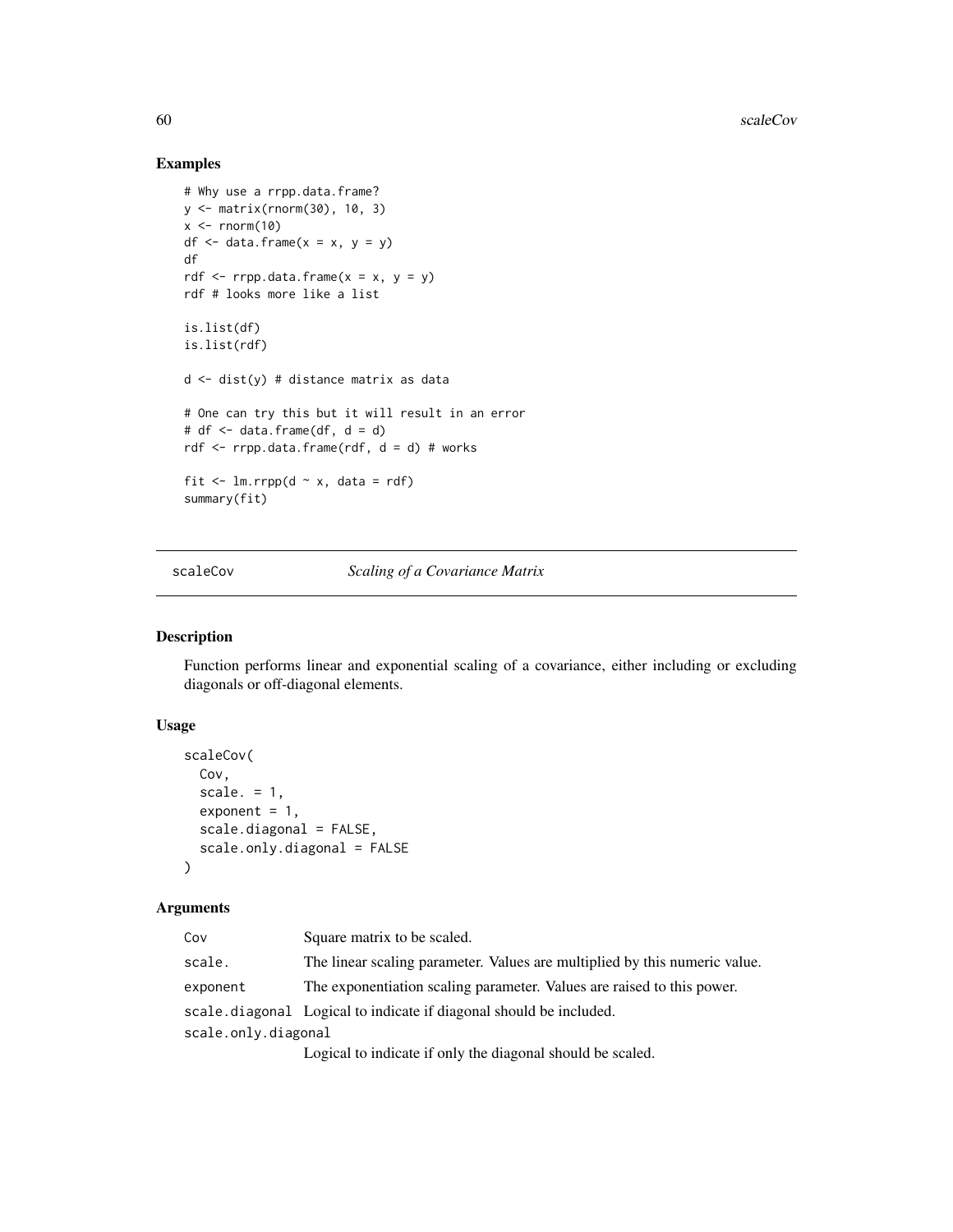#### scaleCov 61

### Details

The function scales covariances as scale \* cov ^exponent, where cov is any covariance or variance in the covariance matrix. Arguments allow inclusion or exclusion or either the diagonal or offdiagonal elements to be scaled. It is assumed that a covariance matrix is scaled, but any square matrix will work.

#### Value

A square matrix.

#### Author(s)

Michael Collyer

#### Examples

```
## Not run:
data(Pupfish)
Pupfish$logSize <- log(Pupfish$CS)
fit1 <- lm.rrpp(coords \sim logSize, data = Pupfish, iter = 0,
print.progress = FALSE)
fit2 <- lm.rrpp(coords \sim Pop, data = Pupfish, iter = 0,
print.progress = FALSE)
fit3 <- lm.rrpp(coords \sim Sex, data = Pupfish, iter = 0,
print.progress = FALSE)
fit4 <- lm.rrpp(coords \sim logSize + Sex, data = Pupfish, iter = 0,
print.progress = FALSE)
fit5 <- lm.rrpp(coords ~ logSize + Pop, data = Pupfish, iter = 0,
print.progress = FALSE)
fit6 <- lm.rrpp(coords \sim logSize + Sex * Pop, data = Pupfish, iter = 0,
print.progress = FALSE)
modComp1 <- model.comparison(fit1, fit2, fit3, fit4, fit5,
fit6, type = "cov.trace")modComp2 <- model.comparison(fit1, fit2, fit3, fit4, fit5,
fit6, type = "logLik", tol = 0.01)
summary(modComp1)
summary(modComp2)
par(mfcol = c(1,2))plot(modComp1)
plot(modComp2)
# Comparing fits with covariance matrices
# an example for scaling a phylogenetic covariance matrix with
# the scaling parameter, lambda
data("PlethMorph")
Cov <- PlethMorph$PhyCov
lambda \leq seq(0, 1, 0.1)
```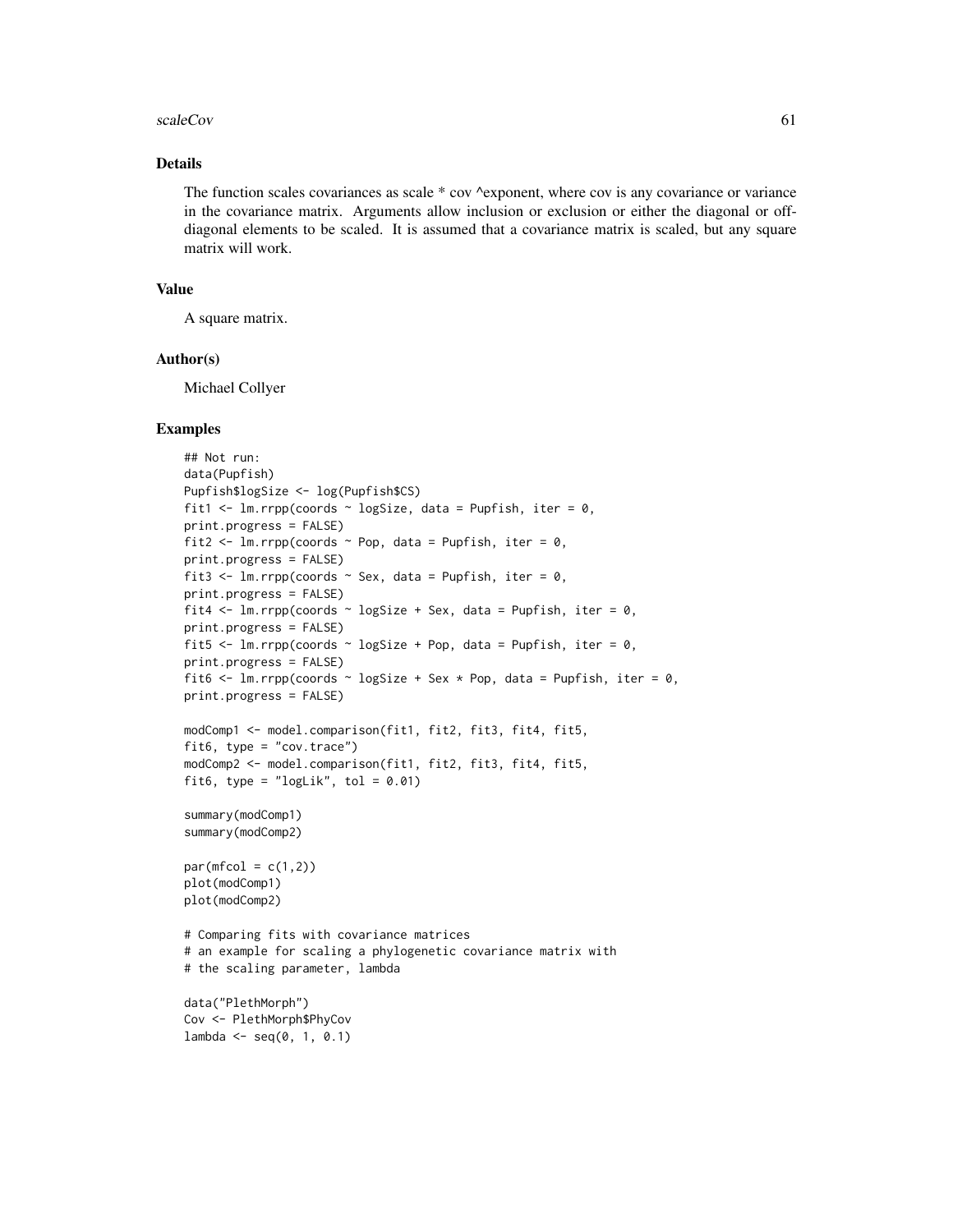```
Cov1 <- scaleCov(Cov, scale. = lambda[1])
Cov2 <- scaleCov(Cov, scale. = lambda[2])
Cov3 <- scaleCov(Cov, scale. = lambda[3])
Cov4 <- scaleCov(Cov, scale. = lambda[4])
Cov5 <- scaleCov(Cov, scale. = lambda[5])
Cov6 <- scaleCov(Cov, scale. = lambda[6])
Cov7 <- scaleCov(Cov, scale. = lambda[7])
Cov8 <- scaleCov(Cov, scale. = lambda[8])
Cov9 <- scaleCov(Cov, scale. = lambda[9])
Cov10 <- scaleCov(Cov, scale. = lambda[10])
Cov11 <- scaleCov(Cov, scale. = lambda[11])
fit1 <- lm.rrpp(SVL \sim 1, data = PlethMorph, Cov = Cov1)fit2 <- lm.rrpp(SVL \sim 1, data = PlethMorph, Cov = Cov2)fit3 <- lm.rrpp(SVL \sim 1, data = PlethMorph, Cov = Cov3)fit4 <- lm.rrpp(SVL \sim 1, data = PlethMorph, Cov = Cov4)fit5 <- lm.rrpp(SVL \sim 1, data = PlethMorph, Cov = Cov5)fit6 \leq lm.rrpp(SVL \sim 1, data = PlethMorph, Cov = Cov6)
fit7 <- lm.rrpp(SVL \sim 1, data = PlethMorph, Cov = Cov7)fit8 \leftarrow lm.rrpp(SVL \sim 1, data = PlethMorph, Cov = Cov8)
fit9 <- lm.rrpp(SVL \sim 1, data = PlethMorph, Cov = Cov9)fit10 <- lm.rrpp(SVL \sim 1, data = PlethMorph, Cov = Cov10)fit11 <- lm.rrpp(SVL \sim 1, data = PlethMorph, Cov = Cov11)par(mfrow = c(1,1))MC1 <- model.comparison(fit1, fit2, fit3, fit4, fit5, fit6,
fit7, fit8, fit9, fit10, fit11,
type = "logLik")
MC1
plot(MC1)
MC2 <- model.comparison(fit1, fit2, fit3, fit4, fit5, fit6,
fit7, fit8, fit9, fit10, fit11,
type = "logLik", predictor = lambda)
M<sub>C2</sub>
plot(MC2)
MC3 <- model.comparison(fit1, fit2, fit3, fit4, fit5, fit6,
fit7, fit8, fit9, fit10, fit11,
type = "Z", predictor = lambda)
M<sub>C</sub>3
plot(MC3)
## End(Not run)
```
summary.anova.lm.rrpp *Print/Summary Function for RRPP*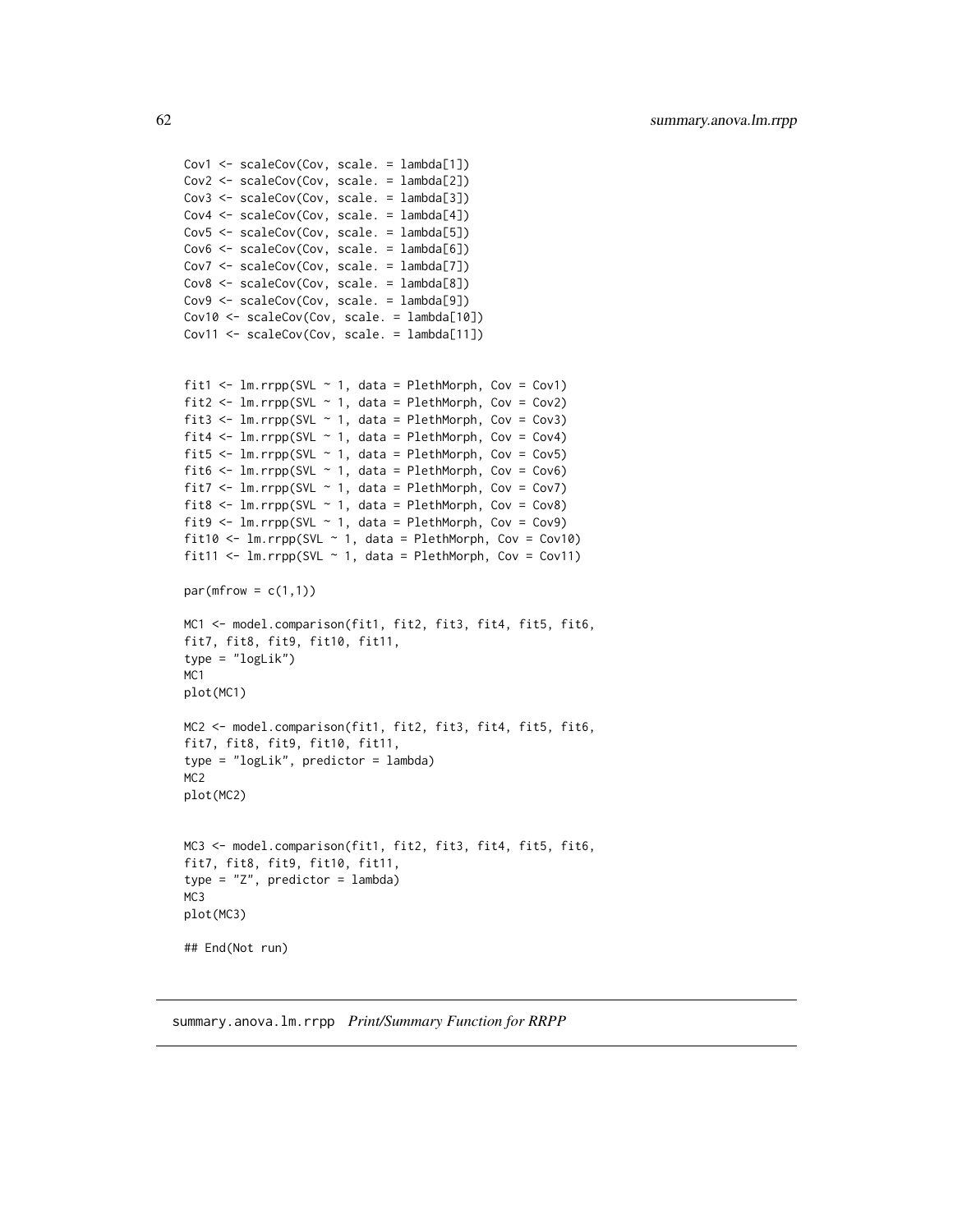# summary.coef.lm.rrpp 63

# Description

Print/Summary Function for RRPP

# Usage

```
## S3 method for class 'anova.lm.rrpp'
summary(object, ...)
```
# Arguments

| object   | Object from predict. Im. rrpp                 |
|----------|-----------------------------------------------|
| $\cdots$ | Other arguments passed onto predict. Im. rrpp |

# Author(s)

Michael Collyer

summary.coef.lm.rrpp *Print/Summary Function for RRPP*

# Description

Print/Summary Function for RRPP

# Usage

```
## S3 method for class 'coef.lm.rrpp'
summary(object, ...)
```
# Arguments

| object   | Object from coef. Im. rrpp               |
|----------|------------------------------------------|
| $\cdots$ | Other arguments passed onto coef.lm.rrpp |

### Author(s)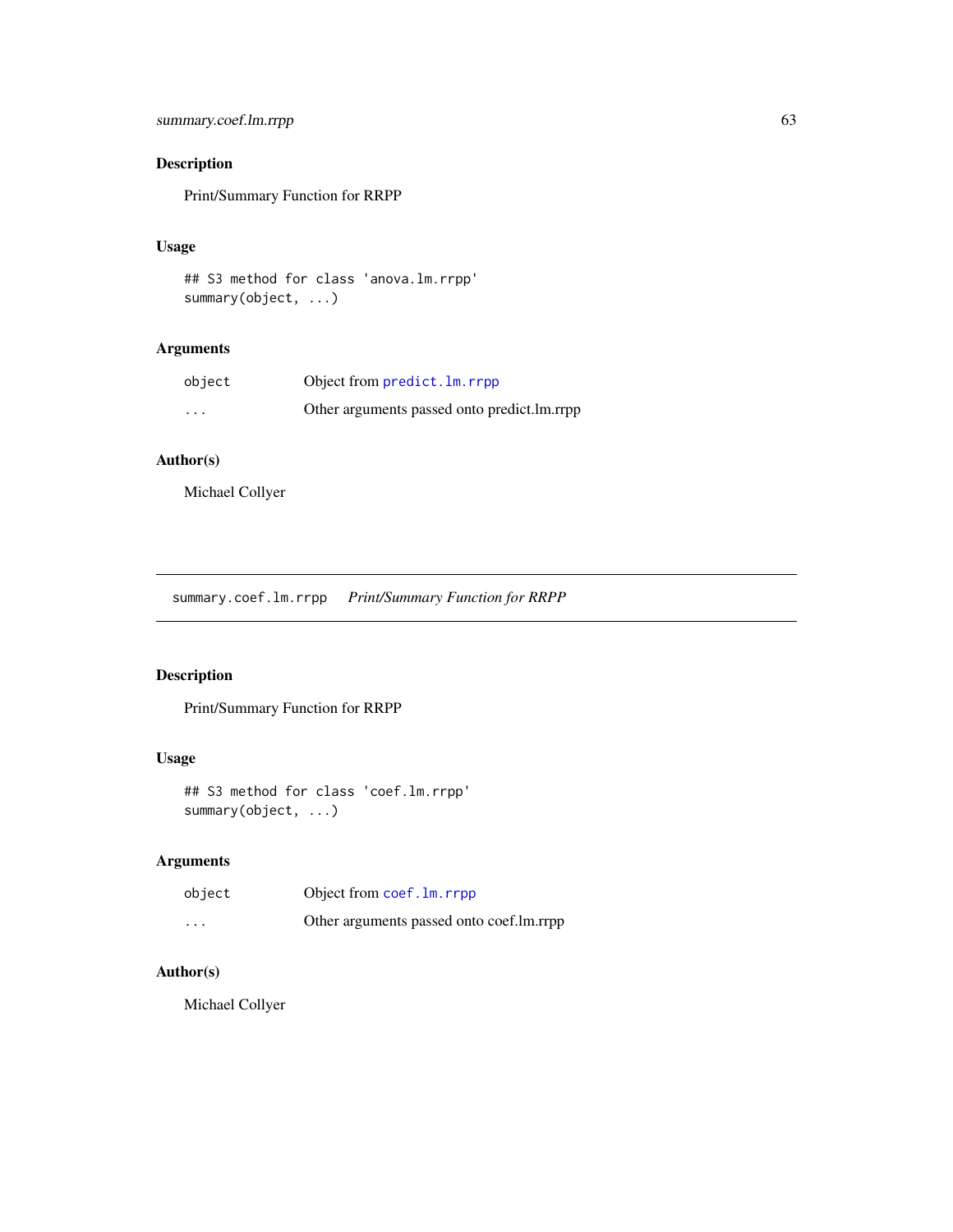<span id="page-63-0"></span>

# Description

Print/Summary Function for RRPP

# Usage

```
## S3 method for class 'lm.rrpp'
summary(object, formula = TRUE, ...)
```
# Arguments

| object   | print/summary object (from 1m, rrpp)                             |
|----------|------------------------------------------------------------------|
| formula  | Logical argument for whether to include formula in summary table |
| $\cdots$ | other arguments passed to print/summary                          |

## Author(s)

Michael Collyer

summary.looCV *Print/Summary Function for RRPP*

# Description

Print/Summary Function for RRPP

# Usage

```
## S3 method for class 'looCV'
summary(object, ...)
```
# Arguments

| object   | Object from <b>looCV</b>                |
|----------|-----------------------------------------|
| $\cdots$ | Other arguments passed onto print.looCV |

# Author(s)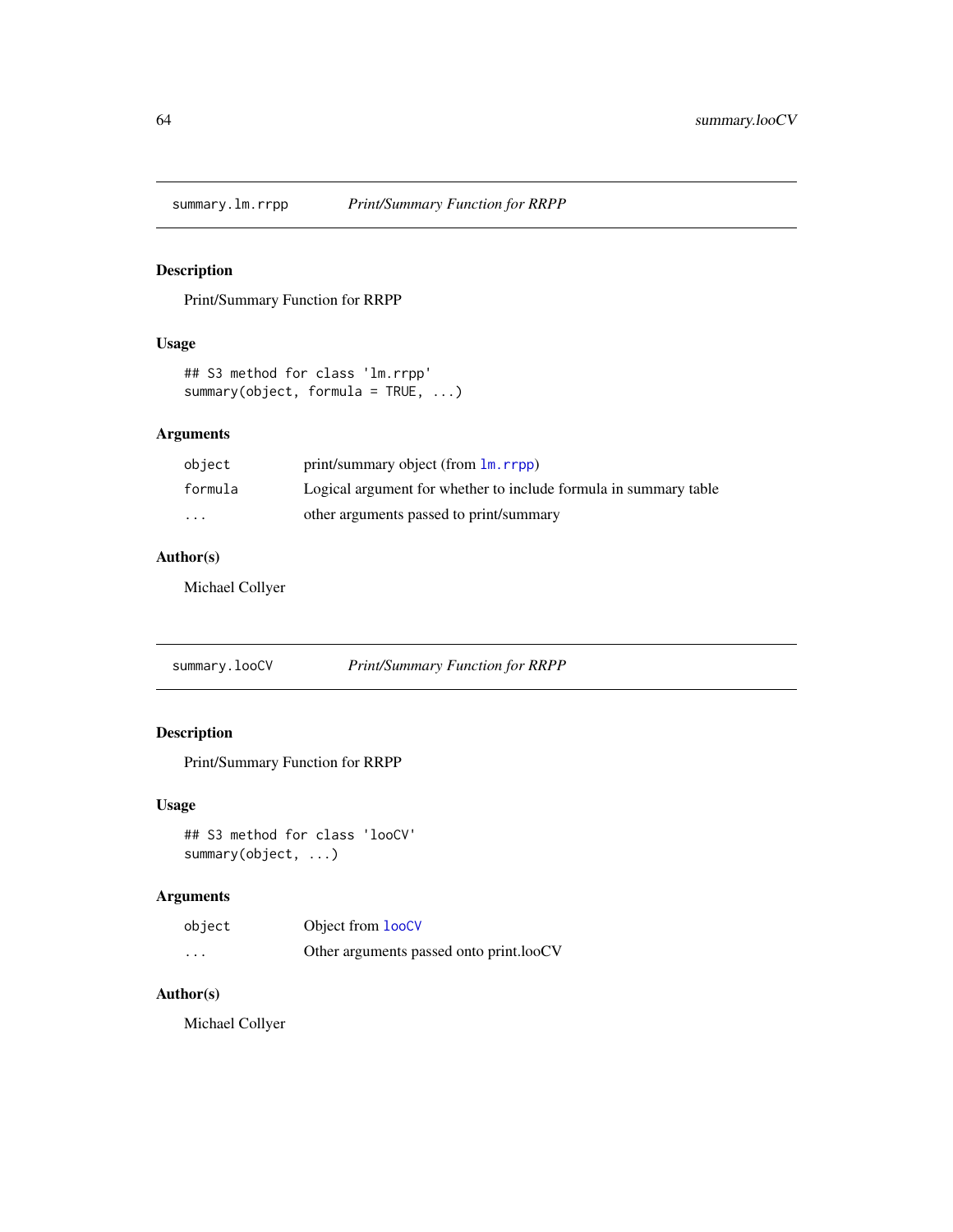<span id="page-64-0"></span>summary.manova.lm.rrpp

*Print/Summary Function for RRPP*

### Description

Print/Summary Function for RRPP

### Usage

```
## S3 method for class 'manova.lm.rrpp'
summary(object, test = c("Roy", "Pillai", "Hotelling-Lawley", "Wilks"), ...)
```
# Arguments

| object                  | Object from 1m. rrpp, updated with manova. update |
|-------------------------|---------------------------------------------------|
| test                    | Type of multivariate test statistic to use.       |
| $\cdot$ $\cdot$ $\cdot$ | Other arguments passed onto manova.lm.rrpp        |

### Author(s)

Michael Collyer

summary.model.comparison

*Print/Summary Function for RRPP*

### Description

Print/Summary Function for RRPP

#### Usage

```
## S3 method for class 'model.comparison'
summary(object, ...)
```
# Arguments

| object   | Object from model.comparison                 |
|----------|----------------------------------------------|
| $\cdots$ | Other arguments passed onto model.comparison |

# Author(s)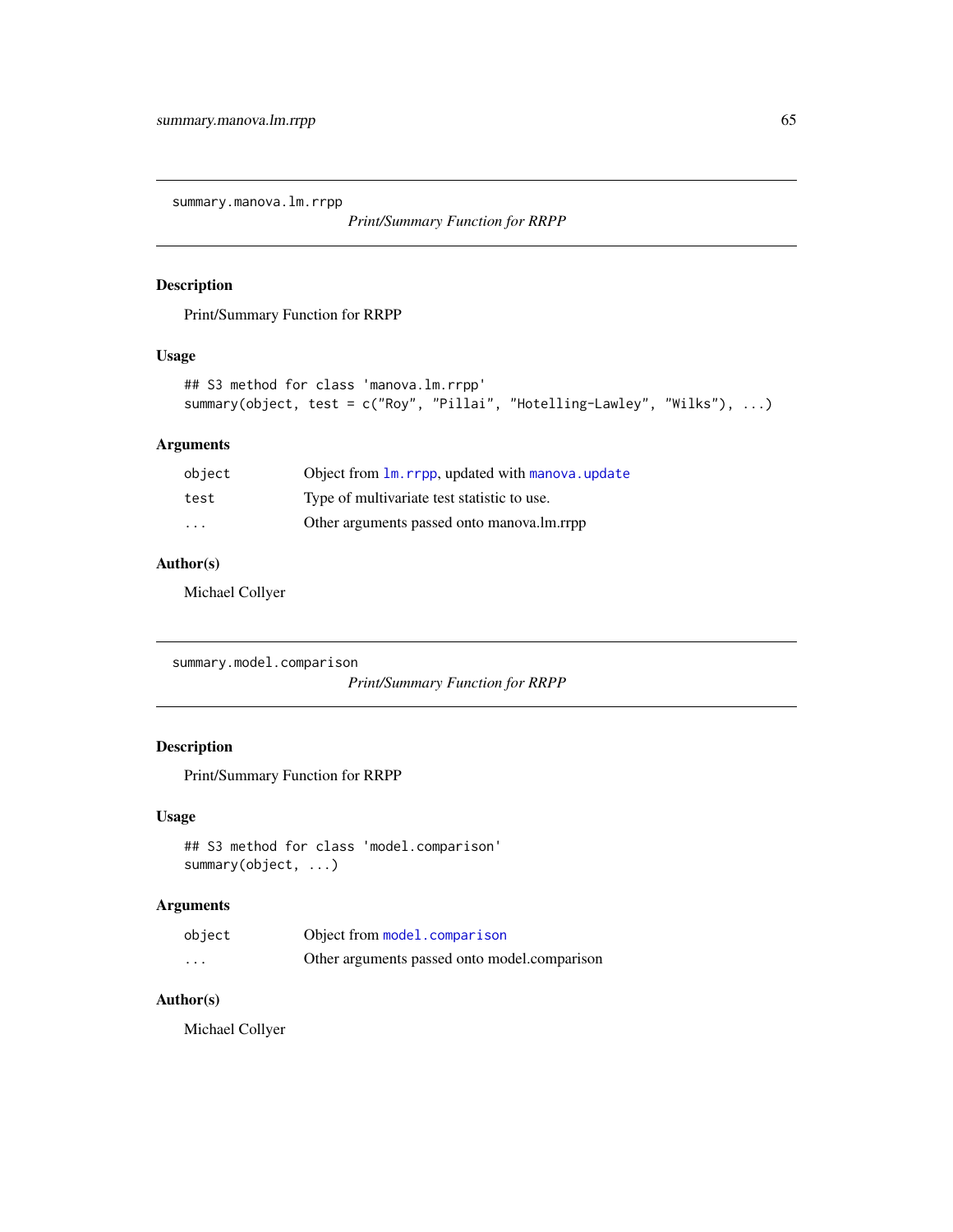<span id="page-65-1"></span>summary.ordinate *Print/Summary Function for RRPP*

#### Description

Print/Summary Function for RRPP

### Usage

```
## S3 method for class 'ordinate'
summary(object, ...)
```
# Arguments

| object   | Object from ordinate                       |
|----------|--------------------------------------------|
| $\cdots$ | Other arguments passed onto print.ordinate |

#### Author(s)

Michael Collyer

<span id="page-65-0"></span>summary.pairwise *Print/Summary Function for RRPP*

#### Description

See [pairwise](#page-34-0) for further description.

# Usage

```
## S3 method for class 'pairwise'
summary(
 object,
  stat.table = TRUE,
  test.type = c("dist", "VC", "DL", "var"),
  angle-type = c("rad", "deg"),confidence = 0.95,
  show.vectors = FALSE,
  ...
)
```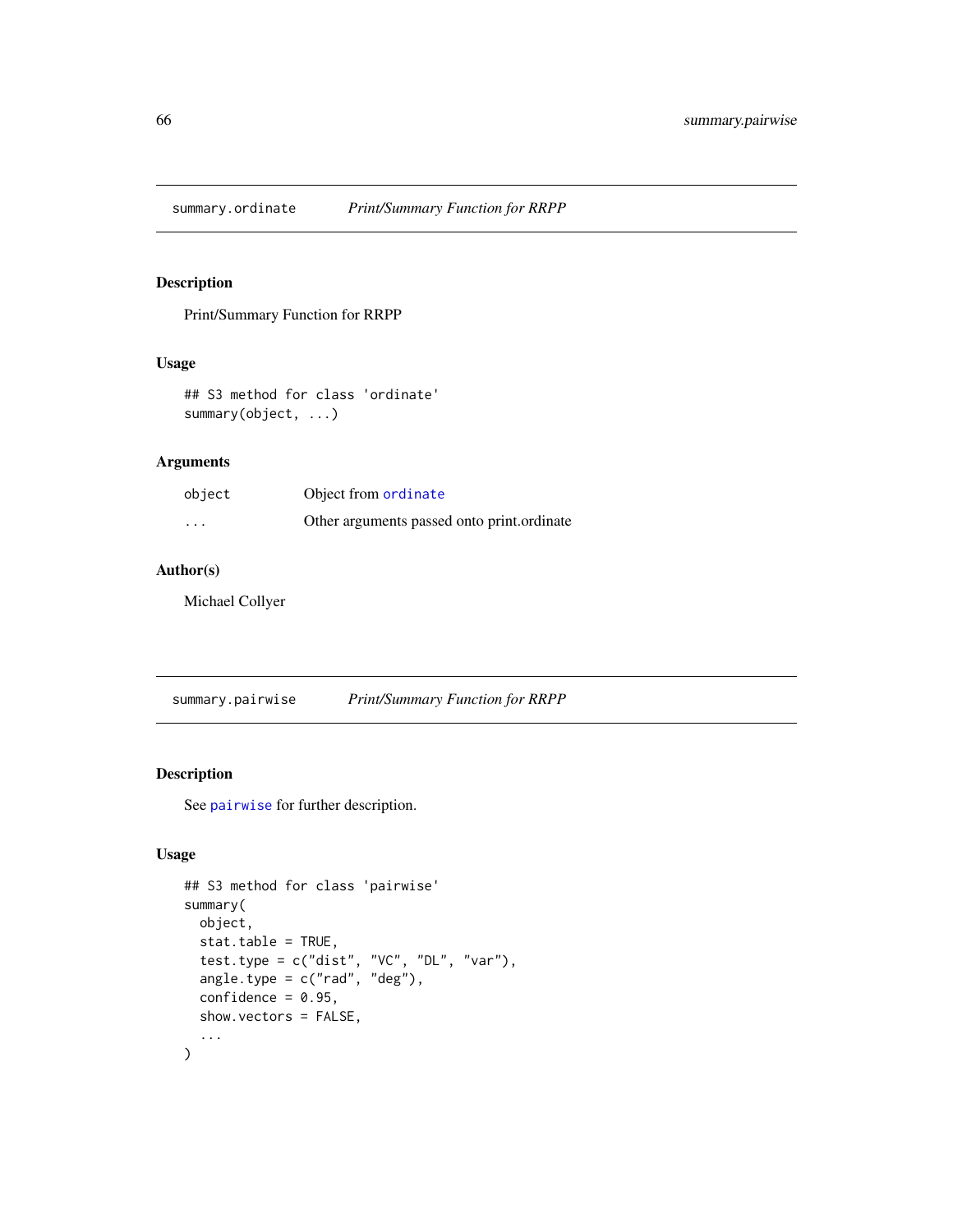#### **Arguments**

| object       | Object from pairwise                                                                                                     |
|--------------|--------------------------------------------------------------------------------------------------------------------------|
| stat.table   | Logical argument for whether results should be returned in one table (if TRUE)<br>or separate pairwise tables (if FALSE) |
| test.type    | the type of statistic to test. See below should be used in the test.                                                     |
| angle.type   | If test type $= "VC"$ , whether angle results are expressed in radians or degrees.                                       |
| confidence   | Confidence level to use for upper confidence limit; $\text{default} = 0.95 \text{ (alpha} = 0.05)$                       |
| show.vectors | Logical value to indicate whether vectors should be printed.                                                             |
| $\cdot$      | Other arguments passed onto pairwise                                                                                     |

#### Details

The following summarize the test that can be performed:

#'

- Distance between vectors, "dist" Vectors for LS means or slopes originate at the origin and point to some location, having both a magnitude and direction. A distance between two vectors is the inner-product of of the vector difference, i.e., the distance between their endpoints. For LS means, this distance is the difference between means. For multivariate slope vectors, this is the difference in location between estimated change for the dependent variables, per oneunit change of the covariate considered. For univariate slopes, this is the absolute difference between slopes.
- Vector correlation, "VC" If LS mean or slope vectors are scaled to unit size, the vector correlation is the inner-product of the scaled vectors. The arccosine (acos) of this value is the angle between vectors, which can be expressed in radians or degrees. Vector correlation indicates the similarity of vector orientation, independent of vector length.
- Difference in vector lengths, "DL" If the length of a vector is an important attribute  $-e.g.,$ the amount of multivariate change per one-unit change in a covariate – then the absolute value of the difference in vector lengths is a practical statistic to compare vector lengths. Let d1 and d2 be the distances (length) of vectors. Then |d1 - d2| is a statistic that compares their lengths.
- Variance, "var" Vectors of residuals from a linear model indicate can express the distances of observed values from fitted values. Mean squared distances of values (variance), by group, can be used to measure the amount of dispersion around estimated values for groups. Absolute differences between variances are used as test statistics to compare mean dispersion of values among groups. Variance degrees of freedom equal n, the group size, rather than n-1, as the purpose is to compare mean dispersion in the sample. (Additionally, tests with one subject in a group are possible, or at least not a hindrance to the analysis.)

The argument, test. type is used to select one of the tests above. See [pairwise](#page-34-0) for examples.

#### Notes for RRPP 0.6.2 and subsequent versions:

In previous versions of pairwise, cod[esummary.pairwise](#page-65-0) had three test types: "dist", "VC", and "var". When one chose "dist", for LS mean vectors, the statistic was the inner-product of the vector difference. For slope vectors, "dist" returned the absolute value of the difference between vector lengths, which is "DL" in 0.6.2 and subsequent versions. This update uses the same calculation, irrespective of vector types. Generally, "DL" is the same as a contrast in rates for slope vectors,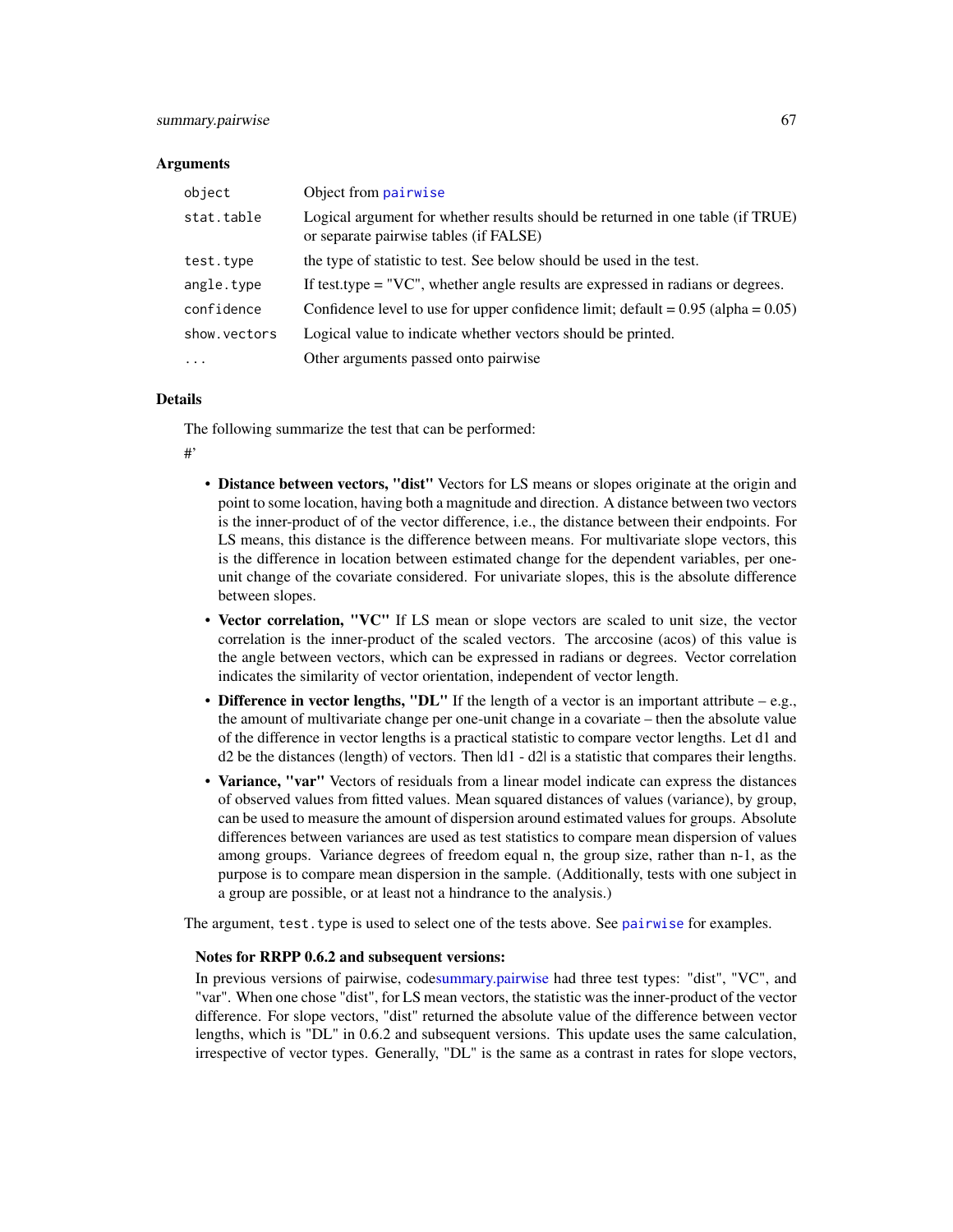but might not have much meaning for LS means. Likewise, "dist" is the distance between vector endpoints, which might make more sense for LS means than slope vectors. Nevertheless, the user has more control over these decisions with version 0.6.2 and subsequent versions.

#### Author(s)

Michael Collyer

summary.predict.lm.rrpp

*Print/Summary Function for RRPP*

# Description

Print/Summary Function for RRPP

#### Usage

```
## S3 method for class 'predict.lm.rrpp'
summary(object, ...)
```
#### Arguments

| object   | Object from predict. Im. rrpp                 |
|----------|-----------------------------------------------|
| $\cdots$ | Other arguments passed onto predict. Im. rrpp |

#### Author(s)

Michael Collyer

<span id="page-67-0"></span>summary.trajectory.analysis *Print/Summary Function for RRPP*

### Description

Print/Summary Function for RRPP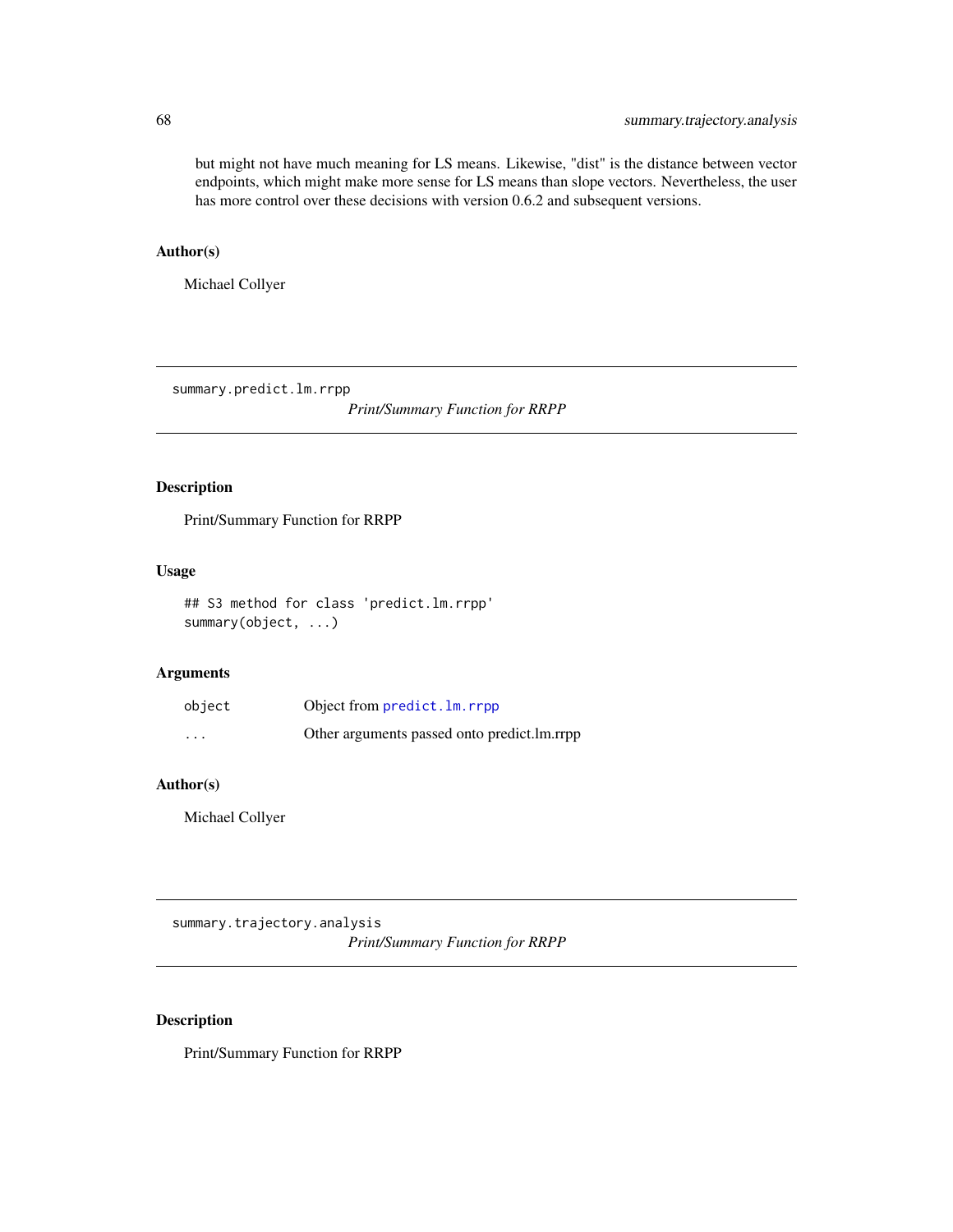# terms.lm.rrpp 69

# Usage

```
## S3 method for class 'trajectory.analysis'
summary(
 object,
 stat.table = TRUE,
 attribute = c("MD", "TC", "SD"),
 angle.type = c("rad", "deg"),
  confidence = 0.95,show.trajectories = FALSE,
  ...
\mathcal{L}
```
# Arguments

| object            | Object from trajectory. analysis                                                                                                                                               |
|-------------------|--------------------------------------------------------------------------------------------------------------------------------------------------------------------------------|
| stat.table        | Logical argument for whether results should be returned in one table (if TRUE)<br>or separate pairwise tables (if FALSE)                                                       |
| attribute         | Whether magnitude differences (MD, absolute difference in trajectory path lengths),<br>trajectory correlations (TC), or trajectory shape differences (SD) are summa-<br>rized. |
| angle.type        | If attribute = "TC", whether angle results are expressed in radians or degrees.                                                                                                |
| confidence        | Confidence level to use for upper confidence limit; $\text{default} = 0.95 \text{ (alpha} = 0.05)$                                                                             |
| show.trajectories |                                                                                                                                                                                |
|                   | Logical value to indicate whether trajectories should be printed.                                                                                                              |
| $\cdots$          | Other arguments passed onto trajectory analysis                                                                                                                                |

# Author(s)

Michael Collyer

terms.lm.rrpp *Extract the terms from an lm.rrpp object*

# Description

terms.lm.rrpp returns the terms constructed for an lm.rrpp object.

#### Usage

## S3 method for class 'lm.rrpp' terms $(x, \ldots)$ 

# Arguments

|   | Object from lm. rrpp                              |
|---|---------------------------------------------------|
| . | further arguments passed to or from other methods |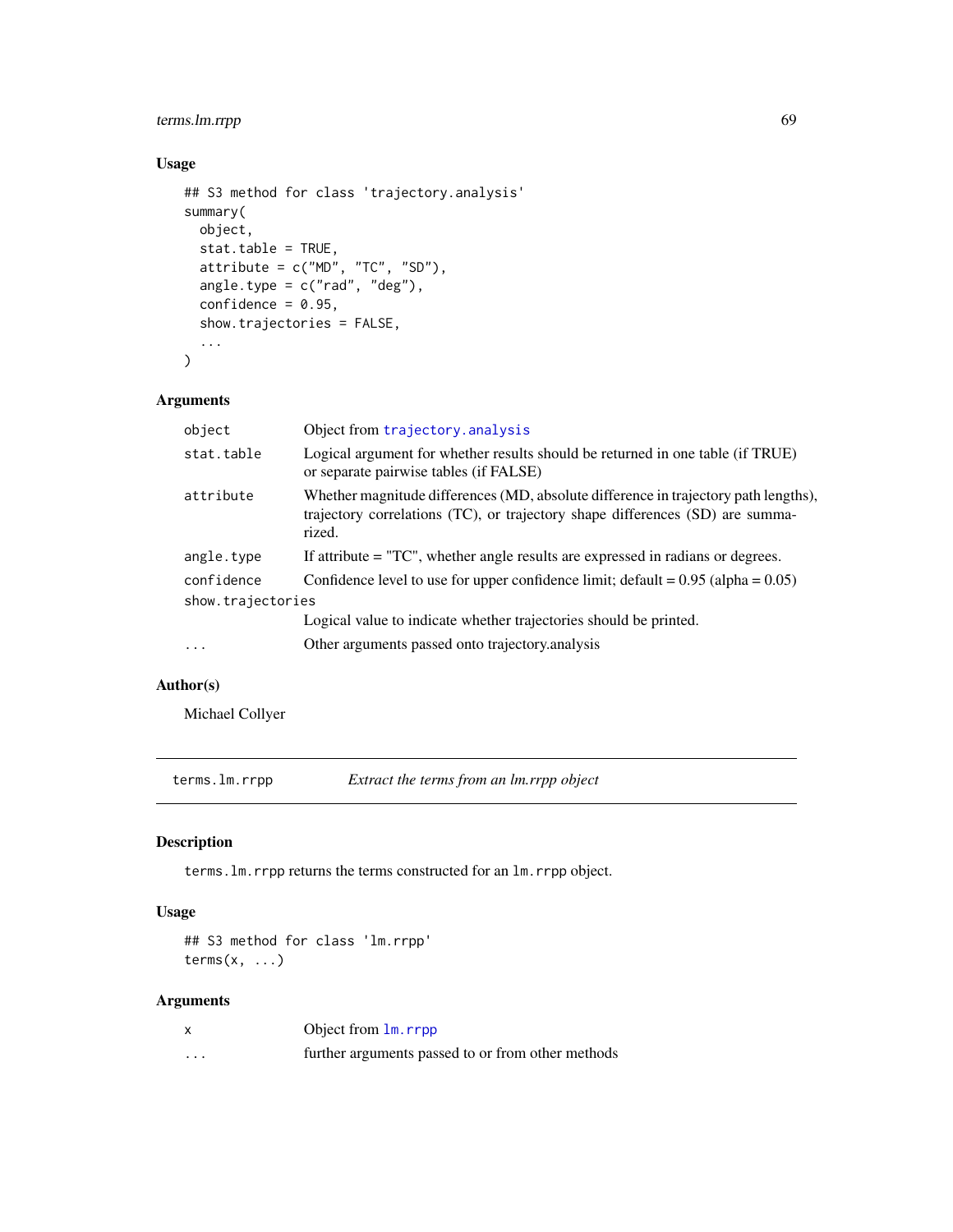# Author(s)

Michael Collyer

<span id="page-69-0"></span>trajectory.analysis *Quantify and compare shape change trajectories*

# Description

Function estimates attributes of multivariate trajectories

# Usage

```
trajectory.analysis(
 fit,
 fit.null = NULL,groups,
 traj.pts,
 pca = TRUE,print.progress = FALSE
)
```
# Arguments

| fit      | A linear model fit using $\text{lm}$ . rrpp.                                                                                                                                                                                                                                                                                                                                                                                                       |
|----------|----------------------------------------------------------------------------------------------------------------------------------------------------------------------------------------------------------------------------------------------------------------------------------------------------------------------------------------------------------------------------------------------------------------------------------------------------|
| fit.null | An alternative linear model fit to use as a null model for RRPP, if the null model<br>of the fit is not desired. Note, if $RRPP = FALSE$ ( $FRPP$ rather than $RRPP$ ),<br>then the null model has only an intercept. If the null model is uncertain, using<br>reveal model designs will help elucidate the inherent null model used.                                                                                                              |
| groups   | A factor or vector coercible to factor that defines trajectories.                                                                                                                                                                                                                                                                                                                                                                                  |
| traj.pts | Either a single value or a vector coercible to factor to define trajectory points.<br>If only a single value, it is assumed that the data are already in the form, y1p1,<br>y2p1, y3p1, , y2p2, y2p2, y3p2, , yjp1, yjp2, yjp3, , yjpk, for j variables<br>comprising k trajectory points; i.e., traj.pts = k. If a factor, then a group $*$ traj.pt<br>factorial model is assumed, where traj.pts defines the levels for points within<br>groups. |
| рса      | A logical value to optionally project group: point means onto principal compo-<br>nents (perform PCA on a covariance matrix of the means) This option only<br>applies to factorial designs (traj.pts is a factor).                                                                                                                                                                                                                                 |
|          | print. progress A logical value to indicate whether a progress bar should be printed to the screen.<br>This is helpful for long-running analyses.                                                                                                                                                                                                                                                                                                  |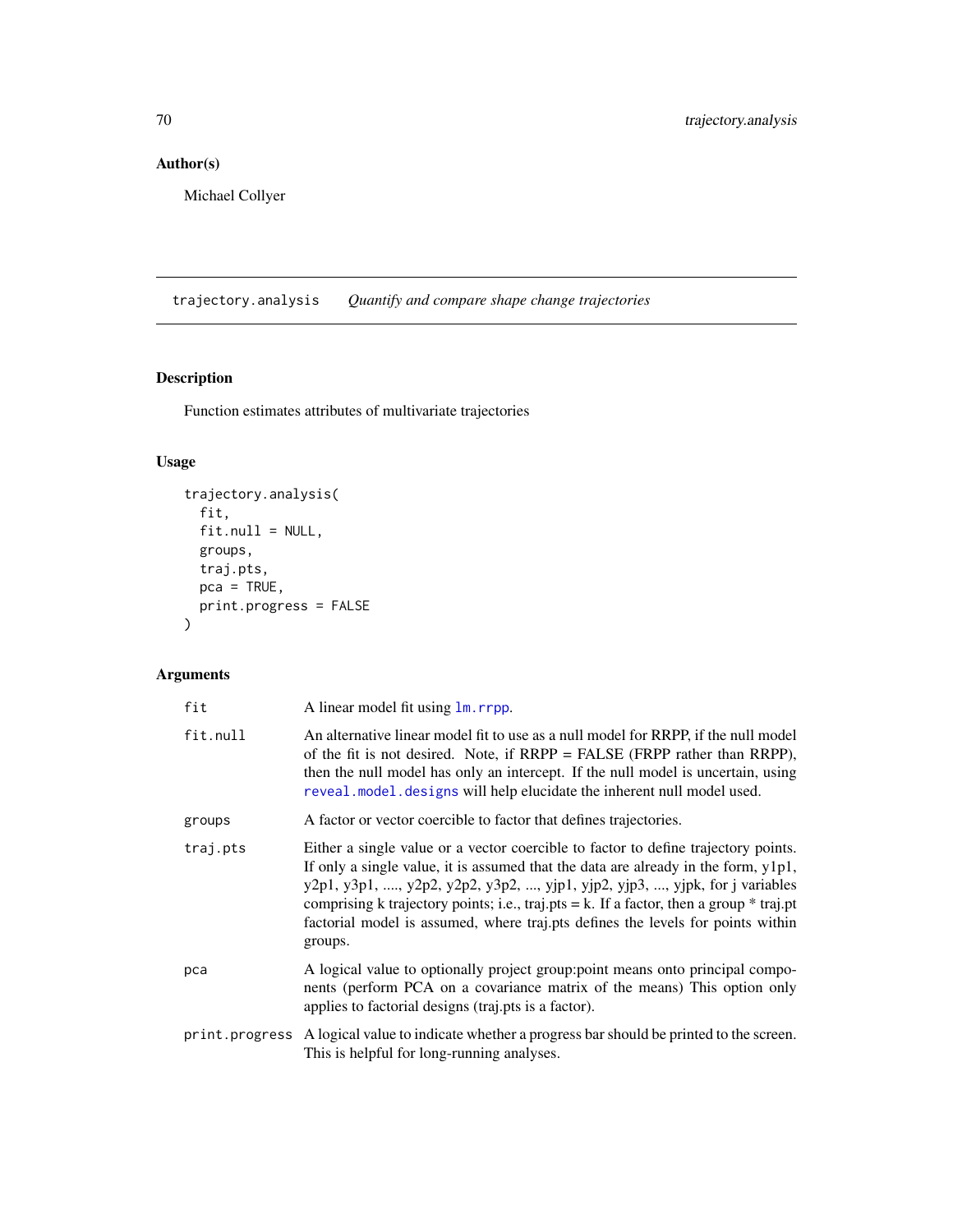#### Details

The function quantifies multivariate trajectories from a set of observations, and assesses variation in attributes of the trajectories via RRPP. A trajectory is defined by a sequence of points in the data space. These trajectories can be quantified for various attributes (their size, orientation, and shape), and comparisons of these attribute enable the statistical comparison of shape change trajectories (Collyer and Adams 2007; Adams and Collyer 2007; Adams and Collyer 2009; Turner et al. 2010; Collyer and Adams 2013).

This function is a modified version of [pairwise](#page-34-0), retaining the least squares (LS) means as trajectory points. Analysis starts with a [lm.rrpp](#page-11-0) fit (but a procD.lm fit from geomorph can also be used). LS means are calculated using a grouping variable. Data can be trajectories, as a start(sensu Adams and Cerney 2007), or trajectories can be calculated from data using a factorial model (in which case trajectory points are defined by factor levels).

This function produces statistics that can be summarized with the [summary.trajectory.analysis](#page-67-0) function. The summaries are consistent with those in the [summary.pairwise](#page-65-0) function, pertaining to trajectory attributes including, magnitude difference (MD), the difference in path lengths of trajectories; trajectory correlations (TC), better thought of as angular differences between trajectory principal axes; and if trajectories have three or more points, shape difference (SD), the square root of summed squared point differences, after scaling, centering, and rotating trajectories. The SD is the "Procrustes" distance between trajectories (Adams and Collyer 2009), much the same way as the shape difference between anatomical landmark configurations in geometric morphometrics. If attribute = "TC" is chosen for the summary, then the angle type ("rad" or "deg", can be chosen for either radians and degrees, respectively, to return angles between principal axes.)

Plotting can be performed with [plot.trajectory.analysis](#page-44-0) and [add.trajectories](#page-3-0). The former plots all principal component scores for the data, and allows point-by-point control of plot parameters. The later adds trajectories points and lines, with constrained control. By saving the plot.trajectory.analysis object, plotting information can be retained and advanced plotting can be performed. See examples below.

#### Value

An object of class "trajectory.analysis" returns a list of the following:

| LS.means     | LS means from pairwise function.                                   |
|--------------|--------------------------------------------------------------------|
| trajectories | Trajectories from every permutation.                               |
| <b>PD</b>    | Path distances of trajectories from every permutation.             |
| <b>MD</b>    | Magnitude differences between trajectories from every permutation. |
| ТC           | Trajectory correlations from every permutation.                    |
| <b>SD</b>    | Trajectory shape differences from every permutation.               |

#### Author(s)

Dean Adams and Michael Collyer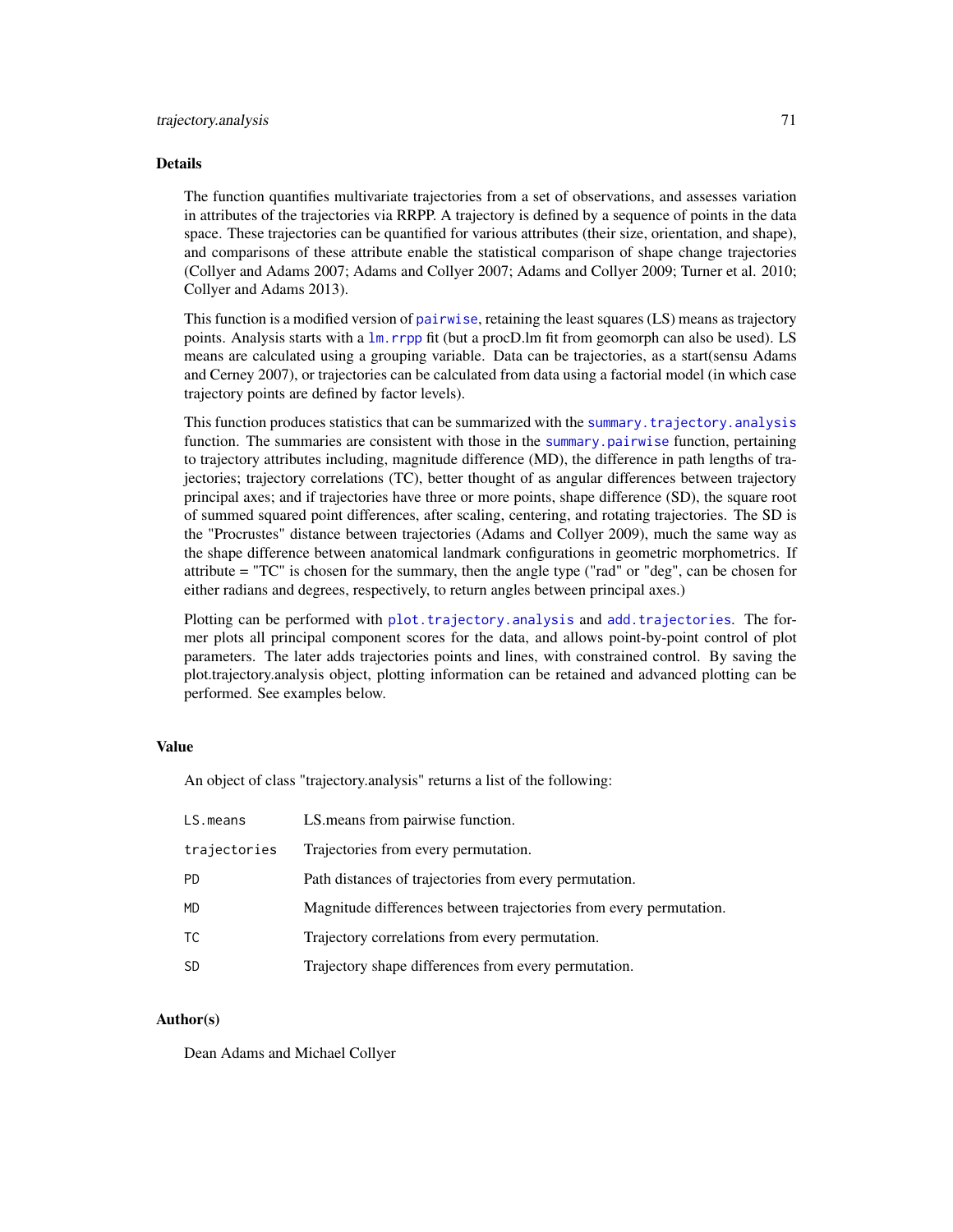#### References

Adams, D. C., and M. M. Cerney. 2007. Quantifying biomechanical motion using Procrustes motion analysis. J. Biomech. 40:437-444.

Adams, D. C., and M. L. Collyer. 2007. The analysis of character divergence along environmental gradients and other covariates. Evolution 61:510-515.

Adams, D. C., and M. L. Collyer. 2009. A general framework for the analysis of phenotypic trajectories in evolutionary studies. Evolution 63:1143-1154.

Collyer, M. L., and D. C. Adams. 2007. Analysis of two-state multivariate phenotypic change in ecological studies. Ecology 88:683-692.

Collyer, M. L., and D. C. Adams. 2013. Phenotypic trajectory analysis: comparison of shape change patterns in evolution and ecology. Hystrix 24: 75-83.

Collyer, M.L., D.J. Sekora, and D.C. Adams. 2015. A method for analysis of phenotypic change for phenotypes described by high-dimensional data. Heredity. 115:357-365.

#### Examples

```
### Analysis of sexual dimorphism vectors (factorial approach)
data(Pupfish)
fit \le 1m.rrpp(coords \sim Pop * Sex, data = Pupfish, iter = 199)
reveal.model.designs(fit)
TA <- trajectory.analysis(fit, groups = Pupfish$Pop,
traj.pts = Pupfish$Sex, print.progress = FALSE)
# Magnitude difference (absolute difference between path distances)
summary(TA, attribute = "MD")
# Correlations (angles) between trajectories
summary(TA, attribute = "TC", angle.type = "deg")
# No shape differences between vectors
summary(TA, attribute = "SD")
# Retain results
TA.summary <- summary(TA, attribute = "MD")
TA.summary$summary.table
# Plot results
TP \le plot(TA, pch = as.numeric(Pupfish$Pop) + 20, bg = as.numeric(Pupfish$Sex),
cex = 0.7, col = "gray")add.trajectories(TP, traj.pch = c(21, 22), start.bg = 1, end.bg = 2)
legend("topright", levels(Pupfish$Pop), pch = c(21, 22), pt.bg = 1)
### Analysis when data are already trajectories (motion paths)
# data are planar Cartesian coordinates (x, y) across 5 points (10 variables)
data(motionpaths)
fit \leq lm.rrpp(trajectories \sim groups, data = motionpaths, iter = 199)
TA \le trajectory.analysis(fit, groups = motionpaths$groups, traj.pts = 5)
```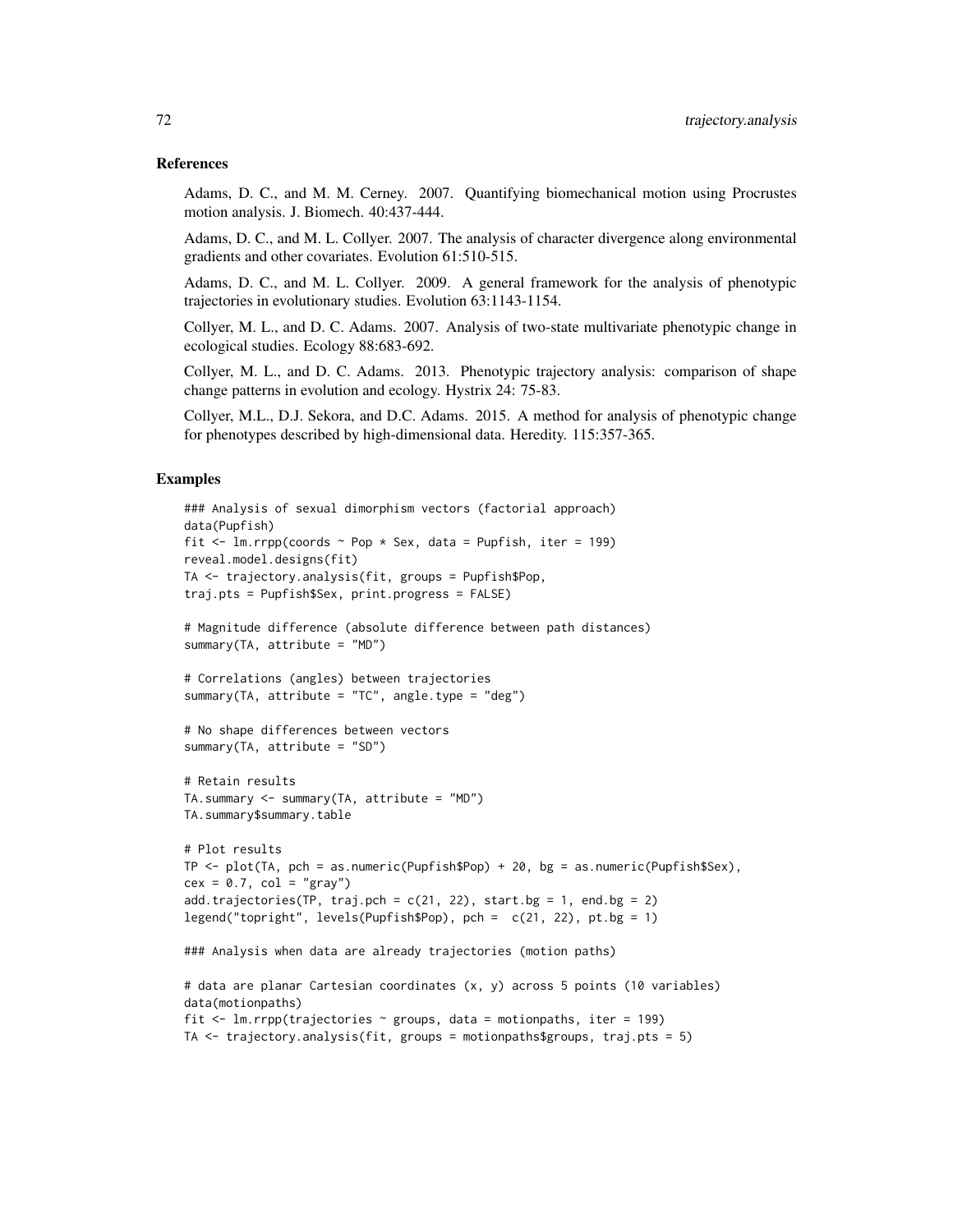### <span id="page-72-0"></span>vec.cor.matrix 73

```
# Magnitude difference (absolute difference between path distances)
summary(TA, attribute = "MD")
# Correlations (angles) between trajectories
summary(TA, attribute = "TC", angle.type = "deg")
# Shape differences between trajectories
summary(TA, attribute = "SD")
TP \leftarrow plot(TA, pch = 21, bg = as.numeric(motionpaths$groups),cex = 0.7, col = "gray")add.trajectories(TP, traj.pch = 21, traj.bg = 1:4)
```
vec.cor.matrix *Support function for RRPP*

#### Description

Calculate vector correlations for a matrix (by rows). Used for pairwise comparisons.

#### Usage

vec.cor.matrix(M)

### Arguments

M Matrix for vector correlations.

### Author(s)

Michael Collyer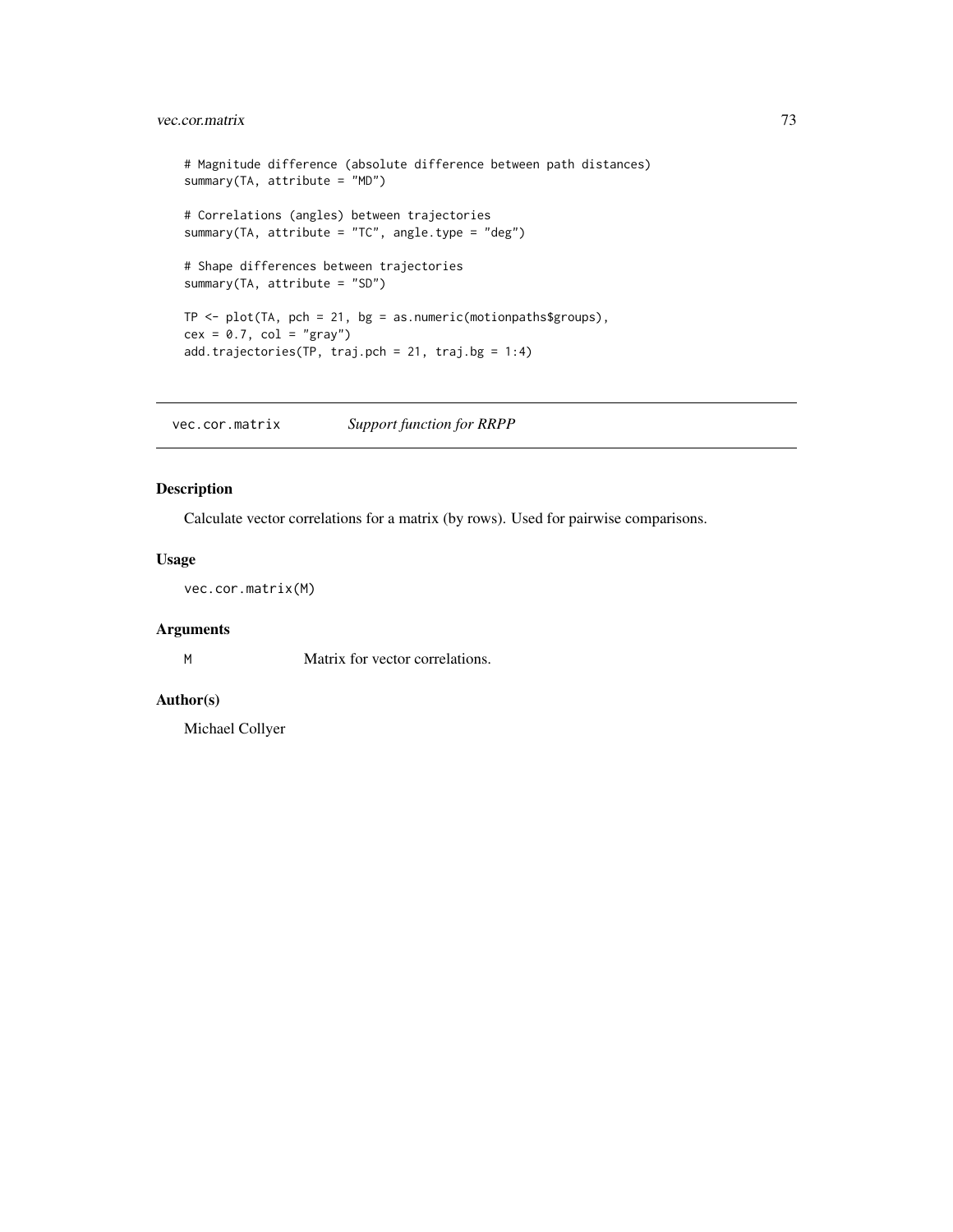# **Index**

∗ analysis lm.rrpp, [12](#page-11-0) looCV, [20](#page-19-0) manova.update, [22](#page-21-0) model.comparison, [25](#page-24-0) ordinate, [31](#page-30-0) pairwise, [35](#page-34-0) prep.lda, [48](#page-47-0) reveal.model.designs, [58](#page-57-0) scaleCov, [60](#page-59-0) trajectory.analysis, [70](#page-69-0) ∗ datasets motionpaths, [30](#page-29-0) PlethMorph, [40](#page-39-0) Pupfish, [57](#page-56-0) ∗ graphics add.tree, [5](#page-4-0) ∗ utilities add.trajectories, [4](#page-3-0) anova.lm.rrpp, [7](#page-6-0) coef.lm.rrpp, [9](#page-8-0) convert2ggplot, [10](#page-9-0) fitted.lm.rrpp, [11](#page-10-0) logLik.lm.rrpp, [19](#page-18-0) model.frame.lm.rrpp, [29](#page-28-0) model.matrix.lm.rrpp, [30](#page-29-0) na.omit.rrpp.data.frame, [31](#page-30-0) plot.lm.rrpp, [41](#page-40-0) plot.looCV, [42](#page-41-0) plot.model.comparison, [42](#page-41-0) plot.ordinate, [43](#page-42-0) plot.predict.lm.rrpp, [44](#page-43-0) plot.trajectory.analysis, [45](#page-44-0) predict.lm.rrpp, [46](#page-45-0) print.anova.lm.rrpp, [50](#page-49-0) print.coef.lm.rrpp, [50](#page-49-0) print.lm.rrpp, [51](#page-50-0) print.looCV, [51](#page-50-0) print.model.comparison, [52](#page-51-0)

print.ordinate, [52](#page-51-0) print.pairwise, [53](#page-52-0) print.predict.lm.rrpp, [53](#page-52-0) print.summary.lm.rrpp, [54](#page-53-0) print.summary.manova.lm.rrpp, [54](#page-53-0) print.summary.ordinate, [55](#page-54-0) print.summary.pairwise, [55](#page-54-0) print.summary.trajectory.analysis, [56](#page-55-0) print.trajectory.analysis, [56](#page-55-0) residuals.lm.rrpp, [58](#page-57-0) summary.anova.lm.rrpp, [62](#page-61-0) summary.coef.lm.rrpp, [63](#page-62-0) summary.lm.rrpp, [64](#page-63-0) summary.looCV, [64](#page-63-0) summary.manova.lm.rrpp, [65](#page-64-0) summary.model.comparison, [65](#page-64-0) summary.ordinate, [66](#page-65-0) summary.pairwise, [66](#page-65-0) summary.predict.lm.rrpp, [68](#page-67-0) summary.trajectory.analysis, [68](#page-67-0) terms.lm.rrpp, [69](#page-68-0) vec.cor.matrix, [73](#page-72-0) ∗ visualization add.trajectories, [4](#page-3-0) plot.lm.rrpp, [41](#page-40-0) plot.looCV, [42](#page-41-0) plot.model.comparison, [42](#page-41-0) plot.ordinate, [43](#page-42-0) plot.predict.lm.rrpp, [44](#page-43-0) plot.trajectory.analysis, [45](#page-44-0) add.trajectories, [4,](#page-3-0) *[45](#page-44-0)*, *[71](#page-70-0)* add.tree, [5](#page-4-0) anova, *[14](#page-13-0)*, *[27](#page-26-0)* anova.lm.rrpp, [7,](#page-6-0) *[14](#page-13-0)*, *[23](#page-22-0)* arrows, *[44](#page-43-0)*

classify, [8,](#page-7-0) *[49](#page-48-0)* coef.lm.rrpp, *[3](#page-2-0)*, [9,](#page-8-0) *[13,](#page-12-0) [14](#page-13-0)*, *[50](#page-49-0)*, *[63](#page-62-0)*